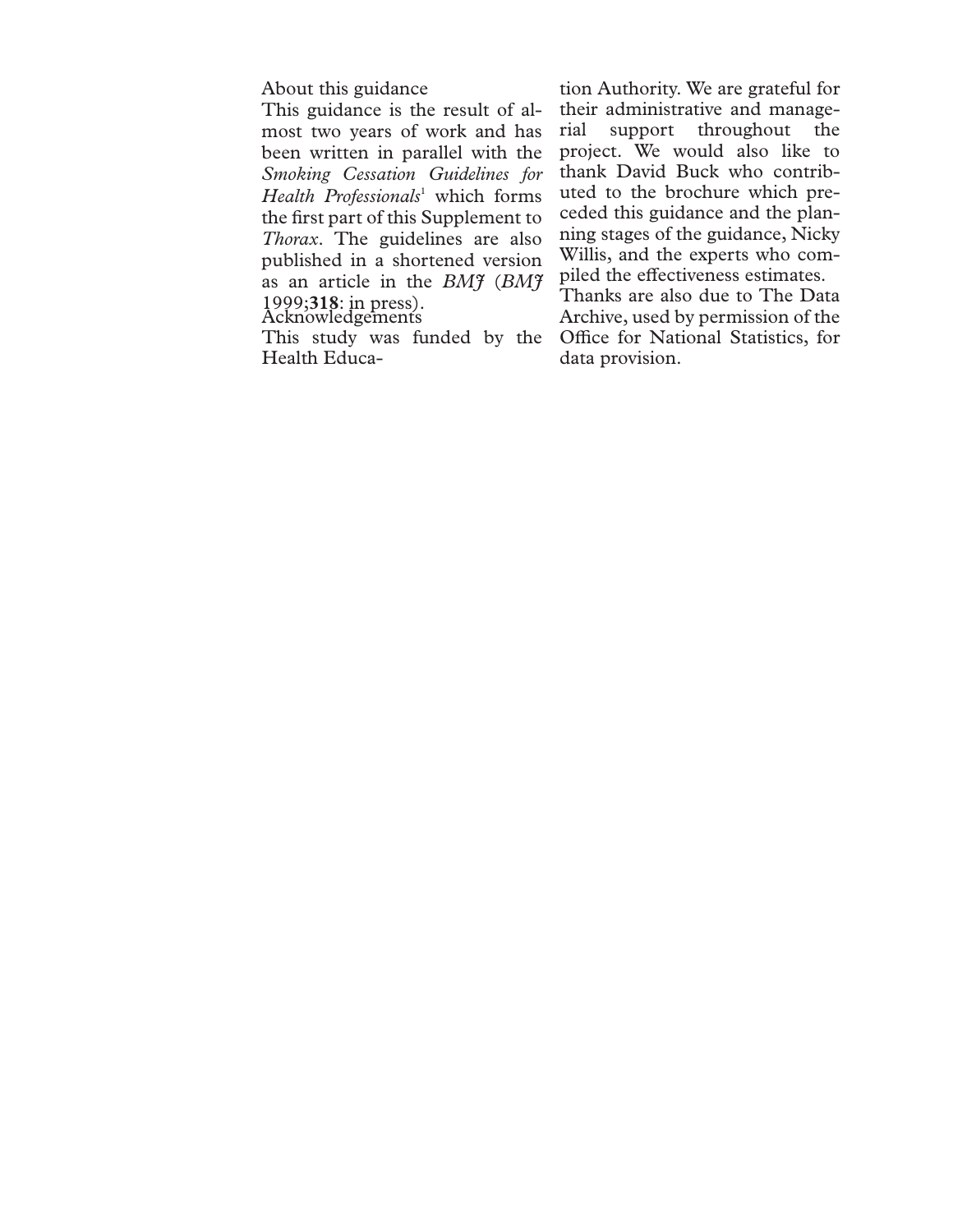### **Introduction**

#### **Purpose of this guidance**

The purpose of this guidance is to demonstrate the health and economic case for smoking cessation and to help health authorities to plan smoking cessation services. In it we:

- outline the costs to the NHS of treating diseases caused by smoking, both nationally and for a typical health authority;
- $\bullet$  discuss the reasons for measuring cost effectiveness and some of the issues involved in doing so;
- $\bullet$  discuss some misconceptions about cost effectiveness, including the idea that preventive interventions *increase* health care costs;
- $\bullet$  review the effectiveness of some key smoking cessation interventions and transform cessation rates into population health gain;
- estimate the costs of these key smoking cessation interventions;
- $\bullet$  estimate their cost effectiveness in terms of cost per life year gained.

This guidance is based on the best information currently available but local data, both costs and possibly cessation rates, will differ from data in published studies, as will local priorities. Thus we explain how to estimate outcomes and costs based on the research literature. We then provide a set of worked examples and demonstrate how to build up estimates of cost effectiveness of a new smoking cessation programme compared with current practice for a health authority with an average population. We emphasise, however, that these worked examples are illustrative, and that health authorities need to design services according to local needs, and collect outcome data locally. This guidance should help them to do so.

The interventions modelled, especially the face to face ones, are based on very strong published evidence of efficacy. The results illustrate the value for money of smoking cessation interventions.

#### **Who this guidance is for**

The guidance is for those involved in planning health services locally, including commissioners, and the public health and other health professionals who will advise them and deliver the services.

#### **Structure of this guidance**

SECTION 2: THE CASE FOR SMOKING CESSATION Section 2 makes the case for investing in smoking cessation. The costs of smoking to the health service are outlined, and the resulting health gain that would be seen were smoking to be reduced. The case for measuring cost effectiveness is presented with an explanation of some of the issues involved in doing so. Some common arguments *against* smoking cessation interventions are critically examined.

#### SECTION 3: EFFECTIVENESS

The effectiveness evidence is summarised. From the effectiveness data population cessation rates are estimated and then transformed into population health gain in life years saved. This is done for a core set of interventions, based on the literature, through worked examples. The interventions are:

- face to face interventions;
- community based interventions.

The face to face interventions illustrate the benefits and costs of increasing the elements in a smoking cessation programme as follows:

- brief advice;
- brief advice and self-help materials;
- brief advice, self-help materials, and advice to use nicotine replacement therapy (NRT);
- + brief advice, self-help materials, advice to use NRT, and a specialist smoking cessation service.

The effectiveness evidence is drawn from systematic reviews of the literature summarised in the accompanying guidelines which form the first part of this supplement.

Estimates of the cost effectiveness of smoking cessation interventions during pregnancy are not included as the simulations cannot be performed with the model used for this guidance. The information presented in the paper by Buck and Godfrey<sup>2</sup> is therefore recommended.

#### SECTION 4: COSTS

The costs of these interventions are estimated.

#### SECTION 5: COST EFFECTIVENESS

The effectiveness and cost information are combined to estimate cost effectiveness in terms of life years gained.

#### **Updating the information**

It is hoped that both this guidance and the clinical smoking cessation guidelines will be updated periodically, as further published evidence of effective interventions accumulates and as cost data change.

#### **Key estimates**

COST OF SMOKING RELATED DISEASES TO THE NHS The annual cost to the NHS of treating diseases caused by smoking in England is  $£1500$  million using the method which costs different smoking related diseases and the fraction of cases attributable to smoking, or  $f<sub>1400</sub>$ million using the method which looks at the differences between the health costs of smokers and non-smokers (see page S4).

For a typical health authority with the national average population, smoking costs  $\angle$ 14 million a year, broken down as follows: GP visits  $\sqrt{2.5}$  million, total prescriptions  $\sqrt{2.5}$ million, inpatient stays  $\text{\emph{f}}3.2$  million, day cases £1.9 million, outpatient visits £4.9 million (see page S6).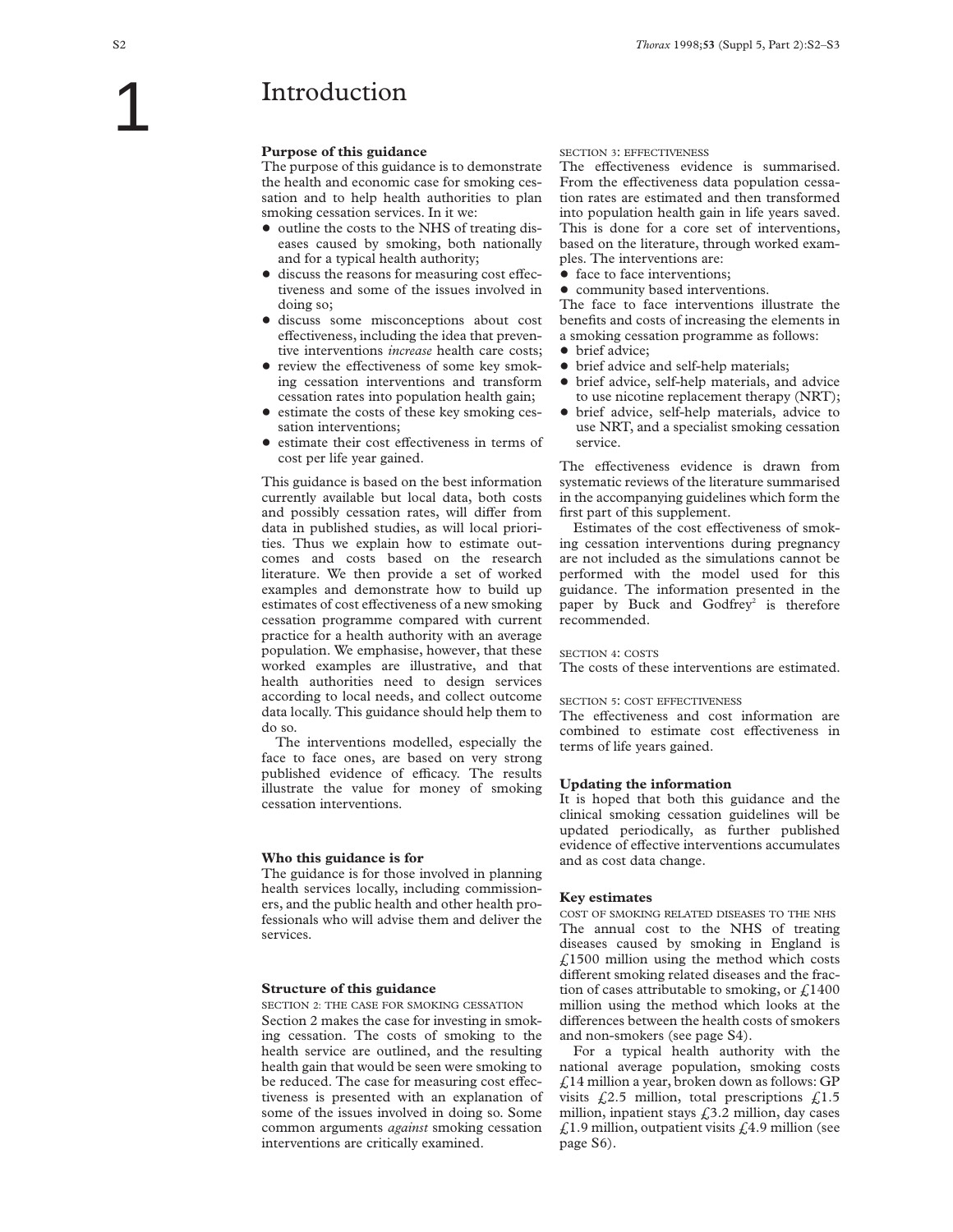COST TO A HEALTH AUTHORITY OF KEY SMOKING CESSATION INTERVENTIONS

It should be emphasised that the figures represent the *additional* cost above a health authority's current spending on smoking cessation interventions—that is, current normal practice. The total annual cost to a typical health authority of brief advice (in addition to the current level of cessation help) delivered opportunistically in primary care (the precise specifications and assumptions are described in the text) would be approximately  $\text{\textsterling}123\,000$  (see page S21). For brief advice plus the offer of some self-help materials the figure is  $f(209000)$  (page S22), for brief advice plus self-help materials plus advice to use NRT the figure is  $\text{\textsterling}286~000$ (page S22), and for brief advice and provision of a specialist smoking cessation service the total annual cost to the health authority to deliver the whole package of interventions would be £331 000 (page S23). The estimates include the cost of extra time required by health professionals delivering these interventions.

#### COST EFFECTIVENESS OF KEY SMOKING CESSATION INTERVENTIONS

Using the figure above, providing brief advice opportunistically to smokers in a typical health authority would cost  $\text{\textsterling}174$  per additional life year gained (page S25). The addition of the offer of self-help materials to the brief advice would increase the cost to  $f<sub>1</sub>221$  per life year (page S25) but would increase the total number of life years gained. Adding advice to use NRT to the brief advice and self-help materials would cost  $\text{\emph{L}}269$  per life year saved (page S25), again with more lives being saved in total. Finally, if smokers were given access to a specialist smoking cessation service (see text for details of service, reach assumptions, and effectiveness) in addition to the other elements of the programme, health gains would be produced at a cost to the health authority of  $f(255)$ per life year gained (page S25).

When the total societal costs and costs to the smokers are added to the health authority costs, the most expensive of these interventions—the offer of specialist smoking cessation support—comes out at  $\text{\textsterling}873$  per life year gained (page S25). This compares favourably with the review undertaken by Tengs et al<sup>3</sup> who found the median societal cost of over 310 medical interventions to be  $f<sub>1</sub>17000$  per life year gained. The results presented in this guidance provide strong evidence on the value for money for commissioners of local smoking cessation programmes.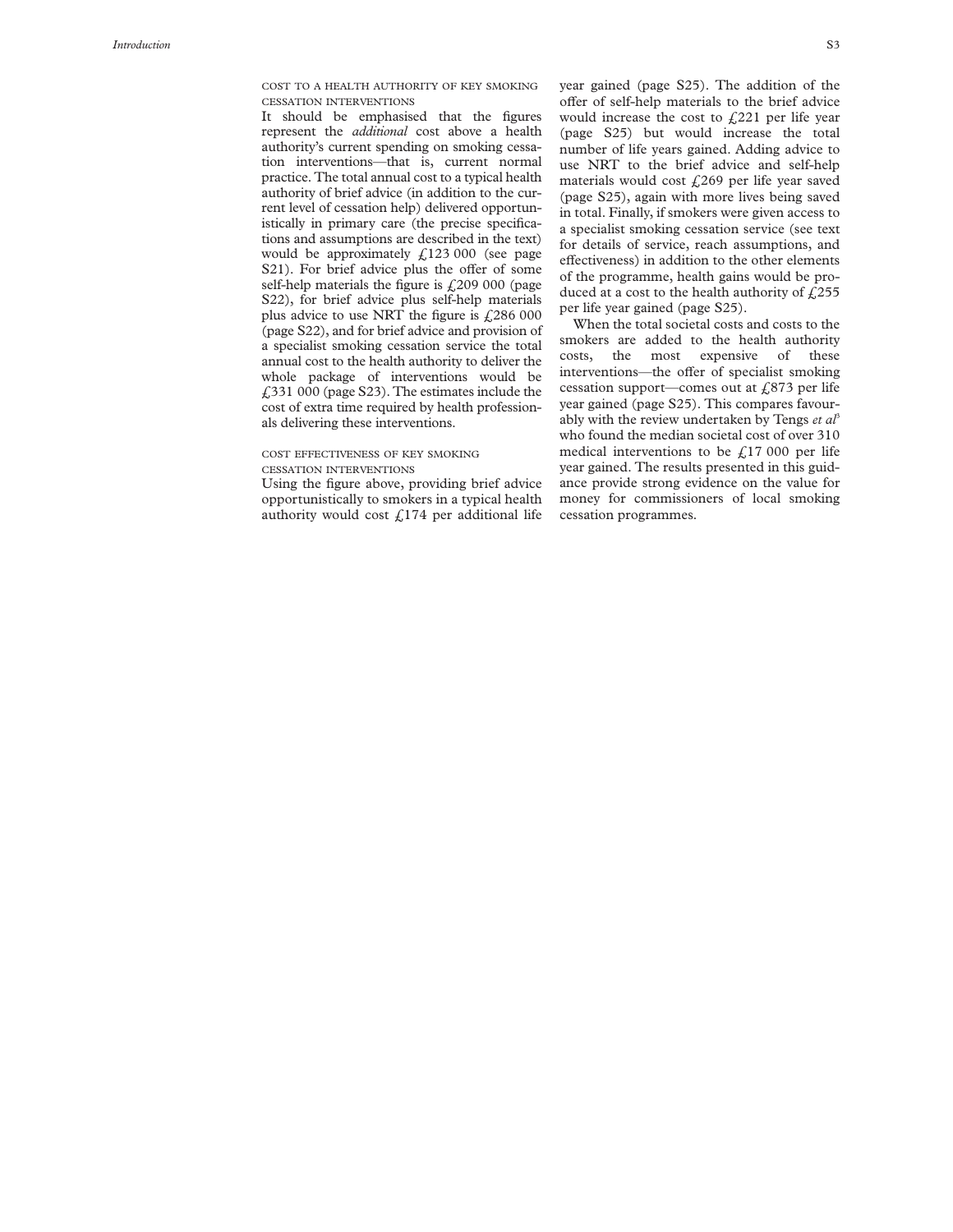### The case for smoking cessation

The first stage in any planning process involves marshalling arguments to support the case for investment in the area. The very low level of investment in smoking cessation in the health service suggests that there is resistance to investing in smoking cessation.4

This may well be because of a perception that smoking cessation interventions are not effective, a perception which is incorrect (see Section 3). Linked to this may also be the perception that smoking cessation interventions are not cost effective.

In fact, a recent international review found the median societal cost of over 310 medical interventions to be  $\text{\textsterling}17~000$  per life year gained.3 Our estimates range from approximately  $\text{\textsterling}212$  to  $\text{\textsterling}873$  per life year gained (see table 31). Even if our figure was substantially over-optimistic, smoking cessation would remain better value than many life preserving medical interventions.

The most compelling case for investing in smoking cessation is the huge impact smoking has on health, and the consequent health gain which would be seen if smoking rates were reduced. A number of studies have provided estimates of both the number of deaths caused by smoking and of its effect on ill health.<sup>5 6</sup> The impact of smoking can also be expressed in life years lost and in financial costs to the NHS of smoking related diseases. These impacts are described below.

#### **The cost of smoking to the NHS**

The current cost of treating diseases caused by smoking in a particular year is estimated by two methods:

- $(1)$  Attributing the costs of different diseases to smoking.
- $(2)$  Examining the different health care costs of smokers and non-smokers.

*Table 1 Estimated life years lost as a result of smoking related disease, 1991\**

|                                   | Proportions:<br>smoking<br>attributable<br>disease<br>(all persons) | Life years lost:<br>1991<br>(all persons) | <b>Smoking</b><br>attributable life<br>vears lost<br>(all persons) |
|-----------------------------------|---------------------------------------------------------------------|-------------------------------------------|--------------------------------------------------------------------|
| Cancer                            |                                                                     | 472 790                                   | 248 214                                                            |
| Lung cancer                       | 0.85                                                                | 198 368                                   | 168893                                                             |
| Upper respiratory sites           | 0.68                                                                | 7 1 6 6                                   | 4864                                                               |
| Oesophagus                        | 0.71                                                                | 29 305                                    | 20 775                                                             |
| Bladder                           | 0.34                                                                | 17 708                                    | 6 0 2 8                                                            |
| Kidney                            | 0.25                                                                | 20 230                                    | 5 066                                                              |
| Stomach                           | 0.23                                                                | 37 568                                    | 8641                                                               |
| Pancreas                          | 0.28                                                                | 31 658                                    | 8847                                                               |
| Unspecified                       | 0.20                                                                | 109 428                                   | 22 005                                                             |
| Myeloid leukaemia                 | 0.14                                                                | 21 359                                    | 3 0 9 5                                                            |
| Respiratory                       |                                                                     | 153 391                                   | 93 485                                                             |
| COPD                              | 0.85                                                                | 76 696                                    | 65 192                                                             |
| Pneumonia                         | 0.37                                                                | 76 695                                    | 28 29 4                                                            |
| Circulatory                       |                                                                     | 728 730                                   | 338 780                                                            |
| Ischaemic heart disease           | 0.47                                                                | 559 596                                   | 261 489                                                            |
| Cerebrovascular disease           | 0.44                                                                | 143 800                                   | 62 928                                                             |
| Aortic aneurysm                   | 0.65                                                                | 20 585                                    | 13 349                                                             |
| Atherosclerosis                   | 0.21                                                                | 4 7 5 0                                   | 1013                                                               |
| Digestive                         |                                                                     | 12 345                                    | 6955                                                               |
| Ulcer of the stomach and duodenum | 0.56                                                                | 12 345                                    | 6955                                                               |
| Total                             |                                                                     | 1 367 256                                 | 687 434                                                            |

\*Figures may not add up due to rounding.

### **Annual costs of smoking to the NHS in England**

**£1500 million**

Method 1: Direct estimates of costs of treating diseases caused by smoking

**£1400 million**

Method 2: Differences between the health care costs of smokers and non-smokers

These methods yield annual prevalence based costs. They should yield broadly similar estimates.

Two estimates of annual prevalence based smoking related costs for England at 1996 costs were presented by Buck *et al*. <sup>7</sup> These have been updated using the recently released new estimates of tobacco related morbidity and mortality,<sup>5</sup> yielding the figures shown above.

The costs determined by both methods relate only to smoking related causes. There is no adjustment for the fact that smokers have, on average, a shorter life than non-smokers, the implications of which are dealt with later in the section on "Some misconceptions about cost effectiveness". In any one year the prevalence based figures will depend on the accumulating past and current smoking rates. These estimates also exclude the excess costs of passive smoking in the unborn child, children, and adults. A previous estimate of the cost of treating diseases caused by passive smoking was  $£410$  million for England and Wales. $^{\circ}$ 

DERIVATION OF SMOKING RELATED COSTS BY COSTING DISEASES (METHOD 1)

This is a relatively simple methodology and could be adapted to give locally based estimates. The main steps are:

- $\bullet$  estimate all health care costs by ICD (WHO classification) disease category;
- + calculate the proportion of each disease category attributed to smoking from relative risk factors of each disease and current smoking rates;
- + apply the smoking attributable fractions to the disease categories to get an estimate of the health care costs.

An NHS Executive study published in 1996 gives a breakdown of both life years lost and the costs to the NHS across all diseases.<sup>8</sup> The NHS costs in this study are broken down into hospital costs, primary care costs, and the cost of pharmaceuticals. The figures were calculated using data from 1992/3. For this study these figures were inflated by 8.4% (using the HCHS Pay and Prices Index).

The smoking attributable fractions were taken from Callum.<sup>5</sup> Table 1 gives an estimate of the smoking attributable loss in life years, and table 2 gives an estimate of the breakdown of the  $\text{\textsterling}1.5$  billion estimate of NHS costs for England by disease. This estimate differs from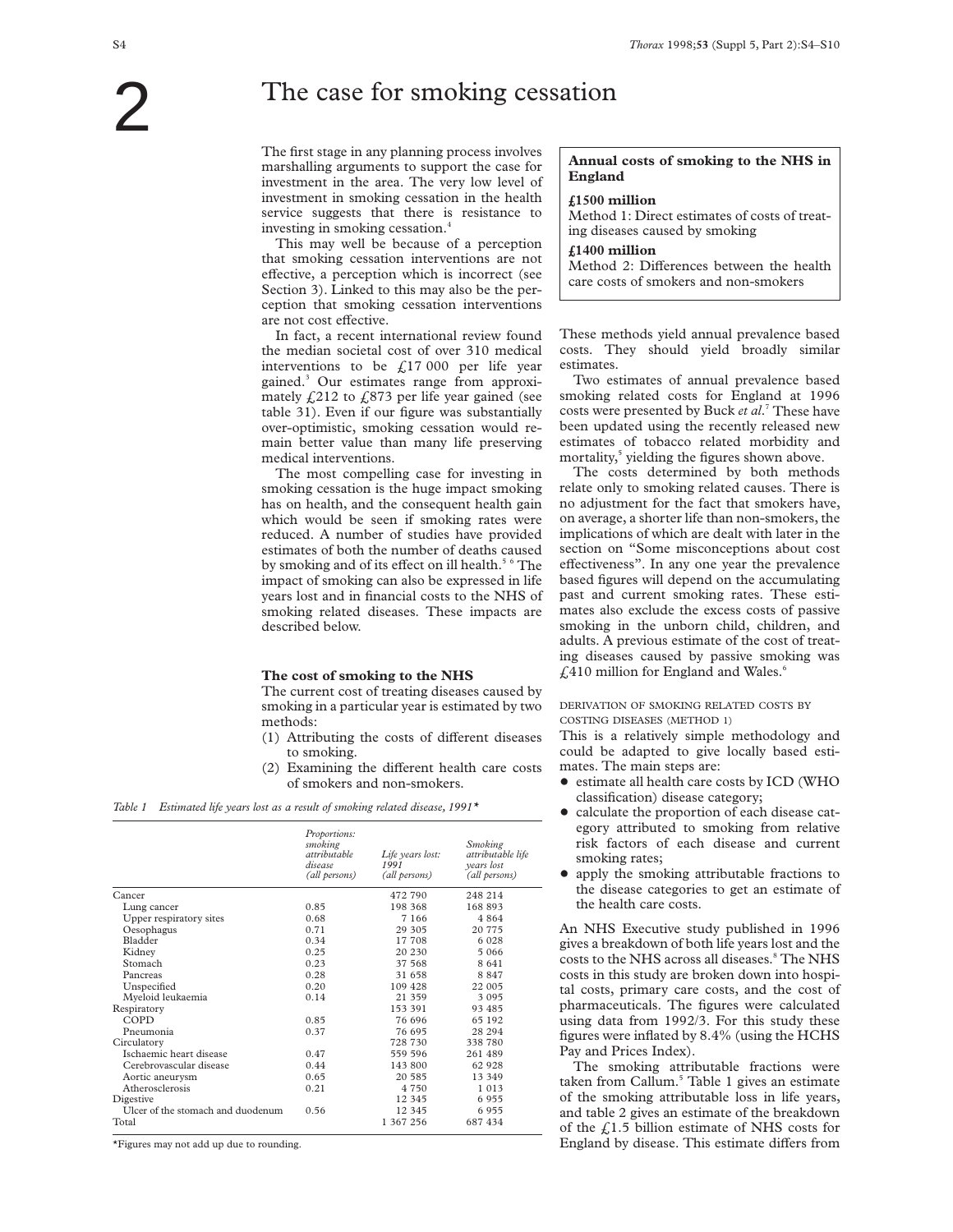*Table 2 Estimated cost to the NHS as a result of smoking related disease, 1991\* (all figures are in £million)*

|                                   | Hospital<br>costs due to<br>smoking | Primary<br>care costs<br>due to<br>smoking | Pharmaceutical Total costs<br>costs due to<br>smoking | due to<br>smoking |
|-----------------------------------|-------------------------------------|--------------------------------------------|-------------------------------------------------------|-------------------|
| Cancer                            | 203                                 | 19                                         | $\Omega$                                              | 222               |
| Lung cancer                       | 77                                  | 9                                          | 0                                                     | 86                |
| Upper respiratory sites           | 8                                   | $\Omega$                                   | 0                                                     | 9                 |
| Oesophagus                        | 20                                  | 3                                          | $\Omega$                                              | 23                |
| Bladder                           | 20                                  |                                            | 0                                                     | 21                |
| Kidney                            | 35                                  | 0                                          | 0                                                     | 35                |
| Stomach                           | 8                                   |                                            | 0                                                     | 9                 |
| Pancreas                          | 6                                   | $\Omega$                                   | 0                                                     | 6                 |
| Unspecified                       | 26                                  | 3                                          | 0                                                     | 29                |
| Myeloid leukaemia                 | $\overline{\mathcal{L}}$            | $\Omega$                                   | 0                                                     | 4                 |
| Respiratory                       | 273                                 | 72                                         | 0                                                     | 345               |
| COPD                              | 171                                 | 65                                         | 0                                                     | 236               |
| Pneumonia                         | 102                                 | 7                                          | $\Omega$                                              | 109               |
| Circulatory                       | 639                                 | 61                                         | 139                                                   | 839               |
| Ischaemic heart disease           | 194                                 | 31                                         | 139                                                   | 364               |
| Cerebrovascular disease           | 320                                 | 24                                         | 0                                                     | 345               |
| Aortic aneurysm                   | 113                                 | 5                                          | 0                                                     | 118               |
| Myocardial degeneration           | $\Omega$                            | $\Omega$                                   | 0                                                     | $\Omega$          |
| Atherosclerosis                   | 11                                  |                                            | 0                                                     | 12                |
| Digestive                         | 100                                 | 4                                          | $\Omega$                                              | 104               |
| Ulcer of the stomach and duodenum | 100                                 | 4                                          |                                                       | 104               |
| Total cost                        | 1215                                | 156                                        | 139                                                   | 1509              |

\*Figures may not add up due to rounding.

*Table 3 Estimates of costs and life years lost as a result of smoking related deaths by regional offices* 

| Regional office        | Estimated cost of smoking<br>related disease $(f.$ million) | Estimated life years lost |  |
|------------------------|-------------------------------------------------------------|---------------------------|--|
| Northern and Yorkshire | 206.45                                                      | 94 019                    |  |
| Trent                  | 148.22                                                      | 67 501                    |  |
| Anglia and Oxford      | 162.59                                                      | 74 046                    |  |
| North Thames           | 211.28                                                      | 96 222                    |  |
| South Thames           | 208.91                                                      | 95 141                    |  |
| South and West         | 201.71                                                      | 91 681                    |  |
| West Midlands          | 164.52                                                      | 74 926                    |  |
| North West             | 205.79                                                      | 73 718                    |  |
| Total                  | 1509.46                                                     | 687 434                   |  |

Source: *The Health of the Nation: Public Health Common Data Set, 1994*. England, Volume 3. Institute of Public Health, University of Surrey.

*Burdens of Disease: A Discussion Document.* 1996, NHS Executive.8 Callum, 1998.<sup>5</sup>

*Table 4 Life years lost and cost of smoking related disease per health authority (HA)*

|                        | Average HA population | Life years lost due to<br>smoking per HA | Cost due to<br>smoking related<br>disease per HA<br>(f. million) |
|------------------------|-----------------------|------------------------------------------|------------------------------------------------------------------|
| Northern and Yorkshire | 510 594               | 7232                                     | 15.88                                                            |
| Trent                  | 433 232               | 6136                                     | 13.47                                                            |
| Anglia and Oxford      | 580 845               | 8227                                     | 18.07                                                            |
| North Thames           | 485 235               | 6873                                     | 15.09                                                            |
| South Thames           | 559 743               | 7928                                     | 17.41                                                            |
| South and West         | 540 445               | 7655                                     | 16.81                                                            |
| West Midlands          | 406 906               | 5764                                     | 12.66                                                            |
| North West             | 413 532               | 5857                                     | 12.86                                                            |
| Average                | 485 327               | 6874                                     | 15.09                                                            |

the costs presented by Buck *et al*<sup>7</sup> which are based on mortality rather than morbidity.

In table 3 we have calculated the figures for different regional offices, and in tables 3 and 4 the figures are given for a typical district health authority within the region. These figures are only based on population averages and do not take account of different smoking prevalences across the regions.

DERIVATION OF SMOKING RELATED COSTS USING THE DIFFERENCES BETWEEN SMOKERS AND NON-SMOKERS (METHOD 2)

This methodology is rather more complicated and would be more difficult to replicate at a local level. The data used were from the 1994 General Household Survey (GHS)<sup>10</sup> which

*Table 5 Unit costs of health care, 1996*

| Health care                           | Unit costs (1996) |
|---------------------------------------|-------------------|
| Cost per prescription <sup>1</sup>    | £8.34             |
| Cost per GP consultation <sup>2</sup> | £13.51            |
| Cost per inpatient stay <sup>3</sup>  | £812.40           |
| Cost per outpatient stay <sup>4</sup> | $f$ , 58.71       |
| Cost per day case <sup>5</sup>        | f.135.40          |

1 The cost per prescription was taken from the *Government Expenditure Plans 1995/6 to 1997/8*<sup>11</sup> published by the Department of Health (table 22) and inflated to 1996 prices using the HCHS estimates.

2 The cost of GP consultation was taken from the *Government Expenditure Plans 1995/6 to 1997/8*<sup>11</sup> published by the Department of Health (table 21, page 56) and inflated to 1996 prices using the HCHS estimates.

3 The cost per inpatient episode was taken from *Health Service Indicators 1994/5*, <sup>13</sup> general surgery figure.

4 The cost per outpatient attendance was taken from the CIPFA *Health Service Financial Database* 1996, Appendix 4, page 54.<sup>12</sup> 5 The cost of a day case was estimated as the cost per inpatient day divided by the average length of stay. This provides a conservative estimate.

contains data on both smoking status and selfreported health service use. For this exercise we obtained individual level data from the Data Archive rather than using the published figures.

Individual observations from the 1994 GHS were coded according to age and sex. Each age/ sex group was further subdivided into exsmokers, current smokers, and never smokers. The average use of health care in terms of GP visits, prescriptions, outpatient, day patient, and inpatient stays was calculated. Prescriptions and GP visits are recorded only over a two week period and the reported figures were scaled up to estimates for a year. Outpatient visits are recorded over a three month period and these were also uprated to annual figures. The figures from the GHS were then uprated to the total population of England, and the average number of health care episodes per person was then multiplied by the population number for the respective group in order to estimate the total health care use.

The GHS provides health care utilisation figures but no costs. The figures relate to five types of activity: GP visits, inpatient stays, outpatient visits, total number of prescriptions, and number of day cases. Costs are estimated by using the average figures for each of these five types of activity. (Whether this leads to an underestimate or overestimate in costs is not clear, but there is no reason to expect either.) The figures used and the sources of these figures are given in table 5. The estimated unit costs for average episodes were then multiplied by the total number in each age, sex, and smoking status group.

Estimates of smoking related costs were then calculated by summing the differences between the calculated health care costs of current smokers and the health care costs of lifetime non-smokers. If some age/sex groups of lifetime non-smokers had higher costs than the equivalent current smoker group, the negative sums were included. The figures are therefore based on the observed differences averaged across all groups. The "negative" differences between lifetime non-smokers and current smokers may reflect sample fluctuations. Health care costs are skewed with a few people having very high use and the majority making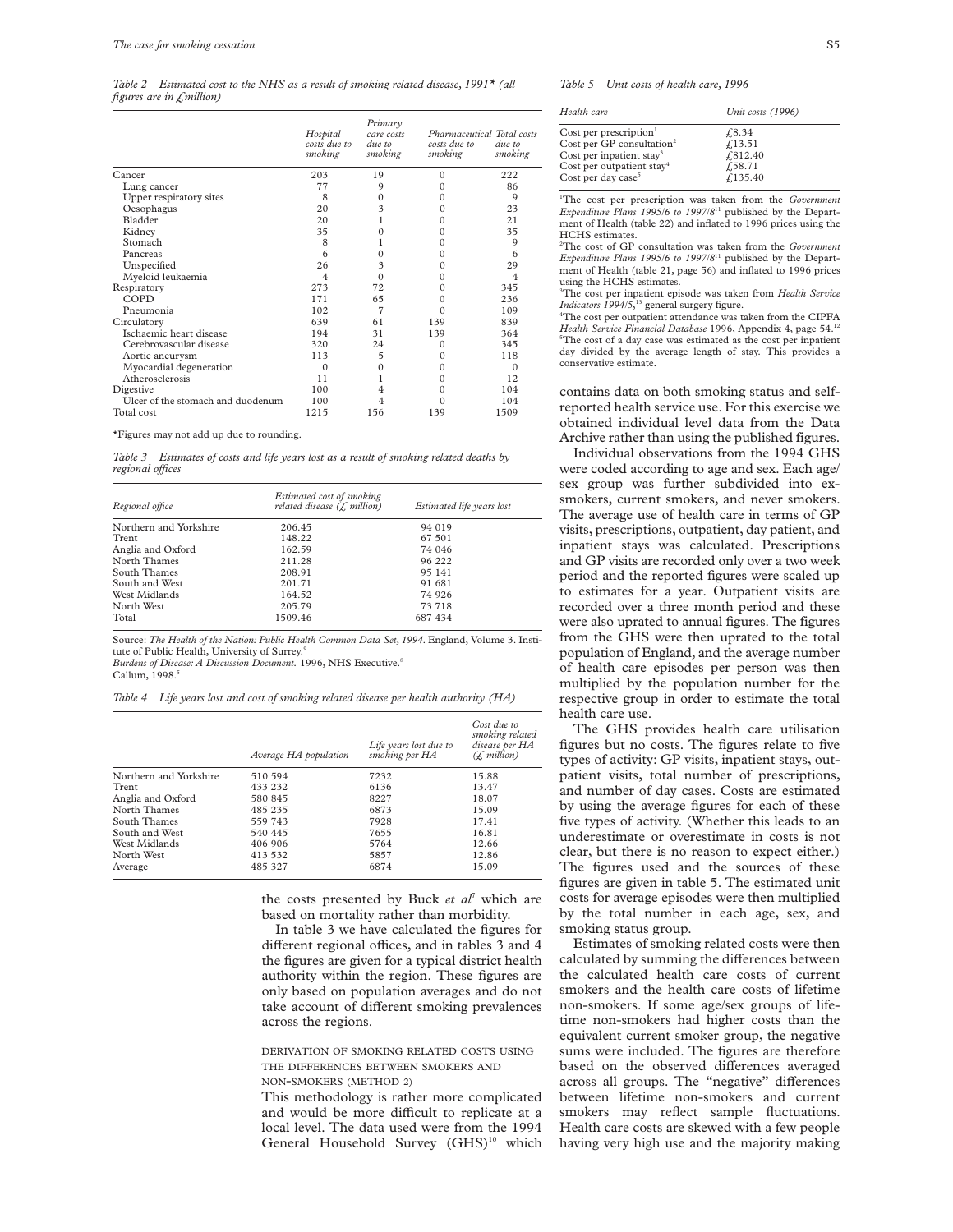few demands on the health service. Using the differences of all groups, whether positive or negative, serves to reduce the effect of such sampling fluctuations. This method yields an estimate based on GHS figures alone of  $£705$ million.

The GHS is based only on private households and therefore does not cover the whole population. People in hospital and long term care, for example, are excluded. Grossing up *all* health service use from the GHS will be below the total health care expenditure for England. Using health care utilisation statistics from the 1994 GHS, and the average costs shown in table 6, total health care expenditure is estimated to be £12 808 million in 1996. Comparing this estimate with actual total health care expenditure (total  $\text{\textsterling}24$  714.6 million for 1996) suggests that GHS figures only account for 51.8% of all health care expenditure. In other words, any estimate from the GHS would need to be uprated by (24714.6/12808.3) or 1.93. We have no figures to check whether this "under reporting" differentially affects smokers and non-smokers, although many individuals excluded from the GHS may be elderly and/or in hospital or long term care. However, uprating the GHS estimate to reflect the total population use yields an estimate of  $\text{\textsterling}1360$  million for the costs of treating diseases caused by smoking.

This estimate is based *only* on the excess health costs of current smokers compared with lifetime non-smokers. The costs of smoking related diseases in ex-smokers are not included. As many give up smoking because of smoking related ill health, this methodology will be an underestimate. Ex-smokers are on average older than current smokers. People may also give up smoking because of ill health and that ill health may not always be smoking related. Inclusion of the excess health costs of ex-smokers in the total may therefore overestimate the smoking related costs compared with the alternative methodology. However, excluding ex-smokers clearly underestimates smoking related costs.

#### APPLYING THESE ESTIMATES TO LOCAL POPULATIONS

The simplest way of deriving an estimate of smoking related disease costs for a local population is to pro-rate the national figure to the local population. The population of England is 48 532 705 so an average health authority has approximately 485 327 residents. Rounding up to a population of 500 000, the smoking related costs are  $f<sub>14</sub>$  million per annum. These costs are presented in table 6.

More specific estimates could be made by applying different numbers of current smokers and lifetime non-smokers to the local popula-

*Table 6 Annual costs of smoking for a typical health authority*

| <b>GP</b> visits    | $\sqrt{2.5}$ million  |
|---------------------|-----------------------|
| Total prescriptions | $\angle$ 1.5 million  |
| Inpatient stays     | $\sqrt{.3.2}$ million |
| Day cases           | $\angle$ 1.9 million  |
| Outpatient visits   | $f(4.9)$ million      |
| Total annual cost   | $\sqrt{14}$ million   |
|                     |                       |

tion along with the estimates from the GHS. It is also possible to update the figures used in this guidance, and we hope to issue updates as new data are released.

#### The case for measuring cost effectiveness

Health care needs are virtually unlimited, whilst the resources available for the provision of health care are finite, usually taking the form of a cash limited budget. In order to secure resources for the expansion of a health care programme it is necessary to demonstrate its cost effectiveness relative to alternative health care interventions. By allocating resources to the most cost effective interventions, the maximum effectiveness (in improving health) can be obtained from the available health care budget.

This process can take place at a number of different levels. There may be a predetermined budget for smoking cessation interventions with the question being how to maximise health gains within this budget. The task would then be to examine the relative cost effectiveness of different smoking cessation interventions. In this case, examination of the net costs per ex-smoker created would be sufficient.

A broader question concerns how resources should be deployed within a wider expenditure category—for example, all prevention programmes. In this case measuring smoking cessation programmes in terms of the number of ex-smokers, while other programmes were measured in terms of some other behaviour change, would not allow comparisons to be made. An outcome measure common to all interventions being considered is therefore required. This requires conversion to a general health outcome measure, typically *life years gained* .

Broader still would be the question: what resources should be allocated to smoking cessation interventions compared with those devoted to other health care interventions?—a question that is rarely asked. As not all health care interventions prolong life, it is necessary to devise some measure which is capable of combining improvements in the quality and quantity of life.

The practical problem is that information about cost effectiveness of health care interventions is limited. Decisions across broad areas have to be made with a degree of uncertainty. Reviews of cost effectiveness have placed smoking cessation interventions near the top of more general league tables—for example, Maynard<sup>14</sup>—although interpretation of such league tables should be made with care.<sup>15 16</sup>

In this guidance we indicate how data on costs and effects can be collated to help the decision making process across a wide range of questions that may arise at a local level. The examples are presented in terms of the estimated net costs per life year saved, a broader measure than cost per ex-smoker created.

Currently there is insufficient information to incorporate changes in the quality of life of those stopping with the life years gained, although Tillmann and Silcock<sup>17</sup> have noted that smoking cessation leads to a significant improvement in a range of respiratory symp-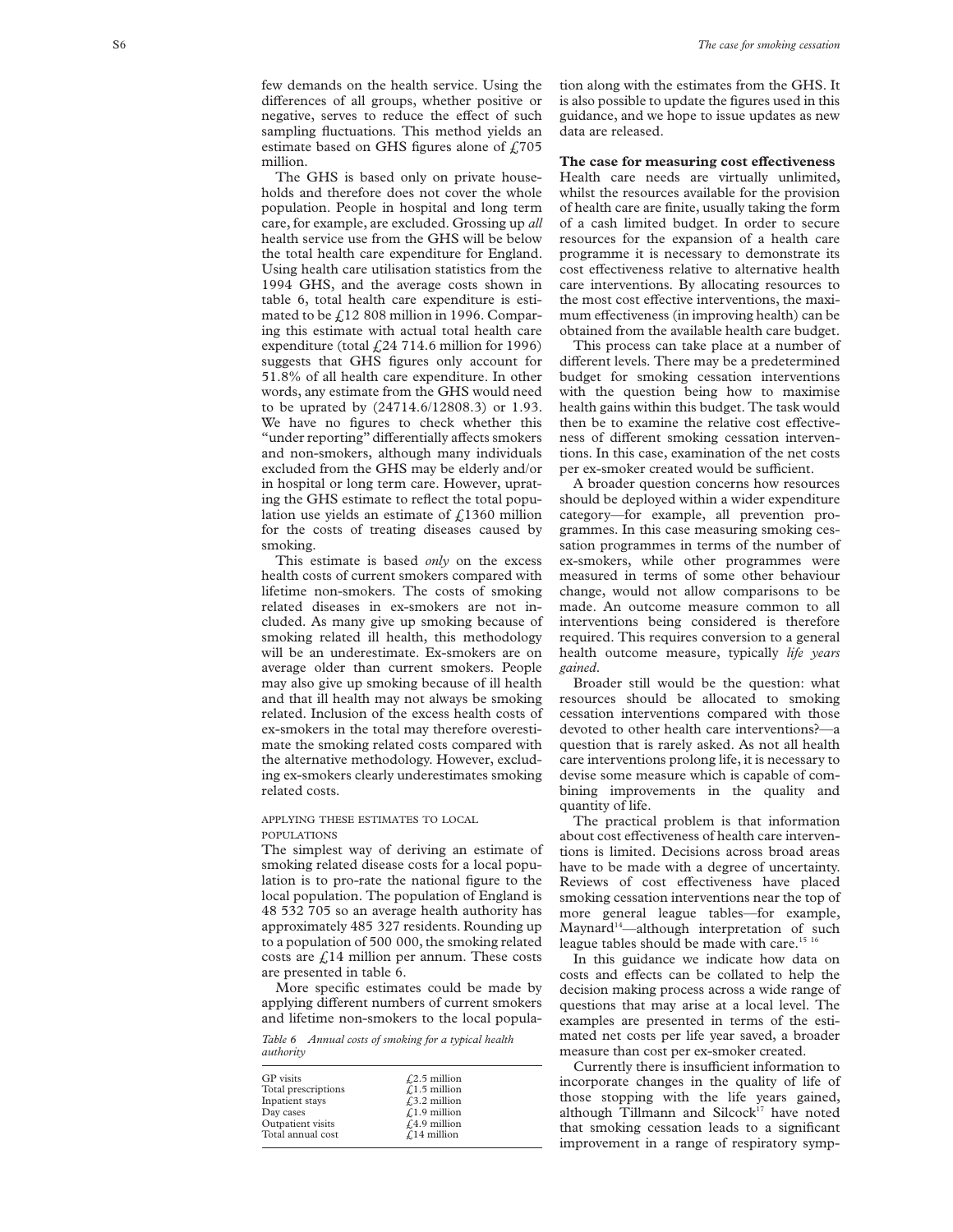

*Figure 1 A simple model of economic evaluation. Adapted from Drummond et al.* 

toms and health related quality of life, and found significant differences in perceived quality of life between smokers and ex-smokers. The methods set out in this guidance therefore *underestimate* the potential health gains from smoking cessation interventions. However, the results could be used in broad comparisons of alternative programmes which health authorities and primary care groups will have to consider in their planning process.

Decisions will rarely be made purely on the basis of the cost effectiveness of an intervention. Other considerations such as equity, historical provision, and acceptability may enter the decision making process. In calculating cost effectiveness all resource use is considered. However, some of these resources, such as health professionals' time, may not have immediate budgetary implications. General practitioners' time, for example, is financed by a specific mechanism, but any of their time devoted to smoking cessation means less time is available to be spent on other activities, thus it has a real cost. At some levels of increased smoking cessation activities more practice staff may have to be employed. In the simulations presented in this guidance practice staff time is included in the costs.

#### **Some key issues in measuring cost eVectiveness**

Cost effectiveness analysis involves comparing cost and effectiveness information for two or more interventions. The results can then be presented in terms of the additional cost per unit of effect for one intervention compared with another. Firstly, the programme of interest must be defined and the costs of providing the programme and the effectiveness of the intervention calculated. Secondly, the costs and effects of a comparison programme are also calculated. This comparison programme is of crucial importance in determining the results. In smoking cessation studies the comparison programme is usually either a "do nothing"



*Figure 2 Illustration of components of an economic evaluation. Adapted from Drummond et al.18*

option or current practice (the cessation intervention being used at the time). Figure 1 shows the basic principle of economic evaluation in which programme A incurs costs and consequences which are then compared with the costs and consequences of programme B.

There are different types of costs and outcomes. These are briefly outlined in fig 2. Costs can be divided into three broad groups: cost to the health unit delivering the intervention; other costs to the health care system (or non-health agencies) related to the cessation programme; and costs borne by individual smokers and their families related to the programme.

The outcomes can also be divided into three groups: the change in quality and quantity of life for the smoker; resources saved within the health or social care sector; and resources saved in other sectors of the economy or by individual smokers and their families.

Once the costs and outcomes of the two programmes are available the results can be combined to produce figures giving the net average cost per unit of outcome gained. For example, suppose a local advertising campaign about the problems of smoking costs  $\text{\textsterling}150000$  to design, produce and broadcast. The alternative is assumed to be a "do nothing" option. The local population comprises 150 000 adults of which 30% smoke. Suppose the campaign is seen by 70% of the population and 1% have stopped smoking at the one year follow up as a result. The 1050 ex-smokers created therefore cost a total of  $\frac{1}{2}$ 150 000 compared with the "do nothing" alternative. Dividing the total cost by the number of quitters yields a cost of  $f<sub>1</sub>142$  per ex-smoker created.

A number of key points must be addressed when collecting, measuring, and interpreting information and constructing cost effectiveness tables. The first issue is to determine which outcomes and costs to include.

#### MEASURING OUTCOMES

Investigators undertaking a cost effectiveness study must decide which outcome measurement to use from a range of clinical indicators. This is less difficult in smoking cessation because the majority of studies use the intermediate measure of quit rates as the main outcome, which is useful in comparing different types of smoking cessation intervention. However, this is of no use when comparing cessation help with other health care programmes, for which purpose a less specific outcome measure is required. Life years gained is one alternative outcome measure which can be used to proxy long term economic gain for individuals, the NHS, and society. Using life years gained enables a purchaser to compare alternative health care programmes using a uniform outcome measure, and therefore to allocate a health care budget to maximise potential health gain.

Duration of follow up is a potential source of inconsistency. Studies have used different follow up periods, and those studies with a short follow up will tend to show higher success rates than those with a longer follow up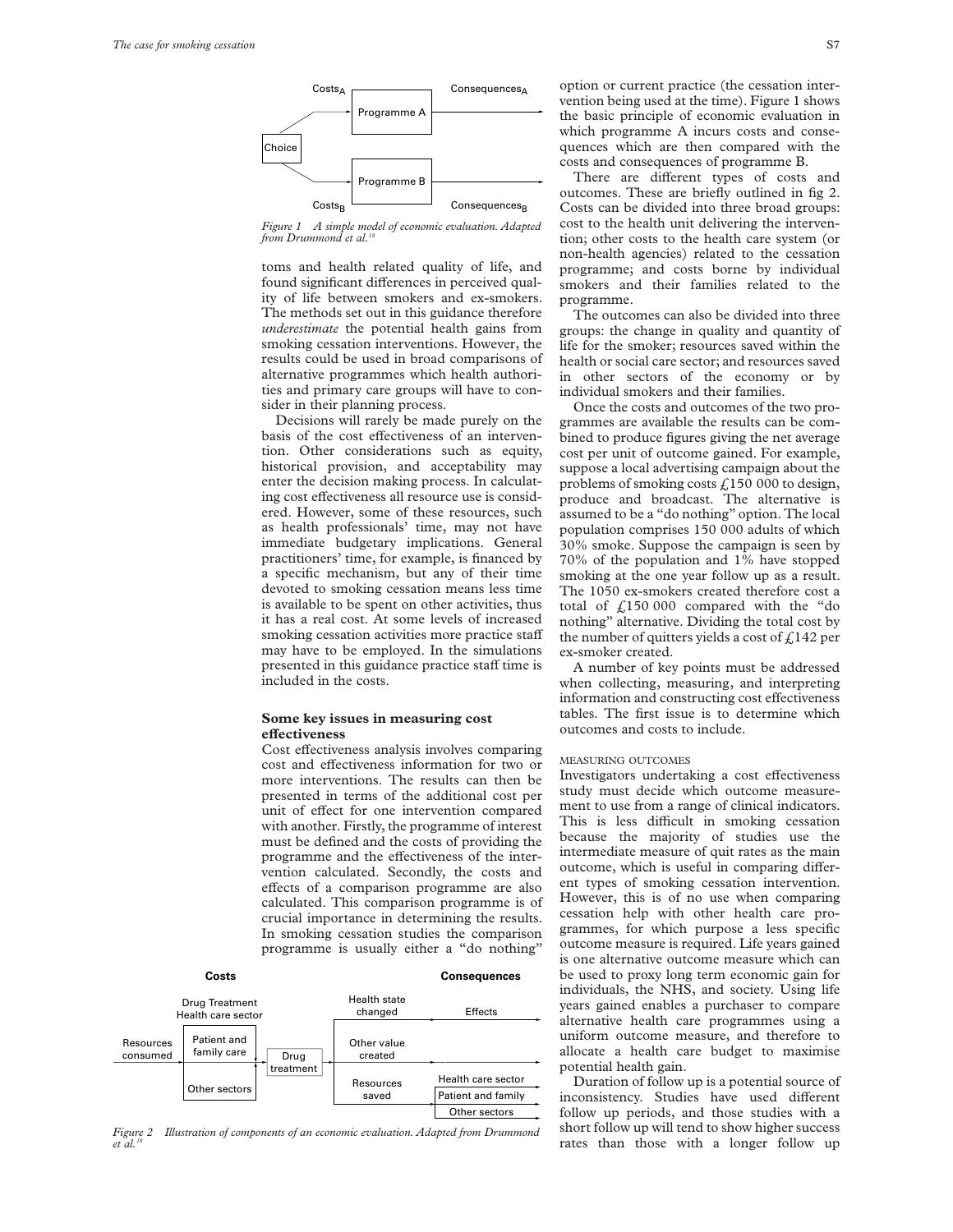| Value for individuals and family<br>Potential savings: health care system<br>Potential savings: society | • improvements to health and quality of life<br>• improvements to family health (decrease in passive<br>smoking)<br>• improved quality of life for family (more to spend on<br>other goods as expenditure on cigarettes is reduced)<br>• reduced home re-decoration costs<br>• reduction in costs imposed on other services and in<br>future demands by treated individuals.<br>• gains to employers in terms of work attendance and<br>productivity due to improved health, fewer smoking<br>breaks (if permitted), reduced re-decoration costs and<br>decreased risk of fire.<br>• reduction in litter (fewer cigarette butts) |
|---------------------------------------------------------------------------------------------------------|----------------------------------------------------------------------------------------------------------------------------------------------------------------------------------------------------------------------------------------------------------------------------------------------------------------------------------------------------------------------------------------------------------------------------------------------------------------------------------------------------------------------------------------------------------------------------------------------------------------------------------|
|---------------------------------------------------------------------------------------------------------|----------------------------------------------------------------------------------------------------------------------------------------------------------------------------------------------------------------------------------------------------------------------------------------------------------------------------------------------------------------------------------------------------------------------------------------------------------------------------------------------------------------------------------------------------------------------------------------------------------------------------------|

because some subjects will later relapse to smoking.

However, there are consequences resulting from a smoking cessation programme besides the direct health benefits to the patient. One such benefit is the saving in future *smoking related* health care costs. The average smoker sees his or her GP more often than a comparable non-smoker, receives more prescriptions, and is more likely to be referred to hospital for an outpatient appointment. The main resource in primary care is the cost of GPs' time. Stopping smoking should improve health and the greater the health gain, the greater should be the reduction in smoking related health care costs. Table 7 provides a checklist of the potential consequences of a cessation intervention.

#### MEASURING COSTS

Economists measure costs in terms of *opportunity cost*, which is the value of the next best use of the resource in question. This arises because society's demands are unlimited whereas resources are finite. The use of resources for one project means that they are not available for use in an alternative project. The value of the alternative forgone is the opportunity cost. For example, if resources are used for a smoking cessation programme, they cannot be used for other purposes such as cholesterol testing. The costs of an intervention include those borne by: the service provider, the patient, and society as a whole. Provider costs include the cost of premises, the salaries and wages of staff, and the cost of pharmaceutical products. Costs to patients include financial outlays such as prescription costs, plus the time required for participation in the programme. Costs to society may include the cost to employers if

*Table 8 Potential costs to measure in an economic evaluation*

(1) *Costs of programme*

- $\bullet$  premises (rent and maintenance)
- $\bullet$  power (heating, lighting, etc)
- $\bullet$  equipment
- $\bullet$  staff
- $\bullet$  drugs (pharmaceuticals)
- $\bullet$  dispensing costs
- media costs
- (2) *Costs to other health and other care agencies*  $\bullet$  cost to other health and welfare services (e.g. costs shifted)
- 
- (3) *Costs to patients and families*  $\bullet$  out of pocket expenses (cost of travel to facility)
- + patient and family input to treatment (care at home etc) (4) *Costs to employers (production costs)*
- + productivity lost as a result of absence from work (cost to employers)

patients attend treatment in paid work time (table 8). However, there is some debate regarding the classification of some of the costs in an economic evaluation (see Drummond *et al*<sup>18</sup> for a more complete guide to undertaking economic evaluations).

Researchers should present a list of costs that have been included in the analysis and provide a rationale for their inclusion or exclusion, together with details of how they have been measured and valued. In Section 4 further details of the potential costs of an intervention from different settings are provided, together with an example of costing GP time.

#### RELATIONSHIP BETWEEN OUTCOMES AND COSTS

There is a relationship between the costs of a programme and the benefits produced. Increasing resource intensity will increase costs. However, benefits can also be expected to increase. For example, a smokers' clinic may employ an additional nurse. Assuming the same number of clients are treated, the staff to patient ratio will increase and the health benefits may also be expected to increase. In addition, the clinic could purchase more expensive equipment or employ staff of higher grades, which are also likely to increase the benefits of the service.

#### PERSPECTIVE OF A COST EFFECTIVENESS STUDY

The perspective of a study will have a significant effect upon the cost effectiveness results. If a study is undertaken from the health care provider's perspective, only the health care provider's costs will be included. Costs incurred by other organisations or individuals would be excluded. Alternatively, a study undertaken from a societal perspective would include all costs and benefits, regardless where they fall.

*No Smoking Day* (NSD) can be used as an example to illustrate these approaches. The Health Education Authority (HEA) spends resources supporting NSD, a programme which also relies on the funding and cooperation of other national and local health organisations, professionals, charities and individuals. A cost effectiveness study from the perspective of the HEA would aim to maximise the number of quitters at the least outlay to the HEA. However, this would provide a misleading estimate of the total social costs, as costs borne elsewhere are excluded.

In the extreme situation, taking a narrow perspective would favour interventions which shift costs to other parties. A more comprehensive and informative cost effectiveness study would include all health care costs *and* costs to the smoker—for example, out of pocket expenditure and the cost of time.

For smoking interventions this is most clearly illustrated by nicotine replacement therapy (NRT). Currently the cost of purchasing NRT is borne by the individual smoker. The inclusion or exclusion of these costs can considerably alter the relative rankings of alternative smoking cessation interventions.

Table 9 shows the different cost and benefit categories that would be included in a study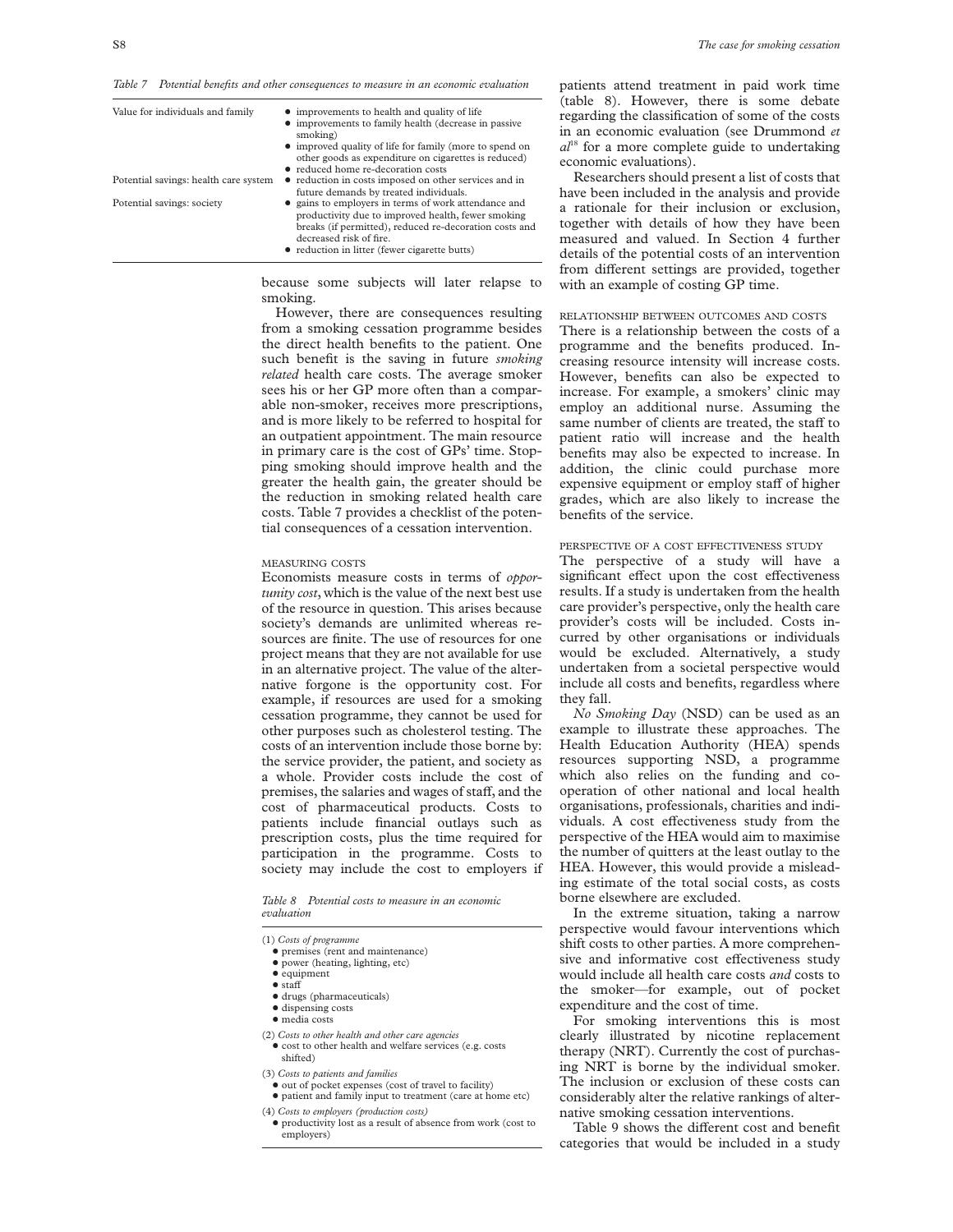*Table 9 Costs and benefits from diVerent perspectives*

|                                                  | Costs to<br>society | Costs to<br>health care Costs to<br>unit | the NHS  | Costs to<br><i>client</i> |
|--------------------------------------------------|---------------------|------------------------------------------|----------|---------------------------|
| Costs of programme                               |                     |                                          |          | ×                         |
| Client costs, e.g. prescriptions, time, travel   | مما                 | $\times$                                 | ×        |                           |
| Potential costs to the NHS of future health care | مرا                 | $\times$                                 |          | $\times$                  |
| Losses to employers: productivity                |                     | $\times$                                 | $\times$ | ×                         |

from the perspective of society, the health care unit delivering the smoking cessation intervention, the NHS, and the client.

The perspective of society as a whole provides the most comprehensive viewpoint for an economic evaluation. If the study is undertaken using the standpoint of the NHS, it will exclude costs incurred outside the health care sector such as client and employer costs. The perspective of a health promotion unit alone will exclude the benefits of a reduction in health care usage which represents future savings to the NHS. The perspective of the client alone will only be concerned with costs which are incurred by patients. These include prescription charges and the cost of time and travel to the GP's surgery or setting for the intervention.

Costs to the smoker should be included in a cost effectiveness analysis since they are likely to affect the uptake of an intervention.

#### **Some misconceptions about cost eVectiveness**

COMMISSIONING SMOKING CESSATION

INTERVENTIONS WILL INCREASE HEALTH CARE **SPENDING** 

There is considerable confusion about the health care costs related to smoking. Although the calculations above indicate that smoking has an impact on health care expenditure, some argue that reducing smoking would increase, rather than decrease, health care spending. This argument can be considered in two parts.

There is general agreement that smokers have higher health related costs in their lifetime than non-smokers. This was illustrated by Hodgson<sup>19</sup> and by a recent Dutch study.<sup>20</sup> Whilst it would be useful to have UK data, there is no reason to believe that this is not also the case in the UK and, indeed, the figures calculated above give some supporting evidence. The research also suggests that these higher costs occur at all ages.

Reducing smoking *would* reduce the costs of smoking related disease. However, it is more difficult to predict when these savings would be realised. Some smokers give up because of a smoking related illness episode and it takes some time for their excess risks to reduce. On the other hand, those smokers who give up earlier are likely not to have experienced much excess health care due to smoking. Nevertheless, savings in smoking related cancer, lung and heart disease will occur over time.

The second part of the argument is that, by reducing smoking rates, there will be an extension of life. As elderly people in general use more health services than younger people, then any increase in life expectancy would increase overall health service costs as many countries are currently experiencing. However, this effect would not impact specifically on smoking related disease. It would impact on *any* life prolonging intervention and most preventive programmes. The question is therefore: should such effects be included in a cost effectiveness analysis, offsetting the value of the health gain benefits?

This effect would especially disadvantage interventions which saved the lives of younger people. Thus, including all potential lifetime health care costs, whatever the cause, when saving the life of a baby or young child would make saving this life extremely expensive. Economists vary as to whether these types of costs should be included in cost effectiveness studies. A recent US panel suggested that such costs should be excluded, as should the health benefits of any future health care interventions for individuals surviving longer.<sup>21</sup> Whether included or excluded the principle applies equally to *all* interventions, not just those involving smokers, if cost effectiveness is being compared for planning purposes.

In fact it is not clear whether, if costs are calculated over the whole lifetime of a smoker, reduced population rates of smoking will lead to higher or lower health care costs (as ex-smokers have extended life spans). Two recent studies came to conflicting conclusions, which may be due to methodological differences. Hodgson<sup>19</sup> compared health care costs of smokers and non-smokers using American data. He also took into account the higher costs of dying. Barendregt *et al*, <sup>20</sup> using Dutch data, used a disease based model. However, the results may also reflect different smoking rates, population dynamics, and health care costs of the two countries. This is an empirical issue. The results will vary across countries and over time, especially as health care technology changes.

There are no UK lifetime cost studies. We therefore do not know in the UK whether reductions in smoking will decrease or increase total health care spending over time. This is an area where more research is clearly needed.

The steps required would involve modelling the current population cohort, their projected health care costs, and the results of different quitting behaviour. This type of model could also take into account the additional overall costs of living longer by those who give up, and hence incurring health care costs over a longer period.

The steps required would be:

- (1) Determine the characteristics of the lifetime smoking population.
- (2) Follow a cohort and estimate smoking related and non-smoking related health care costs depending on projected smoking rates.
- (3) If projecting over a long time period the effect of new cohorts of smokers would need to be added.
- (4) Estimate the life expectancy of the population given smoking rates and projected mortality rates.
- (5) Calculate the costs of health care around time of death (these are much higher than average).
- (6) Annualise health care cost projections over required time period.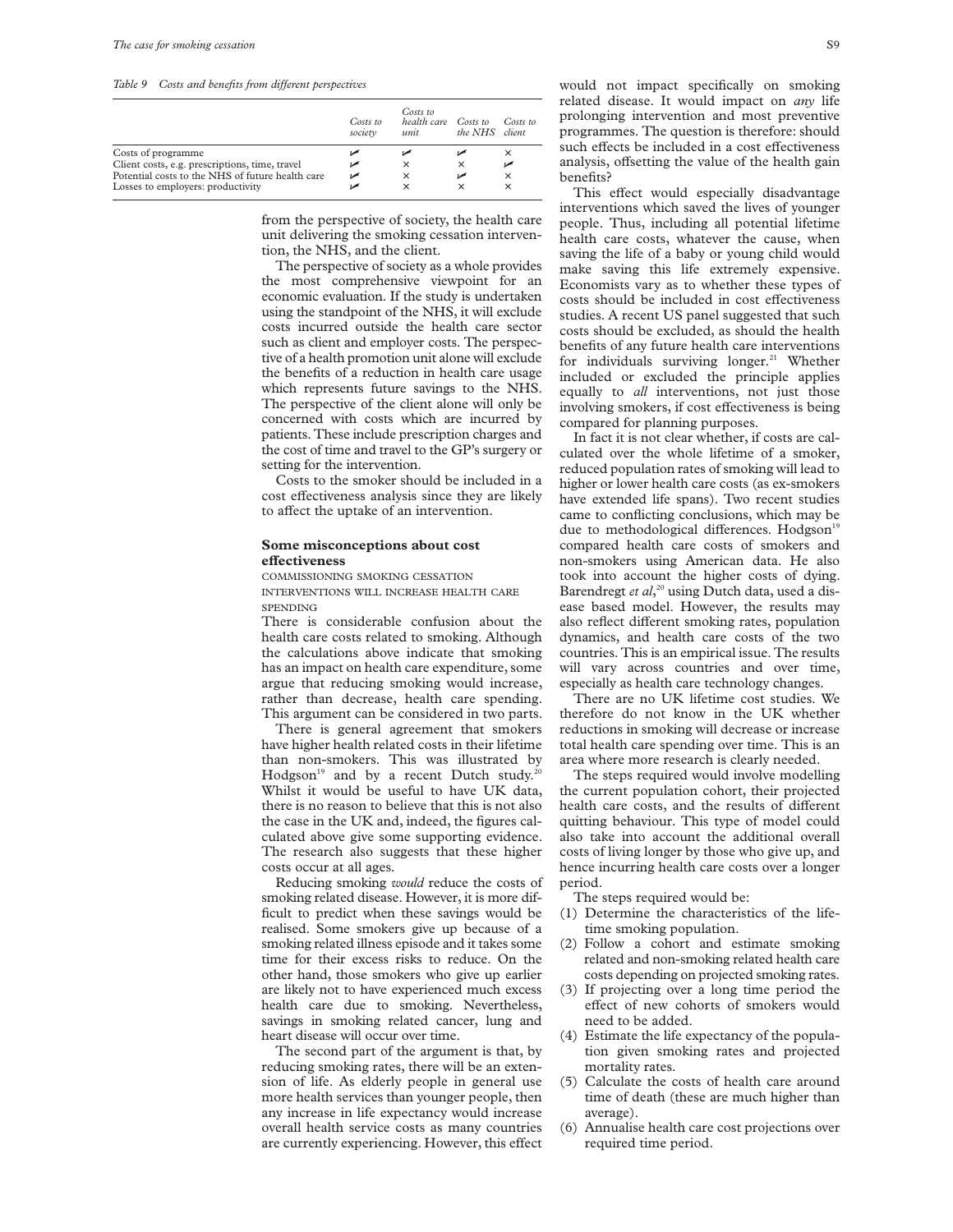This would give the baseline figures against which any changes in smoking prevalence rates due to any intervention could be compared and the total effects of health care costs could be calculated. These types of calculations require several assumptions. Not all figures can be accurately projected—for example, changing health care technologies can radically alter the cost projection for different diseases.

However, such figures would only form part of any cost effectiveness calculation. Rejecting any health care intervention on these health care cost arguments alone would clearly be absurd. Taken to extremes, the approach would suggest that most health care interventions should not be undertaken, especially those that produced the greatest life expectancy gain, because benefits are not considered.

#### SMOKERS ARE TOO ADDICTED TO STOP

Nicotine is addictive, and overall population smoking cessation rates, as well as cessation rates in clinical treatment trials, may appear

low. On the other hand, around 10 million smokers in the UK have stopped in the last 20 years. Even apparently modest abstinence rates will produce considerable health gains to a community at a modest cost and produce very good value for money when compared with most other health care interventions.

#### LOCAL INTERVENTIONS WILL HAVE NO IMPACT ON POPUL ATION RATES

It takes a considerable change in any health condition to be able to measure accurately a change in the population rate of a disease or behaviour. But real health gains can occur.

In the worked examples presented in Sections 3–5, even with very modest assumptions about effectiveness, effects on population rates should be visible. One objective of the examples is to indicate the size of population effects that could be predicted. This may help to give some realistic targets for local interventions and real success for health professionals can then be acknowledged.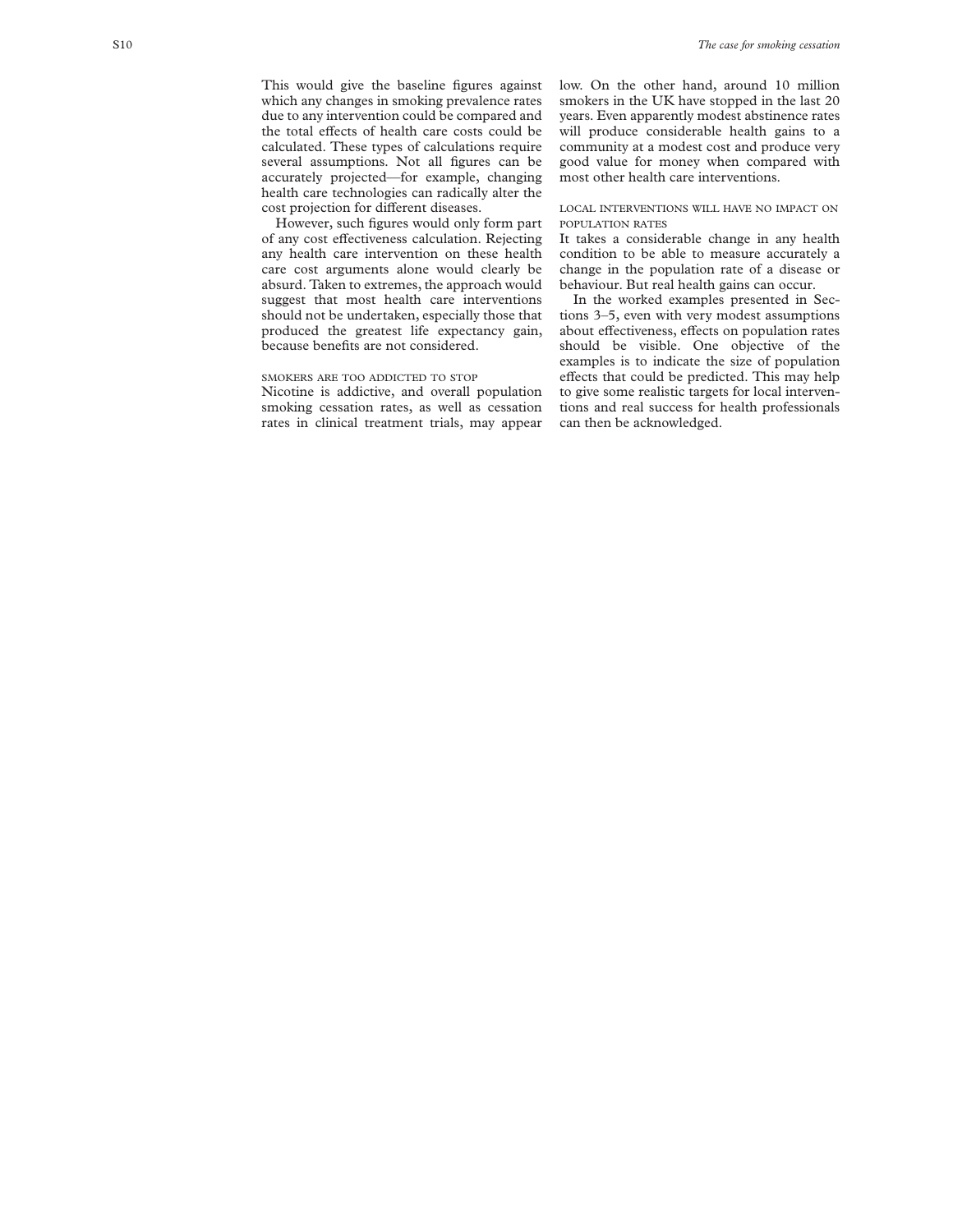# **Effectiveness**

In this section we estimate the effectiveness (cessation rates translated to population health gain) of two types of worked examples: (1) face to face interventions;

(2) community based interventions.

The face to face interventions are:

- $\bullet$  brief advice:
- $\bullet$  brief advice  $+$  self-help materials;
- $\bullet$  brief advice + self-help materials + advice to use NRT;
- brief advice + self-help materials + advice to use NRT + specialist smoking cessation service.

#### **The evidence base**

Decisions about the purchasing and provision of health care should be based on interventions proved to work (the principle of "evidence based medicine"). The problem is that, for many interventions, there is little or no good evidence of effectiveness. However, this is not the case for smoking cessation. A very large number of controlled trials have demonstrated effective smoking cessation interventions, particularly NRT.

There are three major levels of published effectiveness information:

- (1) Primary studies: randomised controlled trials, community studies.
- (2) Systematic reviews.
- (3) Reviews of reviews.

In general, randomised controlled trials give the most accurate estimates of effectiveness. By randomly allocating patients to alternative treatments, many of the confounding factors that would result from patient or clinician choice are removed. However, it is difficult to evaluate community based interventions in this way and other study designs will be more appropriate.

Systematic reviews locate, evaluate, and synthesise evidence from primary studies. They are based on strict guidelines in order to minimise bias and include *all* identifiable research.

Obviously reviews can offer decision makers substantial information without the need to search for individual studies. However, few health professionals will have time even to seek out reviews. A recent survey of GPs' opinions on evidence based medicine emphasised that their need is not so much for better access to

libraries or information searching technologies, which they have limited time to use, but for good quality summaries of evidence to be made available to them.<sup>22</sup>

Reviews of reviews summarise the key findings of systematic reviews, often undertaking meta-analyses on their pooled data. They then present the key clinically important conclusions. Pooling data in a meta-analysis will increase sample size and therefore reduce standard errors and increase confidence in effect sizes. However, care must be taken that it is reasonable to pool the results from different studies using different populations.

These three main sources of evidence of effectiveness all have advantages and disadvantages, but systematic reviews using metaanalysis are valuable because of the confidence that can be placed in the effect revealed being significant.

The Cochrane Centre publishes systematic reviews of smoking cessation interventions. These are available on diskette and CD ROM<sup>23</sup> (The Cochrane Collaboration, Issue 2. Oxford: Update Software, 1998. Updated quarterly), and the abstracts are available free online at  $www.cochrane.co.uk. There is also an *Effective*$ *ness Matters* bulletin on smoking cessation.<sup>24</sup>

In the USA the Agency for Health Care Policy and Research (AHCPR), part of the US Public Health Service, has published clinical guidelines on smoking cessation based on a systematic review and meta-analysis of evidence tables.<sup>25</sup>

Finally, smoking cessation guidelines for health professionals in England, based on the Cochrane Library and AHCPR reviews,<sup>1</sup> appear as the first part of this supplement. It is hoped that these guidelines will form the basis of the NHS's approach to smoking cessation, and the interventions modelled in this guidance are based on these clinical guidelines.

Table 10 is based on the clinical smoking cessation guidelines<sup>1</sup> and summarises the effectiveness of key interventions.

Current systematic reviews have focused on health care interventions. However, these are only some of the interventions potentially available at the local level. The Cochrane Centre is conducting systematic reviews on local retailer interventions to stop under age sales,

*Table 10 Incremental effectiveness of cessation interventions* 

| Intervention element                                                                   | Data source  | Increase in % of<br>smokers abstinent<br>for 6 months or<br>longer |
|----------------------------------------------------------------------------------------|--------------|--------------------------------------------------------------------|
| Very brief advice to stop (3 min) by clinician versus no advice                        | <b>AHCPR</b> |                                                                    |
| Brief advice to stop (up to 10 min) by clinician versus no advice                      | <b>AHCPR</b> |                                                                    |
| Adding NRT to brief advice versus brief advice alone or brief advice plus placebo      | Cochrane     |                                                                    |
| Intensive support (e.g. smokers' clinic) versus no intervention                        | <b>AHCPR</b> | 8                                                                  |
| Intensive support plus NRT versus intensive support or intensive support plus placebo  | Cochrane     |                                                                    |
| Cessation advice and support for hospital patients versus no support                   | <b>AHCPR</b> |                                                                    |
| Cessation advice and support for pregnant smokers versus usual care or no intervention | <b>AHCPR</b> |                                                                    |

Note: The incremental cessation rate is the difference between the % successful in the intervention and control groups (percentages rounded). Source: Raw et al.<sup>1</sup>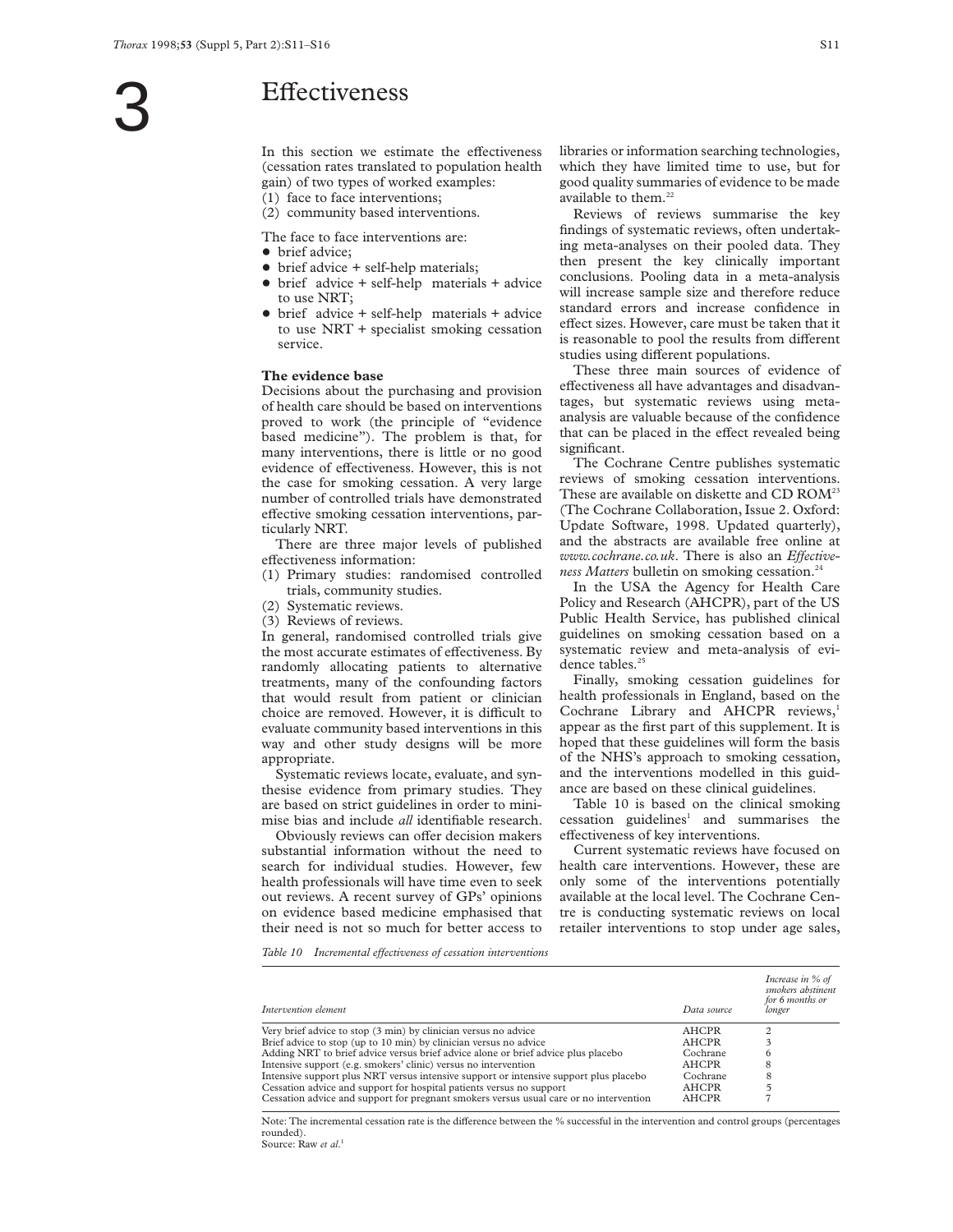mass media interventions with young people, community interventions directed at young people, and school based interventions. However, the research base of community based interventions is not yet as rigorous as that for face to face clinical interventions.

Obviously there are gaps in current knowledge. Furthermore, local plans may focus on specific populations—for example, people with heart disease—or interventions not yet reviewed systematically. However, such reviews require considerable time and resources to undertake, and there is already sufficient evidence to recommend many effective interventions. 1

#### From effectiveness to cessation rates

Modelling cost effectiveness locally requires translating effectiveness estimates from published research to the local population.

Local cessation rates may differ from published estimates because:

- $\bullet$  Local conditions may not reflect the conditions in published studies—for example, local smokers may have to pay for NRT whilst in published trials NRT was provided free.
- Smokers may have different characteristics; published research involving individuals who volunteer for a study may show higher success rates because the subjects are a selfselected group who are motivated to stop. Possibly even more important, the clinicians are likely to be self-selected and therefore more interested and motivated.

For community interventions the population estimate of the cessation rate achieved will depend on the success of the intervention in reaching smokers. This may well depend on the intensity of the intervention.

#### **From cessation rates to life years gained**

There are two main methods used to translate cessation rates into life years gained. Using *simple life expectancy estimates*, cessation rates are translated into life years saved when smokers stop smoking at different ages. A greater number of life years will be saved if a young smoker stops compared with an older smoker. Alternatively, *epidemiological modelling* can be used to simulate the life years gained and impact on smoking related disease of an increase in the cessation rate. Life years saved by different ages can be built into such models.

In this guidance we have used the second method, using the computer simulation *PREVENT*. <sup>26</sup> *PREVENT* works by estimating the impact of a change in an exposure category (smoking prevalence) upon a number of diseases. The relevant diseases are lung cancer, coronary heart disease (CHD) and chronic obstructive pulmonary disease (COPD).

The estimated increase in the cessation rate following an intervention is entered into the model. The reduction in smoking prevalence is then translated into a reduction in deaths from smoking attributable diseases, after adjusting for the risk of deaths from other causes. From this the life years saved are calculated.

*PREVENT* estimates the total life years gained up to the year 2041. Our results are for England and Wales, and we have scaled them down to represent a typical health authority with a population of 500 000.

#### **Worked examples**

Two types of worked examples are included:

- face to face interventions;
- community based interventions.

The examples below are followed through in Section 4 where their costs are estimated, and in Section 5 where their cost effectiveness is estimated.

To estimate cost effectiveness it is necessary to have two or more alternatives to evaluate. For this exercise we needed a baseline simulation. Clearly some smoking cessation activity, both face to face and community based, already takes place along with broader national policy measures such as tax increases.

Analysis of smoking prevalence trends suggests that the background cessation rate in England is approximately  $1\%$  a year.<sup>27</sup> This was assumed to affect all groups of smokers equally and was used as our baseline simulation with the *PREVENT* model. The baseline simulation results in an estimate of 188 429 life years saved compared with no changes in smoking behaviour between 1998 and 2041. In the interventions outlined below the health gains over and above this baseline simulation were estimated.

Smoking clearly affects the quality of life as well as the quantity of life, and a number of studies have used some estimate of the gain in well being. However, the adjustments have been somewhat arbitrary and would be directly in proportion to the health years gained. For these simulations no adjustments of this kind were made. If such adjustments had been made, cost effectiveness ratios for smoking interventions would be even more favourable when compared with those calculated for other health care interventions.

#### WORKING OUT THE EFFECTIVENESS OF FACE TO FACE INTERVENTIONS

The starting point for the simulations was the reviews of effectiveness evidence already mentioned. One year continuous abstinence rates *in those attempting to stop* (not in all smokers) were then (conservatively) estimated (table 11). The figures in the table have been circulated to international experts in smoking cessation and agreement reached as to their likely accuracy. The derivation of the figures is given below.

The figures in the table are best estimates of real world cessation rates for the average smoker who tries to stop using each of a variety of methods. These figures cannot be drawn directly from the research literature because: (1) individual studies use different study

- populations with different characteristics; (2) studies typically use volunteers;
- (3) clinical trials usually involve trained staff with a special interest in smoking cessation;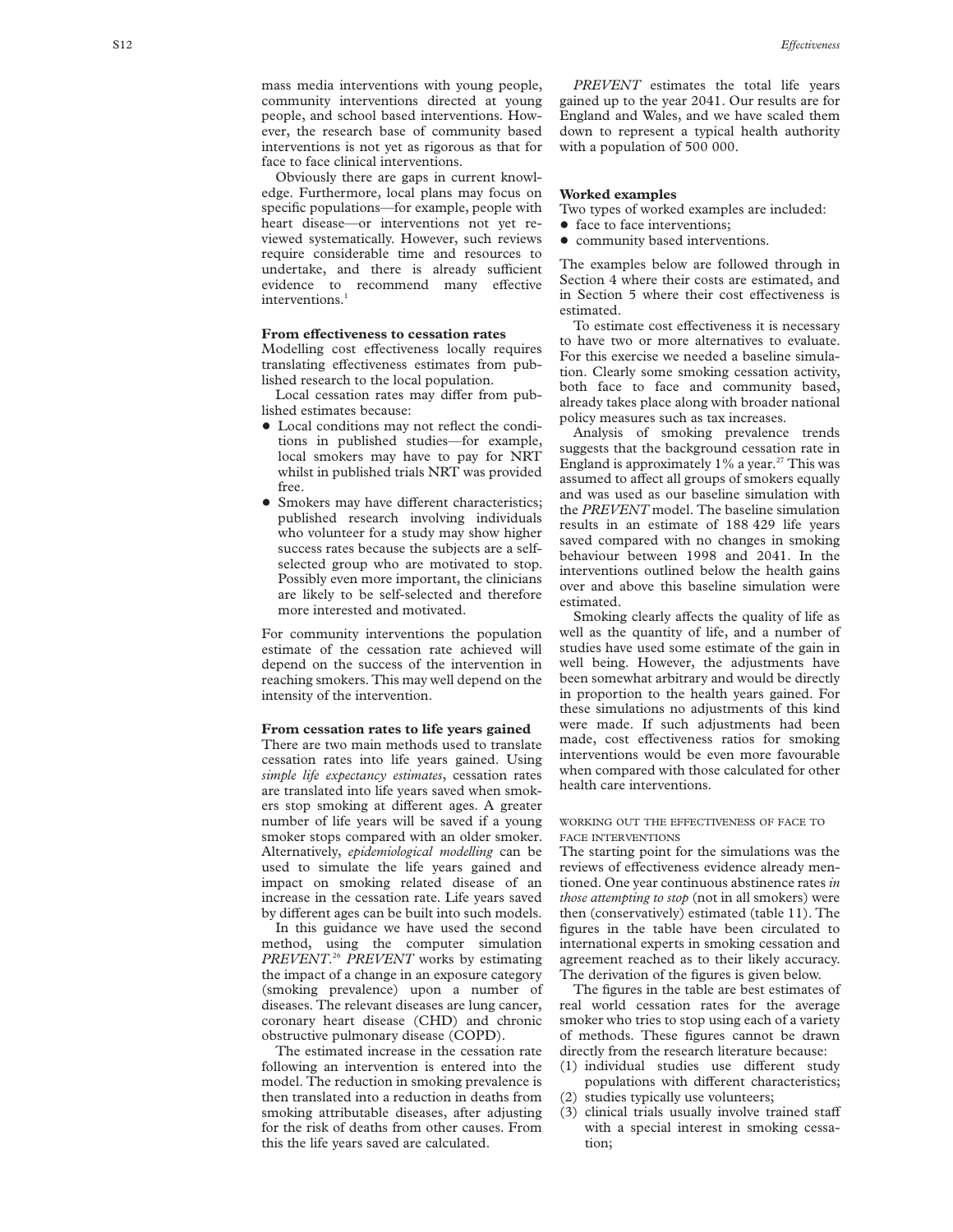| Intervention                                                                            | Percentage of all smokers<br>making an attempt to<br>stop who will still be<br>abstinent after 12 months |
|-----------------------------------------------------------------------------------------|----------------------------------------------------------------------------------------------------------|
| Tries to stop smoking using willpower alone                                             |                                                                                                          |
| Tries to stop smoking using self help materials (e.g. audiotapes, videos, booklets)     |                                                                                                          |
| Tries to stop smoking using NRT bought from a pharmacy                                  | 6                                                                                                        |
| Tries to stop smoking with the help of a smokers' clinic but without using NRT          | 10                                                                                                       |
| Tries to stop smoking with the help of a smokers' clinic and NRT bought from a pharmacy | 20                                                                                                       |

 $(4)$  staff running research trials may be expected to operate with a higher level of rigour and enthusiasm than those running routine services.

#### The derivation of each figure is as follows: *Cessation rate: willpower alone*

A 3% continuous abstinence rate from the cessation date for 12 months is achieved using willpower alone. The best estimate of this figure comes from a study which asked for volunteers who were proposing to stop smoking without help.<sup>28</sup> This is a US study and no comparable data exist in the UK. However, population surveys indicate that approximately one third of smokers make an attempt to quit each year, $29$  and  $1\%$  of smokers actually succeed in becoming long term  $ex\text{-smokes}$ ,<sup>2</sup> which implies that approximately 3% of those who try to stop in a given year succeed in doing so. Surveys also show that the majority of these cessation attempts are undertaken without help.<sup>29</sup>

#### *Cessation rate: with self-help materials*

The term "self-help materials" covers widely different things and, of course, these can be well or badly constructed. Thus, a single figure for effectiveness must be viewed with caution. The cessation rate of 4% derives from an assumed increment of 1% which is slightly lower than the figure arrived at in a recent meta-analysis of the use of self-help materials in a treatment context.<sup>25</sup> Use of pamphlets in isolation was not found to be effective.

#### *Cessation rate: NRT bought from a pharmacy*

Evidence from clinical trials indicates that NRT of whatever form approximately doubles cessation rates compared with placebos, whatever the setting.<sup>25</sup> A doubling of the willpower alone rate yields 6%. This figure is slightly lower than the figure from a recent large clinical trial in which cessation rates when NRT was dispensed at a pharmacy were compared with those when NRT was prescribed by a physician.30

#### *Cessation rate: smokers' clinics not using NRT*

The figure of 10% is somewhat lower than the average cessation rate in placebo or control groups examining the effect of NRT and other pharmacological interventions in smokers' clinics,<sup>31</sup> but takes account of a likely drop in efficacy in routine care compared with a formal study. The increment over and above the willpower alone rate is slightly lower than the estimated effect of "intensive" behavioural support in a recent meta-analysis.<sup>25</sup>

*Cessation rate: smokers' clinics using NRT* The figure of 20% is somewhat lower than the average in the active treatment groups of trials examining the effect of NRT in smokers'  $clinics<sup>31</sup>$  but reflects a likely lowering of overall

abstinence rates in routine clinical practice

compared with clinical trials.

The next step is to define the role of different health professionals.

It is important to note that brief advice from a physician typically increases the number of cessation attempts, while more intensive help for example, smokers' clinics—and NRT increase the chances of success for a given attempt to quit.

As already mentioned, clinical smoking cessation guidelines for the NHS in England are now available and form the first part of this Supplement. $1$ 

The interventions are based on those described in the clinical guidelines:

- brief advice:
- $\bullet$  brief advice  $+$  self-help materials;
- $\bullet$  brief advice + self-help materials + advice to use NRT;
- $\bullet$  brief advice + self-help materials + advice to use NRT + specialist smoking cessation service;
- various community programmes.

The next step is to calculate how population smoking rates will change as a result of these interventions. For this we need to calculate the population impact of each intervention. These rates then form the input to the *PREVENT* computer model to estimate the health gains.

Approximately 25% of smokers in England are currently advised to stop smoking by a health professional each year.<sup>29</sup> This feeds into the 1% population cessation rate of the general population. The effects of this current level of intervention are included in the baseline simulation. The worked examples therefore relate to the 75% of smokers not currently receiving advice.

Advice from a health professional will increase the proportion of smokers attempting to give up. From studies on the effect of physician advice about 40 of every extra (over and above current usual practice) 100 smokers given advice by a health professional will attempt to stop smoking in a year.

However, even if a huge effort was put into encouraging health professionals to ask about smoking status and give advice, 100% coverage would still be unlikely. About 80% of the population visit their GP every year<sup>32</sup> and perhaps a higher proportion may be seen by other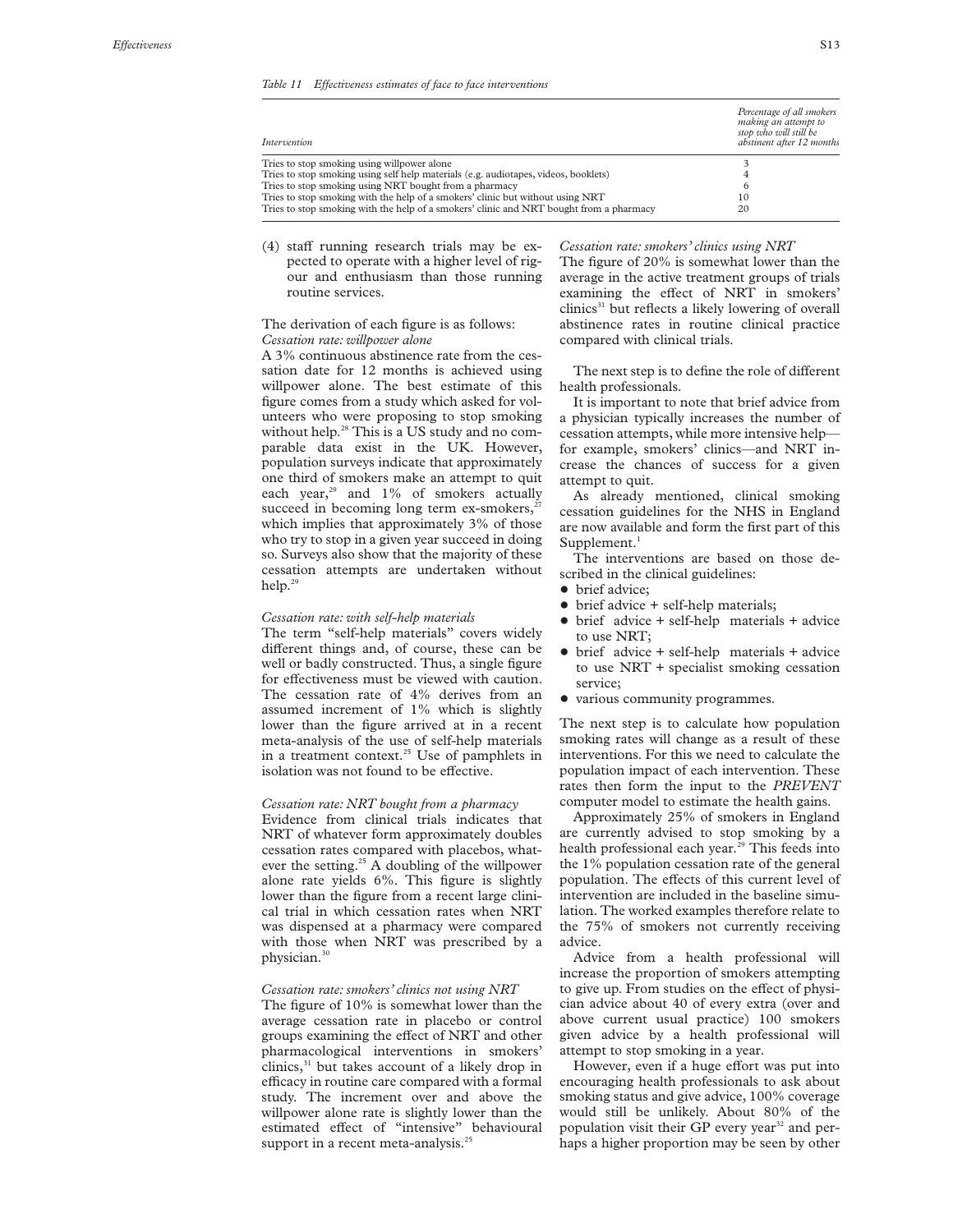

*Figure 3 Derivation of 12 month quit rate following brief advice.*

health professionals. For our simulations we assume a more modest figure, that the interventions will increase the advice given so that an additional 50% of the current smokers receive advice.

The other estimates considered were the willingness of smokers to take up NRT when advised of this as an option. We estimate that about 25% of those making an attempt to stop smoking will try NRT.<sup>29</sup> If NRT was available or partly available through NHS prescriptions, take up rates may increase. A recent study by Curry *et al*<sup>33</sup> provides evidence of a positive relationship between the take up of NRT and insurance cover in the USA. Finally, we assume that about 2% of all smokers in a community would use a smokers' clinic if it was available on the NHS.<sup>29</sup>

To estimate population impact it is perhaps easiest to look at these effects each year on a group of 100 smokers.

- Currently 25 smokers will get advice from a health professional with no additional interventions (the effects of this are taken into account in the baseline simulation).
- Fifty additional smokers will receive advice to stop smoking as the result of the interventions put in place locally as simulated in our examples.
- Of these 50, some 40% or 20 smokers would make an attempt to quit.
- If the intervention consisted of brief advice alone, 3% would succeed in staying off cigarettes for one year (table 11). In other words, 0.6 of a smoker would succeed out of the original 100. Hence the population impact of this intervention is to reduce smoking prevalence rates by **0.6%** (fig 3).
- If, as well as advice, self-help materials were given, the quit rate would rise to 4% overall for the 20 smokers motivated to make a quit attempt. This would result in 0.8 of each 100 smokers in the population succeeding in staying off cigarettes for one year. Hence the population impact on smoking rates would be **0.8%** (fig 4).

The third, and perhaps the most realistic, scenario is that a variety of interventions will be delivered by health professionals including advice to use NRT products. Obviously for this intervention we have to make some additional assumptions of differences in the behaviour of both smokers and health professionals. For our simulations we assumed that, of the 20 smokers

*Figure 4 Derivation of quit rate following brief advice plus self help.*

wanting to make a cessation attempt, 25% (five) would try to stop smoking using NRT bought from a pharmacy, and the remaining 15 would be given advice and self-help manuals  $(fig 5)$ .

- This would result in the following:
- $\bullet$  of the 5 smokers using NRT, 6% or 0.3 smokers would succeed;
- of the 15 receiving advice and leaflets or telephone counselling, 0.6 would succeed;
- in total 0.9 would succeed, a population quit rate of **0.9%** .

The final intervention includes the provision of a smokers' clinic run by a specialist. Two out of every 100 smokers would want to take up this service. If one took up NRT and one did not, this would result in 0.3 smokers stopping smoking. If these two smokers were referred to a clinic this would reduce the number receiving NRT from the pharmacy or advice and self-help material. If five of the remaining 18 smokers attempting to stop were to take up NRT and the remaining 13 were to receive advice and self-help material, the results would be:

- $\bullet$  of the two referred to the clinic, 0.3 quit;
- of the five buying NRT, 0.3 quit;
- $\bullet$  of the 13 receiving advice and a leaflet, 0.52 quit;
- the total number quitting from this mixed service would be 1.18 smokers, a population quit rate of **1.12%** (fig 6).



*Figure 5 Derivation of quit rate following brief advice, self help, and NRT advice.*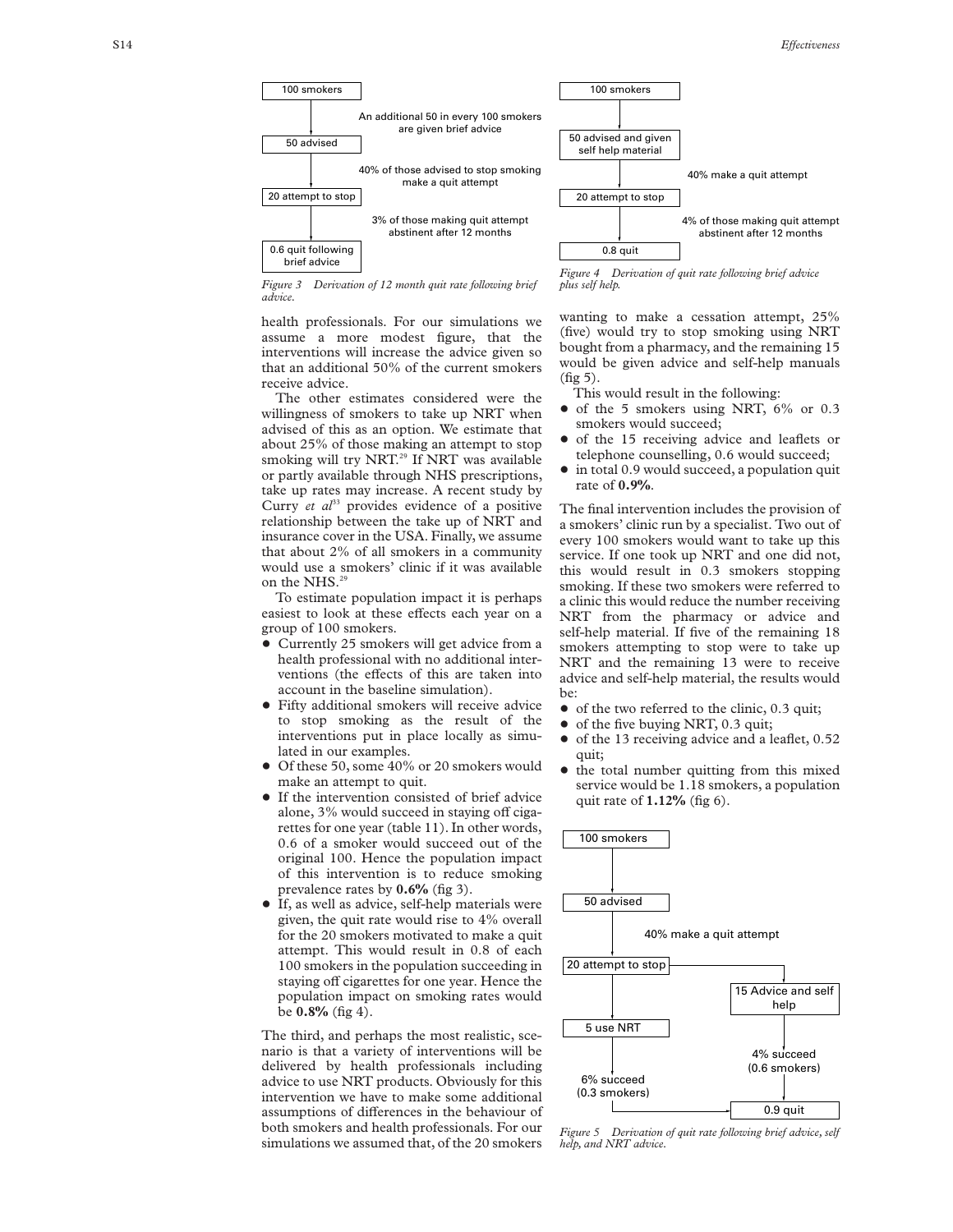

*Figure 6 Derivation of quit rate following brief advice, self help, NRT advice, and provision of smoking cessation clinic.*

*Table 12 Life years gained in typical health authority from face to face interventions*

|                                         | Effectiveness | Life years<br>gained |
|-----------------------------------------|---------------|----------------------|
| Brief advice alone                      | 0.6%          | 1101                 |
| Advice + self-help materials            | 0.8%          | 1469                 |
| Advice $+$ self-help $+$ advice for NRT | 0.9%          | 1653                 |
| Above + specialist smoking service      | $1.1\%$       | 2022                 |

LIFE YEARS GAINED FROM LOCAL CESSATION INTERVENTIONS

For a health authority with the national average population of 500 000 and national smoking rates, the gains would be those shown in table 12.

#### DISCOUNTING HEALTH GAINS

A common feature of health promotion activities is that the benefits (and sometimes costs) are often incurred in the future. It is generally considered appropriate to convert future benefits (and costs) into present day values by discounting. Discounting takes account of the fact that future costs and benefits are valued at a lower rate than those occurring in the current year. This is further explained in Appendix 3.

A discount rate of 1.5% per annum is used in these simulations following the guidelines published by the Department of Health $34$  (see table 13).

AVERAGE LIFE YEARS GAINED PER SMOKER These estimates can be used to calculate the average number of life years gained for each smoker who stops. For example, assuming that the health authority undertakes a programme of brief advice only, *PREVENT* estimates the gain to be 1101 life years per health authority from a 0.6% population quit rate.

*Table 13 Discounted life years gained in a typical health authority from face to face interventions*

|                                     | Effectiveness | Life years<br>gained<br>(discounted<br>at $1.5\%$ ) | Local No S<br>Broader cor<br>high effe<br>medium<br>low effec |
|-------------------------------------|---------------|-----------------------------------------------------|---------------------------------------------------------------|
| Brief advice alone                  | 0.6%          | 708                                                 | Quit and W                                                    |
| Advice + self-help materials        | 0.8%          | 945                                                 | average o                                                     |
| Advice + self-help + advice for NRT | $0.9\%$       | 1063                                                | low cost                                                      |
| Above + specialist smoking service  | 1.1%          | 1300                                                | high cost                                                     |

The average gain per smoker who stops is therefore 1.54 life years. No allowance has been made for relapse to smoking after one year. However, the estimate still appears to be a conservative estimate compared with the results of other studies when some relapse has been included.

#### WORKING OUT THE EFFECTIVENESS OF COMMUNITY INTERVENTIONS

Community interventions, such as local No Smoking Day activities and competitions such as "Quit and Win" are typically organised by health promotion units and are an important part of local smoking cessation activities. However, the evidence for their effectiveness is not as strong as for clinical interventions such as brief advice from a GP or advice to use NRT.

Shipley *et*  $a^{35}$  investigated the relationship between the resource input to "Quit and Win" contests and the participation rate. A positive relationship between resource intensity and participation was found. The findings from this study have been used to simulate a low cost and low participation intervention, a medium cost and medium participation intervention, and a high cost and high participation intervention.

No Smoking Day is probably the most widely known media based smoking intervention which takes place in the UK. It is very difficult to estimate the costs incurred by society as they are dependent upon the input of individuals into the intervention, which will be extremely variable. The effectiveness and reach of a local No Smoking Day have been based on the findings of Buck and Godfrey.<sup>2</sup> The estimates in this guidance are based on the cost of local support for a No Smoking Day. In addition, broader community based interventions of varying effectiveness are estimated based on the Heartbeat Wales campaign.<sup>36</sup>

However, the evidence base for these community interventions is much weaker than for clinical interventions. This is partly because of the

Table 14 Effectiveness and reach of community *interventions*

|                                            |               | Population |
|--------------------------------------------|---------------|------------|
|                                            | Effectiveness | reach      |
| Local No Smoking Day                       | 0.15%         | 90%        |
| Broader community wide interventions with: |               |            |
| high effectiveness                         | 0.5%          | 100%       |
| medium effectiveness                       | $0.1\%$       | 100%       |
| low effectiveness                          | 0.05%         | 100%       |
| Quit and Win competition with:             |               |            |
| average cost and participation             | 8%            | 1.26%      |
| low cost and participation                 | 6%            | 0.27%      |
| high cost and participation                | 10%           | 3.11%      |

*Table 15 Life years gained in typical health authority from community interventions*

|                                            | Life years<br>gained | Life years<br>gained<br>(discounted<br>$1.5\%$ |
|--------------------------------------------|----------------------|------------------------------------------------|
| Local No Smoking Day                       | 248                  | 160                                            |
| Broader community wide interventions with: |                      |                                                |
| high effectiveness                         | 917                  | 590                                            |
| medium effectiveness                       | 183                  | 118                                            |
| low effectiveness                          | 92                   | 59                                             |
| Quit and Win competition with:             |                      |                                                |
| average cost and participation             | 185                  | 119                                            |
| low cost and participation                 | 30                   | 19                                             |
| high cost and participation                | 571                  | 368                                            |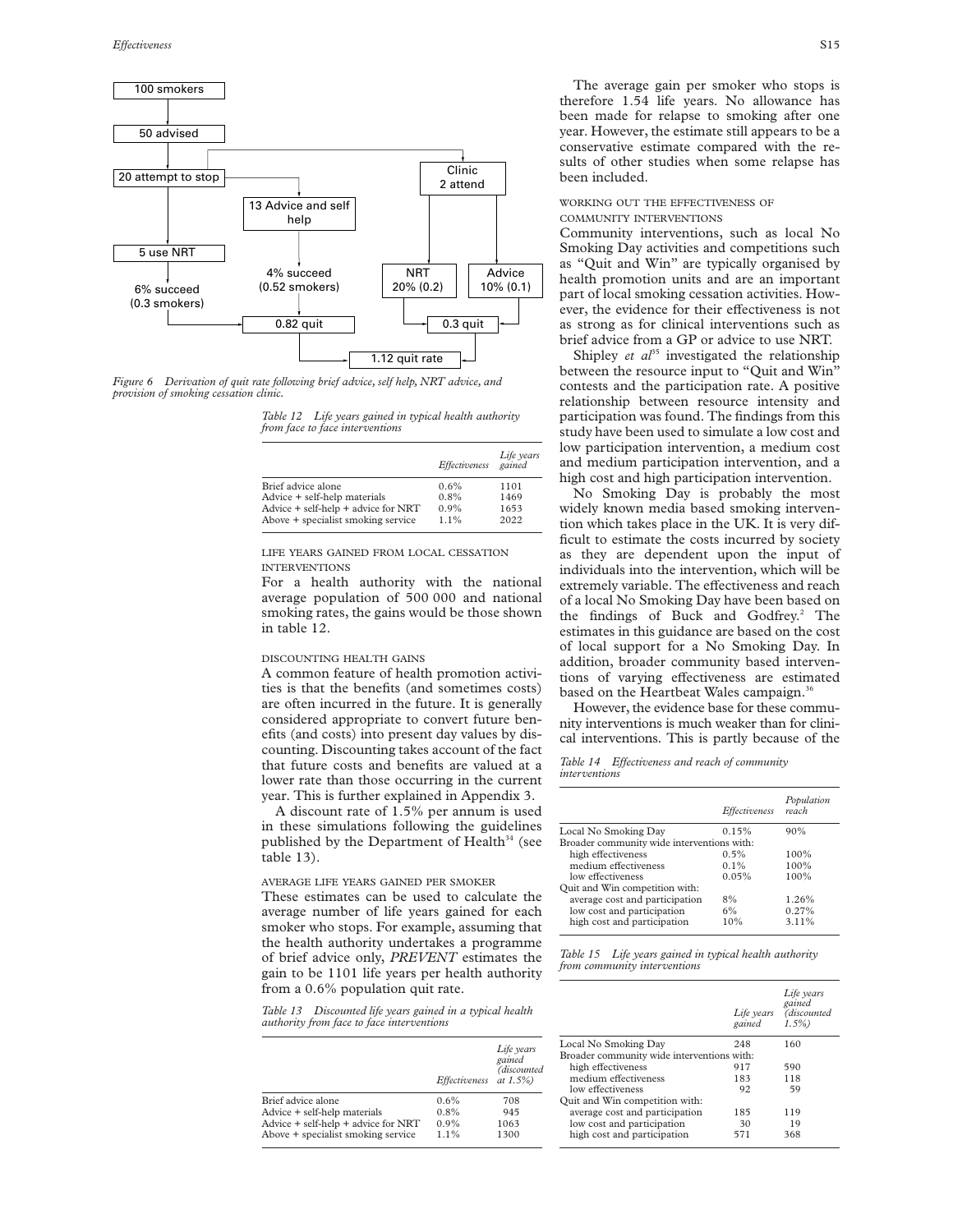difficulty of doing rigorously controlled trials in a community setting. As a result, there are relatively few methodologically adequate trials on which to base estimates, and very few randomised controlled trials. It is because of this shortage of evidence for the effectiveness of, for example, a telephone help line that we have not simulated them in this guidance, although more evidence may be available in later editions.

The effectiveness and reach of community interventions are shown in table 14, and the effect of community interventions on life years gained in a typical health authority are set out in table 15.

#### **Specific populations**

The estimates presented above are based on cessation rates for the average smoker. Smokers are not a homogenous group, and it is therefore likely that different estimates would be achieved using different population characteristics.

*PREVENT* simulations could be made for different cessation rates based on different populations, which could then be used as an input to cost effectiveness analyses for programmes targeted at specific population groups. Alternatively, sensitivity analysis may be conducted where a range of possible effectiveness estimates are used to investigate the robustness of the results.

The worked examples are designed to illustrate a "most likely" scenario which is generalisable to a large population. Work on targeting different groups of smokers may be considered for future editions of this guidance.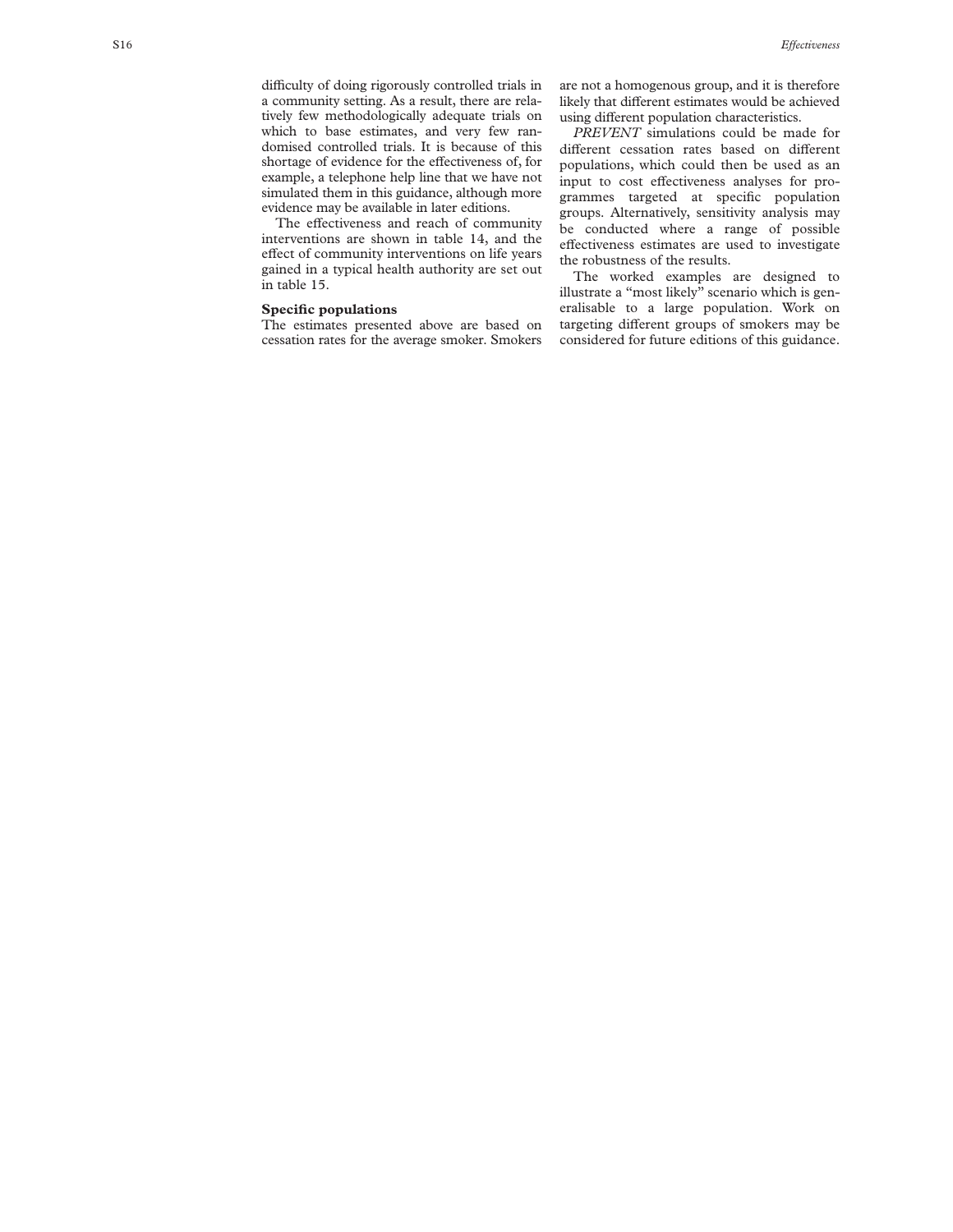In this section we estimate the costs of the interventions described in Section 3 and compare local costs with those reported in research reports.

#### **Costing issues**

Cost analysis is usually undertaken in three major steps:

- identifying costs;
- measuring costs;
- valuing costs difficult to measure (e.g. time).

Few published studies provide detailed cost or unit of resource information, and the costs they do report are usually locally specific. Obviously the resources needed to deliver services will depend upon local circumstances. In our worked examples details are given of the units of resource needed for each intervention, together with their costs.

Identifying major costs requires the construction of a checklist. Costs will depend upon the intervention in question and the perspective of the study. In some cases the measurement of a cost is straightforward as it is naturally valued in monetary units—for example, the cost of premises, staff, heating, lighting, and pharmaceuticals. However, some costs such as patient time must first be measured in non-monetary terms (time) and then translated into monetary units. This is the third stage of a costing study, which requires the *valuation* of resources. Economists use the concept of opportunity cost in this valuation stage. The opportunity cost is the health outcome that can be achieved in some other programme(s) forgone when resources are committed to the programme being undertaken.<sup>18</sup>

Most items in this study have a market price or pseudo-market price, and in general these were used as the opportunity cost.

#### TYPES OF COST

Costs can be categorised as average costs and marginal costs. Average cost is the total programme cost divided by the total activity level. Marginal cost is the cost of increasing the output of a programme by one unit. For example, the marginal cost would be the cost of increasing the number of clients in a smoking cessation programme by one. Marginal costs are important when service expansion is being considered, or a treatment is to be provided as an adjunct to an existing programme.

Costs to the health care provider include the costs of premises, staff, power and occasionally pharmaceuticals. Costs to patients include time, travel and, possibly, prescription or over the counter costs such as nicotine patches or gum. Other costs fall on society and include the cost of productivity losses if clients' time in treatment results in absence from work. Also included are the costs incurred outside of the health care sector—for example, by other patients and their families. This follows the

classification of Drummond *et al*, <sup>18</sup> although alternative definitions have been put forward.

Several methods have been suggested for valuing the costs of time incurred by clients. Assuming perfect competition in transport markets, the market price of public transport can be used or, for a private vehicle, the average distance to the treatment facility multiplied by a cost per mile estimate. Similarly, prescriptions are usually valued using the prescription charge faced by the client. A more difficult problem is faced by an investigator attempting to value time spent by a client in travel to a facility and during treatment. A technique widely employed is to use the average wage rate, calculated as a per minute figure, to value opportunity cost of time.

#### COSTS BY SETTING

Checklists of the costs that will be incurred by cessation programmes delivered in the following three major settings are presented below: (1) primary care; (2) specialist smoking cessation service; (3) community based interventions.

#### *Primary care*

The precise costs of a programme delivered in general practice will depend upon the type of intervention. Brief opportunistic advice to stop smoking following a routine consultation will involve an element of the GP's time, plus a proportion of the practice overheads (premises and equipment). This can be calculated on a per minute basis. There will be a time cost to clients, but this will not include the costs of travelling or the time spent travelling as these costs are incurred in making the routine consultation. However, if a consultation is made *specifically* for the purpose of delivering advice, the travel costs incurred by the patient will also be included. There may also be costs incurred with follow up, such as administration costs and the cost of the GP's time when writing notes. Table 16 shows the main elements of costs incurred when advice is delivered in the general practice setting.

*Table 16 Costs of a smoking programme in general practice*

| Costs to provider |                                            |
|-------------------|--------------------------------------------|
| Capital           | Premises (rental value)                    |
|                   | Equipment (e.g. furniture, computers,      |
|                   | telephones, etc.)                          |
| Operating costs   | Staff (salaries and recruitment costs)     |
|                   | Administration (paper, postage, etc)       |
|                   | Heating, lighting, power etc.              |
| Costs to clients  |                                            |
|                   | Out of pocket travelling expenses          |
|                   | Prescription costs                         |
|                   | Pharmaceuticals (e.g. nicotine patches,    |
|                   | nicotine gum) $*$                          |
|                   | Cost of time (in treatment and travelling) |
| Costs to society  |                                            |
| Employers         | Lost productivity at work                  |

\*A cost to the health care provider if NRT is available on prescription.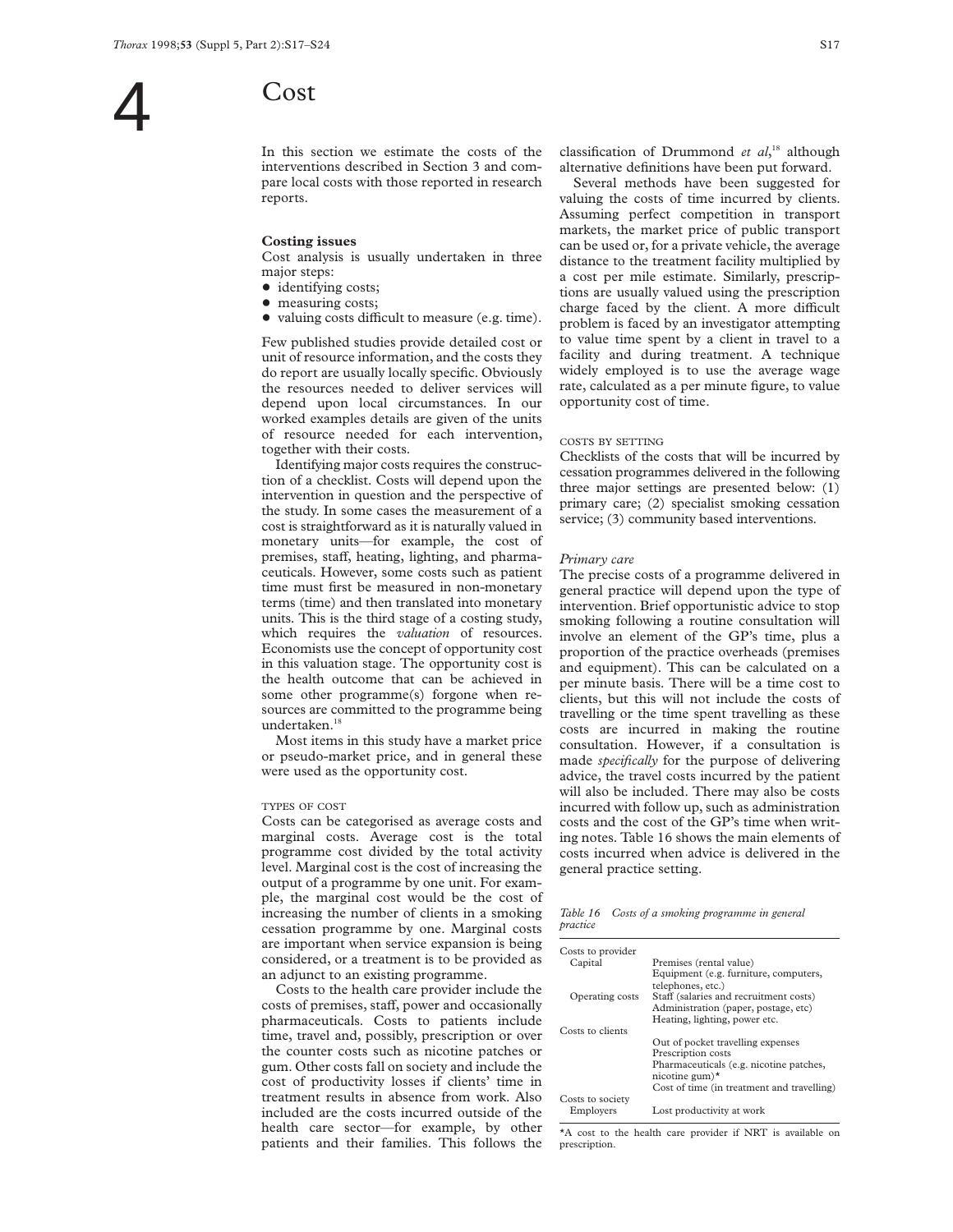*Table 17 Costs of a specialist smoking cessation service*

|           |  | Table 18 Costs of a community based smoking |  |
|-----------|--|---------------------------------------------|--|
| programme |  |                                             |  |

| Costs to provider |                                                                       |                   |                                        |
|-------------------|-----------------------------------------------------------------------|-------------------|----------------------------------------|
| Capital           | Premises (rental value)                                               | Costs to provider |                                        |
|                   | Equipment (e.g. furniture, computers,                                 | Capital           | Premises (rental value)                |
|                   | telephones, etc.)                                                     |                   | Equipment (e.g. furniture, computers,  |
| Operating costs   | Staff (salaries and recruitment costs)                                |                   | telephones, etc.)                      |
|                   | Administration (paper, postage, etc)                                  | Operating costs   | Staff (salaries and recruitment costs) |
|                   | Heating, lighting, power etc.                                         |                   | Administration (paper, postage, etc)   |
| Costs to clients  |                                                                       |                   | Heating, lighting, power etc.          |
|                   | Out of pocket travelling expenses                                     |                   | Costs of prizes for contests*          |
|                   | Prescription costs                                                    |                   | Cost of media (air time, press         |
|                   | Pharmaceuticals (e.g. nicotine patches,                               |                   | advertisements)                        |
|                   | nicotine gum $)^{\star}$                                              | Costs to clients  |                                        |
|                   | Cost of time (in treatment and                                        |                   | Out of pocket travelling expenses*     |
|                   | travelling)                                                           |                   | Prescription costs*                    |
| Costs to society  |                                                                       |                   | Pharmaceuticals (e.g. nicotine patches |
| Employers         | Lost productivity at work                                             |                   | nicotine gum $*$ <sup>+</sup>          |
|                   |                                                                       |                   | Cost of time* (in treatment and        |
|                   | $\star\Lambda$ cost to the health case provides if NDT is evolable on |                   |                                        |

\*A cost to the health care provider if NRT is available on prescription.

#### *Specialist smoking cessation service*

Since a specialist smoking cessation service is a facility dedicated to helping individuals stop smoking, the whole of the overheads (such as premises, equipment and support staff) are attributable to cessation programmes. Some of the costs are not therefore apportioned to other health care interventions as is the case with the general practice setting.

Costs include, firstly, the premises, equipment, and salaries of staff. There will also be the operating costs of the premises, and the costs of pharmaceutical products and possibly screening. Since patients attend the service for cessation help only, all travel and time costs are included. There may be productivity costs to employers if patients are in employment and visit the facility in paid work time (table 17).

#### *Community based interventions*

The costs of a community based programme will be determined by the exact nature of the intervention. The costs of a programme consisting solely of media advertisements will include the costs of producing the adverts, plus broadcast time or newspaper space. However, if these advertisements are used as a means of recruiting individuals to a further programme, there will be further costs incurred, influenced by the number of individuals who see the campaign. These may include prize money for "Quit and Win" competitions or the costs of a structured programme which may be located in a clinic or general practice (table 18).

The issue of overhead costs presents the investigator with a problem as cessation interventions delivered in multi-functional premises such as general practice should have a portion of the total overhead costs attributed to them. Several different methods have been suggested for the allocation of overhead costs.<sup>18</sup>

#### METHODOLOGIES FOR IDENTIFYING , MEASURING AND VALUING COSTS

There are two different methods that can be used to estimate the costs of a programme. The most accurate is the prospective method which records costs as they are incurred. The costs to be measured are established before the programme starts and are recorded as the programme progresses. Alternatively, costs can be estimated retrospectively. Retrospective costing involves estimating the costs of a

 (salaries and recruitment costs) Pharmaceuticals (e.g. nicotine patches, travelling) Costs to society<br>Employers Lost productivity at work $*$ 

\*Costs relevant if community intervention used as recruitment to other interventions.

†A cost to the health care provider if NRT is available on prescription.

programme by quantifying the resources which have been used, and then valuing these resources using secondary data sources. Such data sources may be the previous year's costs, costs from another programme, or literature based estimates. Retrospective costing is the most commonly used technique in the smoking cessation literature.

#### IDENTIFYING , MEASURING AND VALUING OTHER RESOURCE CONSEQUENCES

In addition to the direct costs to the health service of providing a smoking cessation programme, there are costs to clients. These include the time spent in treatment and travelling to a treatment facility, together with out of pocket expenses such as transport costs and prescription charges. In addition, costs may be imposed on employers if patients are currently in employment and attend treatment in paid work time. However, employers may also benefit if employees live longer or have an improved work attendance if the treatment is successful.

A critical aspect in all cost effectiveness studies is the definition and measurement of costs and other resource consequences. It is crucial to know what has been included and omitted from the cost figures reported in any cost effectiveness study. A good study will present a list of the costs which are considered and provide a rationale for their inclusion or exclusion. Appendix 1 provides details of some of the published cost effectiveness studies with tabulated cost information.

#### **Costing smoking cessation interventions**

The unit costs of some of the common elements of smoking cessation programmes are considered here and details given as to how costs can be estimated.

#### COSTING GP TIME

In theory the value of GP time should reflect the opportunity cost, which is the value of the next best alternative use of the GP's time. In practice, wages and salaries are used as a proxy. The justification for this is that, at the margin,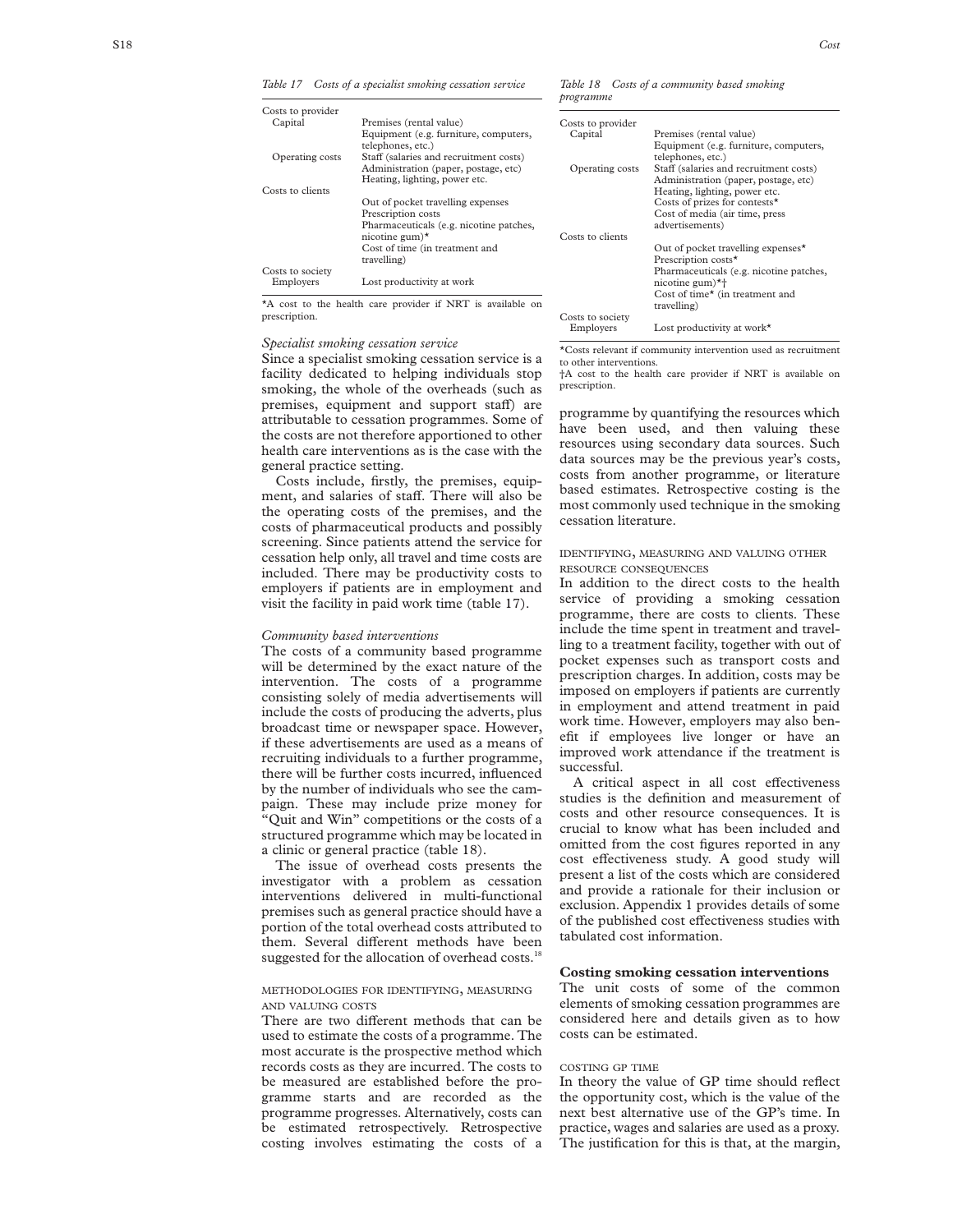the cost of an additional GP employed by a health authority should equal the marginal benefits which flow to society as a consequence of that employment.<sup>28</sup>

There is no generally accepted method for costing GP consultations. Previous attempts have tended to concentrate on the cost of an average consultation. Hughes<sup>28</sup> argues that, where GP time is likely to be a major part of the cost of the consultation, an accurate estimate of the length of consultation is important. In most circumstances the cost associated with a smoking intervention will not resemble an average consultation because the time required to deliver the intervention will differ between clients.

The opportunity cost of a GP's time can be derived using two alternative methods.

#### *Method 1*

The first method used to derive an upper bound of the costs incurred divides total gross general medical service costs by the number of consultations. We can take the Treasury's 1995 estimate of £12.77 per consultation in 1993/4 at 1993/4 prices<sup>11</sup> ( $\widehat{L}$ 13.49 when inflated to 1996/7 using the Health Service Cost Index) and adjust this to take account of the large difference in time (and therefore costs) between a surgery and home consultation. The ratio of surgery to home consultations can be obtained from the General Household Survey 1993<sup>37</sup> and, from the DHSS/ General Medical Survey,<sup>38</sup> the average consultation time at home (13.51 minutes) and in the surgery (8.82 minutes) are available. In 1993 91% of GP/patient contacts were surgery based and 9% were home visits.

Defining:

$$
ATC = (ASCC \times \%S) + (AHCC \times \%H)
$$

[Equation 1]

and assuming:

$$
AHCC = ASCC \times THC/TSC \qquad [Equation 2]
$$

we can rearrange so:

$$
ASCC = \frac{ATC}{((\%H \times (THC/TSC)) + S\%)} = \pounds12.87
$$

[Equation 3]

where ATC = average total consultation cost  $($ 213.49); ASCC = average surgery consultation cost; AHCC = average home consultation cost;  $S =$  proportion of consultations taking place in the surgery  $(0.91)$ ; H = proportion of consultations taking place in the home  $(0.09)$ ; THC = average time of a home consultation; and TSC = average time of a surgery consultation.

In 1989/90 the average GP consultation took 8.82 minutes, which enables us to derive an average brief smoking consultation cost from the final equation, assuming that the average consultation takes one minute. This figure includes all GP overheads and acts as an upper bound for the costs associated with a GP smoking cessation intervention consultation. The upper bound (including overheads) is therefore  $\text{\textsterling}1.46$  per minute.

#### *Method 2*

This method assumes that there are no associated overhead costs. In the case of a brief intervention (e.g. advice) specific visits to the GP will not be made, so the only relevant cost is GP time. The average GP works a 38 hour week for nine out of 10 weeks at an average salary of  $\text{\emph{f}}$ ,46 450.<sup>39</sup> This lower bound estimate, excluding overheads, is £0.435 per minute.

More intensive interventions require additional separate follow up appointments. This implies additional GP time and administrative expenses. If an additional GP is required by the practice then his/her income, including allowance for overheads, would be a reasonable proxy for the cost. It is unlikely that this will be the case and we therefore assume that no extra GPs are required and that additional overheads will not be required.

The first method of estimating the cost is the upper bound estimate which assumes that the cost of a follow up/intensive intervention will consist of an average GP intervention. This is estimated to be  $\text{\textsterling}12.87$  per consultation from Equation 3, or  $\text{\emph{f}}51.48$  for a total of four consultations.

The lower bound estimate is a bottom-up approach. We assume that the costs include an additional GP and associated administrative expenses, which are those associated mainly with secretarial duties. In 1995 there were 1.67 whole time equivalent practice staff per GP of which 1.23 were secretarial staff and/or receptionists.40 We assume that the same proportion of their time is taken up in administrative tasks as is that of the GP in giving advice, etc. We further assume that the average relevant employee is Grade 3 in the middle band increment (income £9940 in 1996 or £10 115 in 1997 when inflated by the HSCI), and again the average consultation lasts 8.82 minutes. The same amount of time is spent on administration as the GP spends giving advice. This implies £0.435 per GP per minute plus a further £0.095 in administration charges. Average surgery consultation costs (including administration overheads) are therefore  $f<sub>0.53</sub>$  per minute. The lower bound (including administration overheads) is  $\text{\textsterling}4.67$  per consultation.

#### OPPORTUNISTIC AND SPECIFIC CONSULTATIONS

The distinction between opportunistic and specific interventions is an important issue when deciding which method to use when estimating the cost of GP time. If the intervention is opportunistic brief advice dispensed with a prearranged consultation, then the cost of time will not need to be supplemented by a proportion of practice overheads. However, if advice is delivered as a specific consultation, overhead costs must be included. Overheads are relevant if the new intervention imposes significant extra work on ancillary staff so that new buildings or reallocation of space is necessary. This is unlikely and only a theoretical possibility. We therefore assume that the only relevant cost is the GP's time and use method 2 to estimate GP costs in the following examples.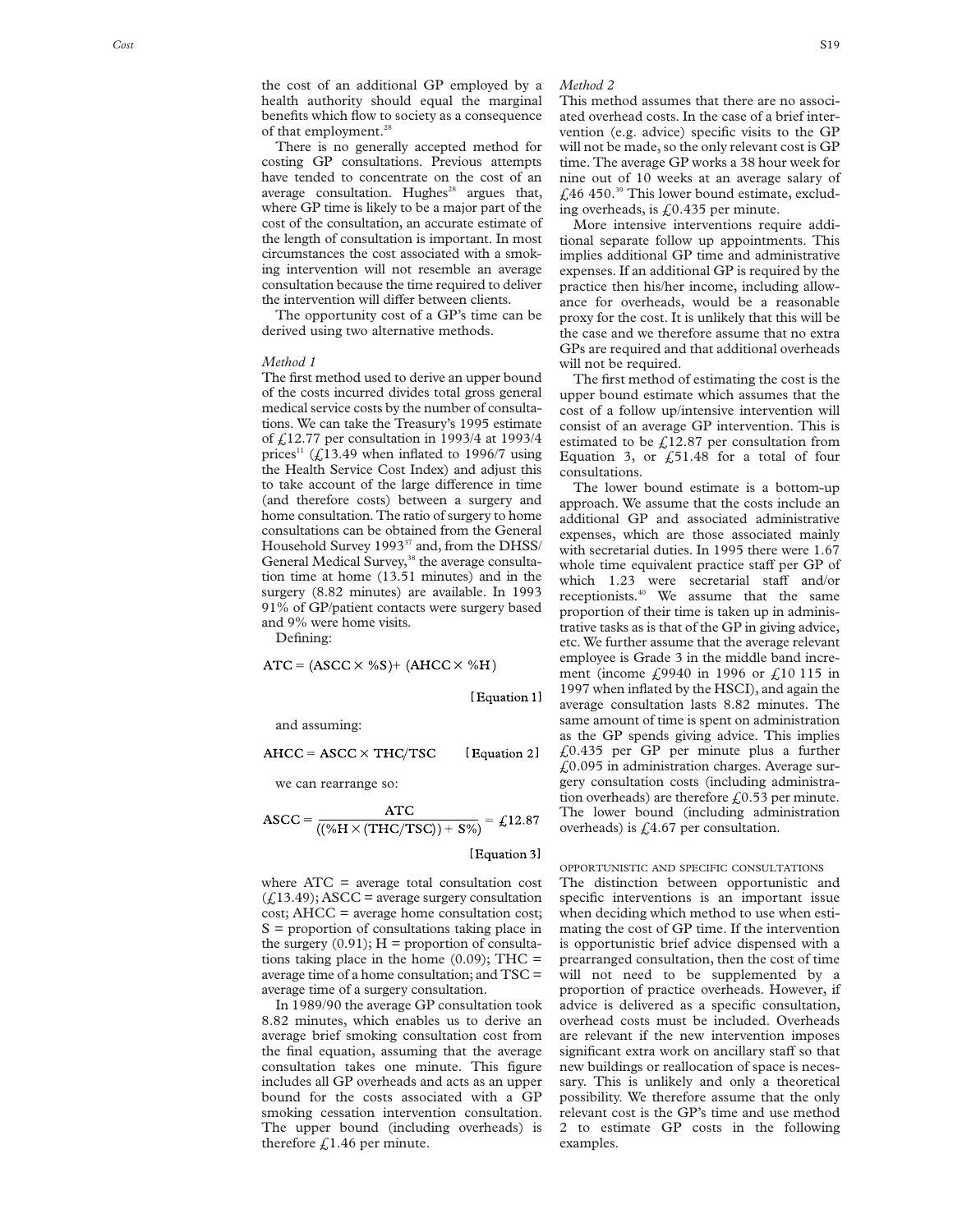Health professionals need to be trained to provide smoking cessation interventions and these costs must be included in an intervention. We assume that information is diffused to general practice by training practice nurses. The analysis assumes that the smoking cessation specialist employed by the health authority spends half of his/her time training these nurses in general practice. The cost of the time spent by practice nurses in training sessions must then be added to this cost. We assume there are 100 general practices in a health authority, and a practice nurse from each attends a one day training course. This training is assumed to be ongoing and would be required annually, although the examples below are based on a one year programme.

#### TRAVEL COSTS

In this study the interventions undertaken in general practice are delivered opportunistically, thus no travel costs are incurred. However, travel costs are incurred for interventions delivered at the smoking cessation clinic as the patient must make additional journeys to the clinic.

We assume that the patient travels an average of three miles to the clinic by private transport. The cost of travel by private transport is estimated at  $f(0.335)$  per mile<sup>41</sup> which is based on a car with a 1400 cc engine and an average annual mileage of 10 000. The travel cost is therefore  $\text{\emph{L}}2.01$  for the return journey. In addition, the patient incurs a time cost when undertaking the journey. Assuming the patient travels the distance of three miles at an average speed of 20 mph, the journey will take nine minutes. The additional cost is therefore  $f(2.74)$ (18 minutes of patient time multiplied by 15.2 pence per minute). The total cost to the patient for each visit to the clinic is therefore  $f(4.75)$ .

#### COST OF PATIENT TIME

Patients also incur costs during consultations as a result of the opportunity cost of time spent in the consultation. We assume that a consultation with advice and instructions of how to use NRT takes seven minutes and is part of a routine consultation—that is, the patient does not make a journey to the GP's surgery especially for cessation help. Using the average wage in 1997 of  $\zeta$ 9.10 per hour,<sup>42</sup> this translates to a cost of  $\text{\textsterling}0.152$  per minute. There is no travelling time as the patient would have made the journey to the surgery anyway. The cost of the patient's time in the consultation is therefore  $£1.06$  for a seven minute intervention.

#### COSTS OF COMMUNITY INTERVENTIONS

One of the difficulties of costing community interventions is that a number of different agencies may be involved. Health promotion officers will act as co-ordinators to these programmes but this may only be one of many tasks they are contracted to perform. We have very little information with which to make estimates of the time involved by different individuals in delivering these types of interventions, and estimates at this time have to be

provisional. However, local units may have a much clearer idea of the resources needed for planning and undertaking local interventions. It is also important to put in place some useful but low cost means of monitoring resource use, both to evaluate existing programmes and to help in the planning of new initiatives.

#### **Worked examples**

We have estimated the costs for England and for a health authority with an average population of 500 000 of the following interventions: • brief advice;

- $\bullet$  brief advice  $+$  self-help materials;
- $\bullet$  brief advice  $+$  self-help materials  $+$  advice to use NRT;
- $\bullet$  brief advice  $+$  self-help materials  $+$  advice to use NRT + specialist smoking cessation service;
- $\bullet$  community based interventions.

Most of the interventions are broadly defined. For those conducted in primary care we have assumed that the interventions were conducted by a GP. We recognise, however, that this will under-emphasise the role of other health professionals who may in practice be involved.

For these worked examples a limited range of costs and consequences have been considered, as in many published studies. As stated earlier, depending on whether total costs or only smoking related costs are considered, this exclusion would either increase the value for money of these interventions or possibly marginally decrease the value for money estimate. We have not attempted to estimate the long run consequences to the health service. Costs are estimated separately for the GP or other providers and the patient. Other resources associated with providing the intervention are also included. Costs to society, such as productivity losses, and costs to families are excluded. This exclusion is likely to affect adversely any estimates of value for money.

Compared with the effectiveness evidence, cost estimates are hampered by lack of data. It can be seen from the published studies detailed in Appendix 1 that all authors have made major assumptions with few real life data from which to produce estimates. We have set out the figures in the worked examples as clearly as possible so that different assumptions or base figures can be easily inserted for specific local interventions.

We hope that this guidance will stimulate costing studies and would be pleased to receive further information so that updated editions of the guidance can be based on shared experience and locally relevant data.

#### FACE TO FACE INTERVENTIONS

In Section 3 the effectiveness figures were simulated for face to face interventions, assuming an extra 50 of each 100 smokers received an intervention each year. To achieve this level of activity, training would be necessary, as well as support, encouragement and monitoring of activities by different professionals. It is our belief that the establishment of a specialist smoking cessation service will prove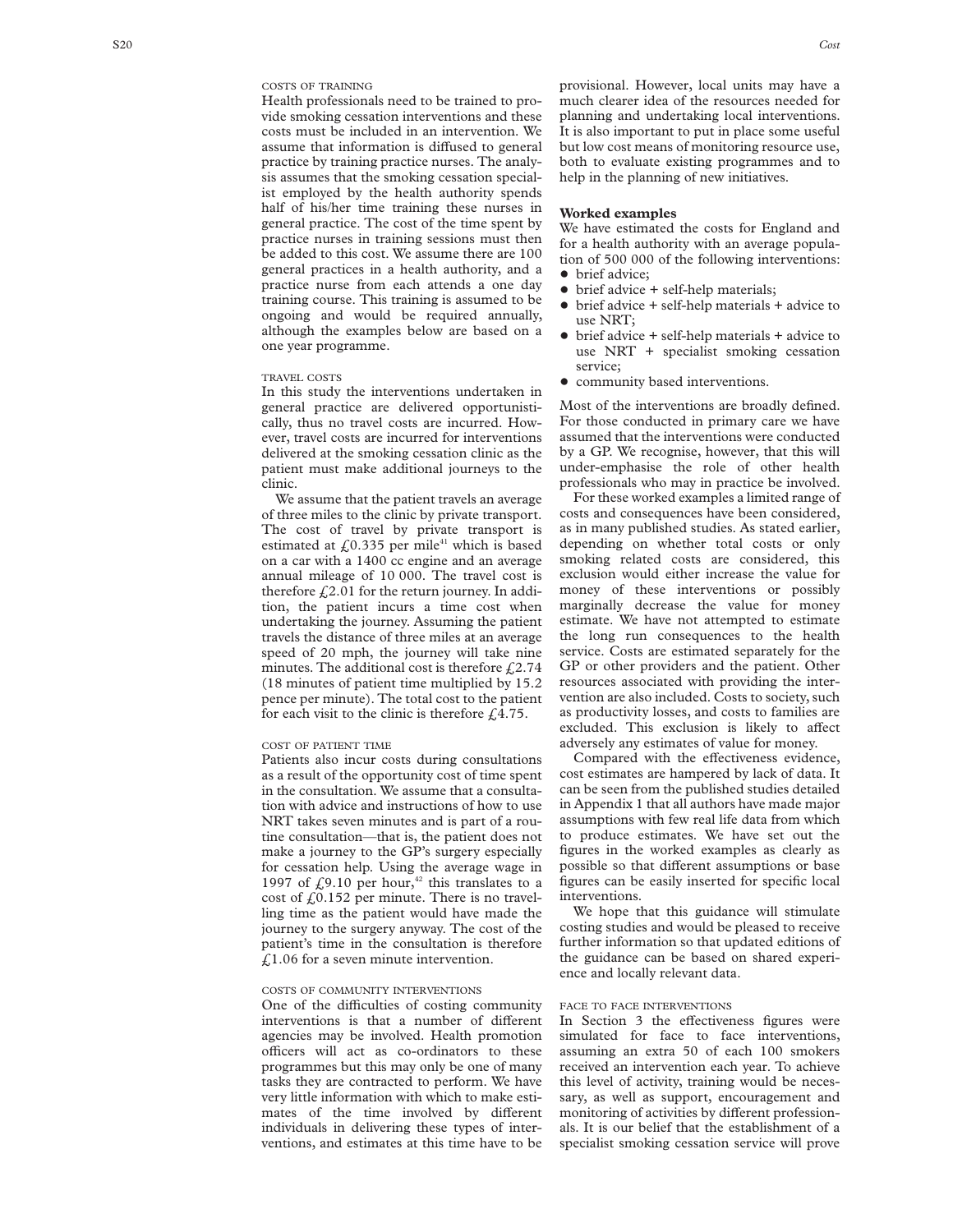For the support and monitoring role it is assumed that these costs can be approximated by the work of a full time smoking cessation specialist in each health authority area, or one such person to serve approximately five primary care commissioning groups. Obviously different models could be put forward to use this resource. The cost was approximated by the salary of a health promotion officer  $(f<sub>i</sub>, 24758)$ , although the professional affiliation of the person would be likely to vary from location to location, and the overhead cost was estimated by adding 40% to the salary costs to give a total of  $\text{\textsterling}34$  662.

The GPs will require support to provide advice to the extra 50% of smokers. We assume this support will be provided with the help of the smoking cessation specialist and the additional training of practice nurses to provide a link. There are obviously alternative ways of allocating resources, such as the direct training and monitoring of GPs. We assume practice nurses attend a training session for one day, therefore the cost is the salary of a practice nurse (£23 800) divided by working days (230) and multiplied by 100 practice nurses in a health authority. The total training cost is therefore  $f<sub>1</sub>45010$ .

The training and support costs will vary with the number of health professionals involved. In the simulations below they are assumed to be fixed costs, incurred as a "one off" cost of the year long programme. Hence these costs would be incurred even if activity rates did not go up. An alternative could be to vary the intensity of training across several years, if the programme was to run for more than the one year we have assumed. Unfortunately we have no information about the links between variations in the level of support and the activity of health professionals to deliver smoking cessation advice. Given the number of smokers in our average health authority and the implied delivery to 50% of them through this activity (59 685 smokers), it implies on average a cost of  $f(0.75)$  per smoker receiving an intervention.

The costs considered below vary directly with the number of smokers receiving the intervention, unlike the training and support cost. Total costs will therefore vary directly with the activity actually achieved in the area.

For each intervention we now consider the costs to the health professional and to the smoker. Note that for our worked examples we are using GPs. Other health professionals could be substituted here. It may be that such professionals with different groups of the population would devote more time to each of the examples.

#### **Intervention 1: Brief advice**

The average time spent in delivering advice alone is three minutes. GP time is estimated to cost £0.435 per minute, hence the GP cost for each smoker, for advice *delivered opportunistically*, would be  $\text{\textsterling}1.31$ .

*Table 19 Cost per patient: brief advice*

| Resource input                        | Total resource<br>use  | Cost per<br>resource unit<br>per min | Total cost                  |
|---------------------------------------|------------------------|--------------------------------------|-----------------------------|
| GP time<br>Patient time<br>Total cost | 3 minutes<br>3 minutes | f(0.435)<br>f(0.152)                 | £,1.31<br>f(0.46)<br>f.1.77 |

If an additional 50% of current smokers were to receive three minutes of opportunistic brief advice the cost would be:

 $50\% \times 119\,371 \times \text{{f}}$ , 1.305 =  $\text{{f}}$ , 77 889

This could be a straight financial cost if GPs were offered extra payments, or this figure could reflect resource use if GPs were providing less of some other activity.

A health authority would therefore incur a cost of  $\frac{277}{889}$  to provide brief opportunistic advice to 50% of adult smokers. Adding the cost of training gives a total cost of:

 $£77889 + £45010 = £122899$ 

The patient spends three minutes in the GP's surgery while the intervention is delivered, at a cost to the patient of  $f(0.46)$ . Since advice is opportunistic, travel costs (time and transport) are incurred anyway as the patient visits for a routine consultation (table 19).

The costs to society as a whole would include the value of patients' time spent in the GPs' surgeries (£27 216). The total cost to society is therefore £150 116.

**Brief advice: total cost to the health authority £122 899**

#### **Intervention 2: Brief advice and self-help materials**

We assume the self-help intervention to take four minutes (the original GP brief advice plus one minute to explain the material). The cost of the GP's time will be  $\text{\textsterling}1.74$  per event and the cost of the patient's time  $f(0.61)$ .

The unit cost of leaflets and booklets will be highly dependent upon several key factors. Firstly, unit costs would be expected to fall as the number of leaflets produced increased. In addition, the production costs (writing, design, etc) per leaflet are lower as the number of leaflets increases. Secondly, the size of the material will affect production costs. Thirdly, cost will increase as quality improves. For example, costs will be higher for colour publications and glossy paper. The average cost of self-help material is assumed to be  $f<sub>i</sub>$  per patient. In addition, the training costs (salary of the smoking cessation specialist and time cost of training nurses) must be added (see above).

The GP time to deliver the intervention is estimated to be four minutes, to which must be added the cost of self-help material (table 20).

The total cost from the health authority perspective is shown by:

 $(59 685 \times (4 \times \text{\textsterling}0.435))$  +  $(59 685 \times \text{\textsterling}1)$  + £45 010 = £208 548

If a societal perspective is being taken, the patient time, estimated to be four minutes, must be included for each individual: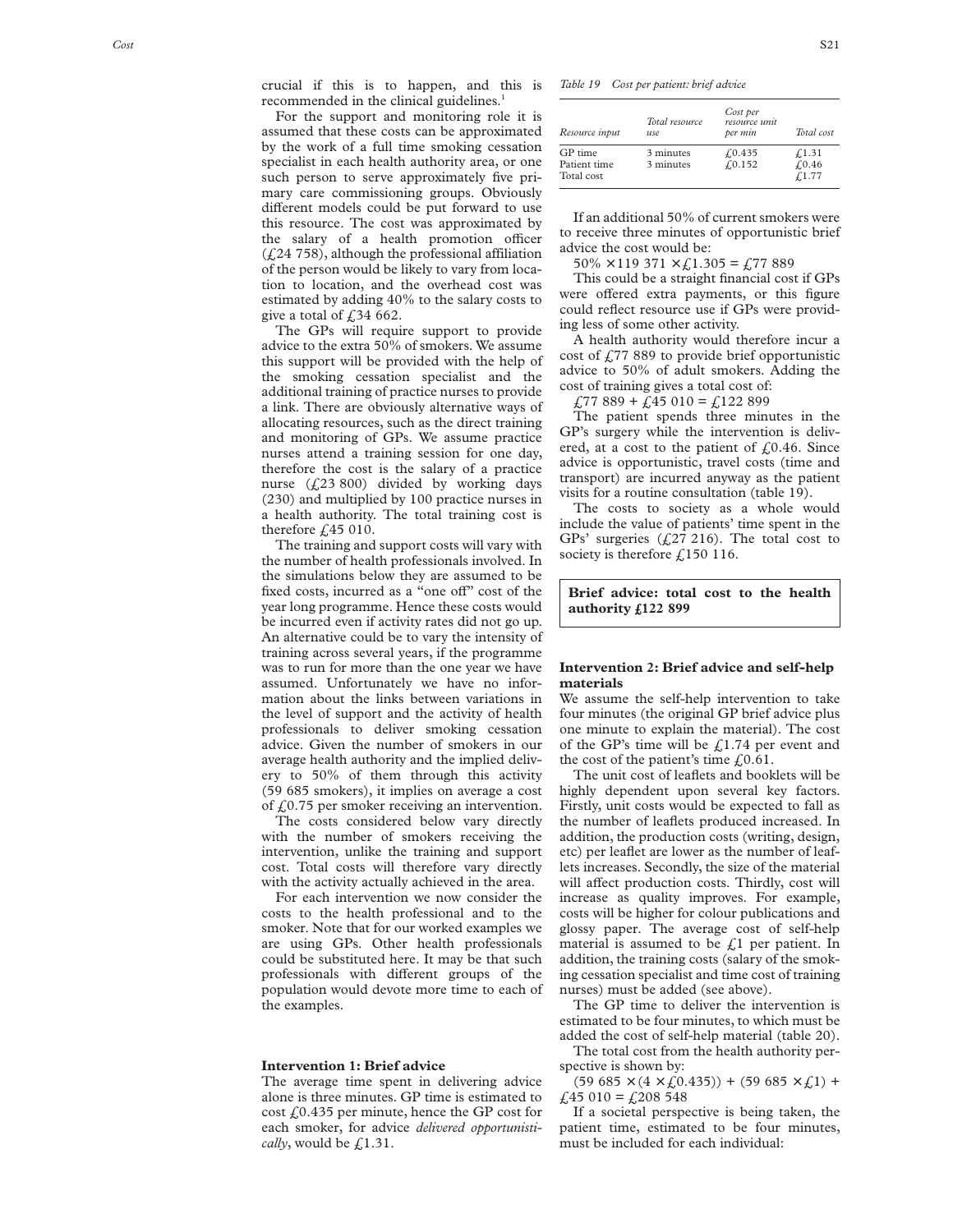*Table 20 Cost per patient: brief advice + self-help*

| Resource input                       | Total resource use     | Cost per<br>resource unit                      | Total cost              |
|--------------------------------------|------------------------|------------------------------------------------|-------------------------|
| GP time<br>Patient time<br>Self-help | 4 minutes<br>4 minutes | $f(0.435/\text{min})$<br>$f(0.152/\text{min})$ | £1.74<br>f(0.61)        |
| material<br>Total cost               | 1 pack                 | f.1.00                                         | $\pounds$ 1.00<br>f3.35 |

 $(59\;685\times((4\times\text{{\textsterling}}0.435)+(4\times\text{{\textsterling}}0.152)))$  +  $(59 685 \times \text{{\sterling}}1) + \text{{\sterling}}45 010 = \text{{\sterling}}244 837$ 

**Brief advice + self-help materials: total cost to the health authority £208 548**

#### **Intervention 3: Brief advice, self-help materials, and advice to use NRT**

This intervention assumes that doctors advise all patients who are already receiving brief advice to use NRT, advise on how to use it, and offer self-help materials (booklets). This may take further GP time and hence there may be more incentive to use specific appointments as a follow up to an opportunistic visit (although opportunistic advice is still assumed in these examples). If NRT takes an additional three minutes, then the interventions would cost seven minutes of GP time per smoker plus the cost of self-help material.

The next stage requires an estimation of the cost of purchasing NRT products incurred by smokers who took up NRT (five out of every 100, see Section 4). Table 21 shows the retail costs of a course of transdermal nicotine patches. Using the manufacturers' recommendations for a course of patches, the total cost of such a course is  $\text{\textsterling}182.76$  (at retail prices).

The costs of providing advice and NRT depend upon the proportion of patients advised to use the therapy. The recommended course of transdermal nicotine patches is one 15 mg patch daily for eight weeks, followed by one 10 mg patch daily for two weeks, then one 5 mg patch a day for two weeks. However, it is unlikely that all smokers using NRT will use the full recommended course. Estimates of the

| Table 21 | Pharmaceutical costs 1997: nicotine patches |  |  |  |  |  |
|----------|---------------------------------------------|--|--|--|--|--|
|----------|---------------------------------------------|--|--|--|--|--|

| $5 \text{ mg}$  | f(7.20(7)) | f(12.69(7)) |
|-----------------|------------|-------------|
| $10 \text{ mg}$ | £8.36(7)   | f(14.73(7)) |
| $15 \text{ mg}$ | f(9.07(7)) | £15.99(7)   |

Recommended course of patches comprises one 15 mg patch daily for 8 weeks, then one 10 mg patch daily for 2 weeks, then one 5 mg patch daily for 2 weeks. Source: *Monthly Index of Medical Specialties,* October 1997.43

*Table 22 Compliance and attendance in a trial of nicotine replacement therapy*

|      | Compliance |               | <i>Attenders</i> |      |
|------|------------|---------------|------------------|------|
| Week | n          | $\frac{0}{0}$ | n                | $\%$ |
|      | 601        | 92            | 656              | 82   |
| 3    | 432        | 76            | 566              | 71   |
| 6    | 306        | 70            | 436              | 55   |
| 12   | 184        | 61            | 304              | 38   |

Source: Compiled from Stapleton et al.<sup>44</sup>

*Table 23 Cost per patient using NRT (full course)*

| Resource input                                                            | Total resource<br>use                             | Cost per<br>resource unit                                 | Total cost                                                |
|---------------------------------------------------------------------------|---------------------------------------------------|-----------------------------------------------------------|-----------------------------------------------------------|
| GP time<br>Patient time<br>Self-help material<br><b>NRT</b><br>Total cost | 7 minutes<br>7 minutes<br>1 pack<br>$60.48$ units | $f(0.435/\text{min})$<br>£,0.152/min<br>f.1.00<br>f(1.92) | $\sqrt{3.04}$<br>f.1.06<br>f.1.00<br>£116.40<br>f(121.50) |

use of NRT are taken from an analysis of NRT use in general practice by Stapleton *et al* (table 22).44 Estimates of use are given after one week, three weeks, six weeks, and 12 weeks.

The following analysis extrapolates from a linear trend between these point estimates which indicate an average patch use of 60.48 at a total cost of  $f<sub>116.40</sub>$  (table 23). However, this will be a high estimate as it includes all patients. The study showed that the number of patients attending the general practice declined with time. Patch use and cost of patches are therefore reduced by the proportion of nonattenders to give an estimated consumption of 35.4 patches at a cost of  $\ell$  65.40. This is not directly obtainable from table 23 due to different unit costs for different dosages of patch.

Twenty five per cent of smokers are assumed already to receive opportunistic brief advice to stop smoking per year. If all of the additional 50% of current smokers targeted were to receive advice to use NRT (estimated at seven minutes), in addition to the self-help material, the cost to the health authority would be:

 $(59\;685\;\times\;\text{\textsterling}3.045)\;+\; (59\;685\;\times\;\text{\textsterling}1)\;\;+\;$  $£45010 = £286437$ 

A health authority would therefore incur a cost of  $\mathcal{L}$ 1 in providing the self-help material and advice to use NRT to 50% of adult smokers. The addition of the cost of the health promotion officer and training costs gives a total cost of  $\text{\emph{£}}286\text{ }437$ . Assuming five of the 20 smokers wanting to make an attempt to quit use NRT, this would be 5969 smokers per health authority. The cost to smokers would be £390 343 in transdermal nicotine patches based on the average patch use as outlined above. In addition, the cost of smokers' time, valued at  $f(63 505,$  should be included.

Therefore:

Health authority cost =  $\text{\textsterling}286\,437$ Societal cost =  $f(286\ 437 + f(453\ 848 =$ £740 285

**Brief advice + self-help materials + advice to use NRT: total cost to the health authority £286 437**

#### **Intervention 4: Brief advice, self-help, NRT advice, and a specialist smoking cessation service**

In our worked example we assume that two out of every 100 smokers will want to take up the services of a smoking specialist service. However, experience in one London clinic suggests that a realistic throughput would be approximately 500 smokers per annum. This may be lower than the number of smokers who express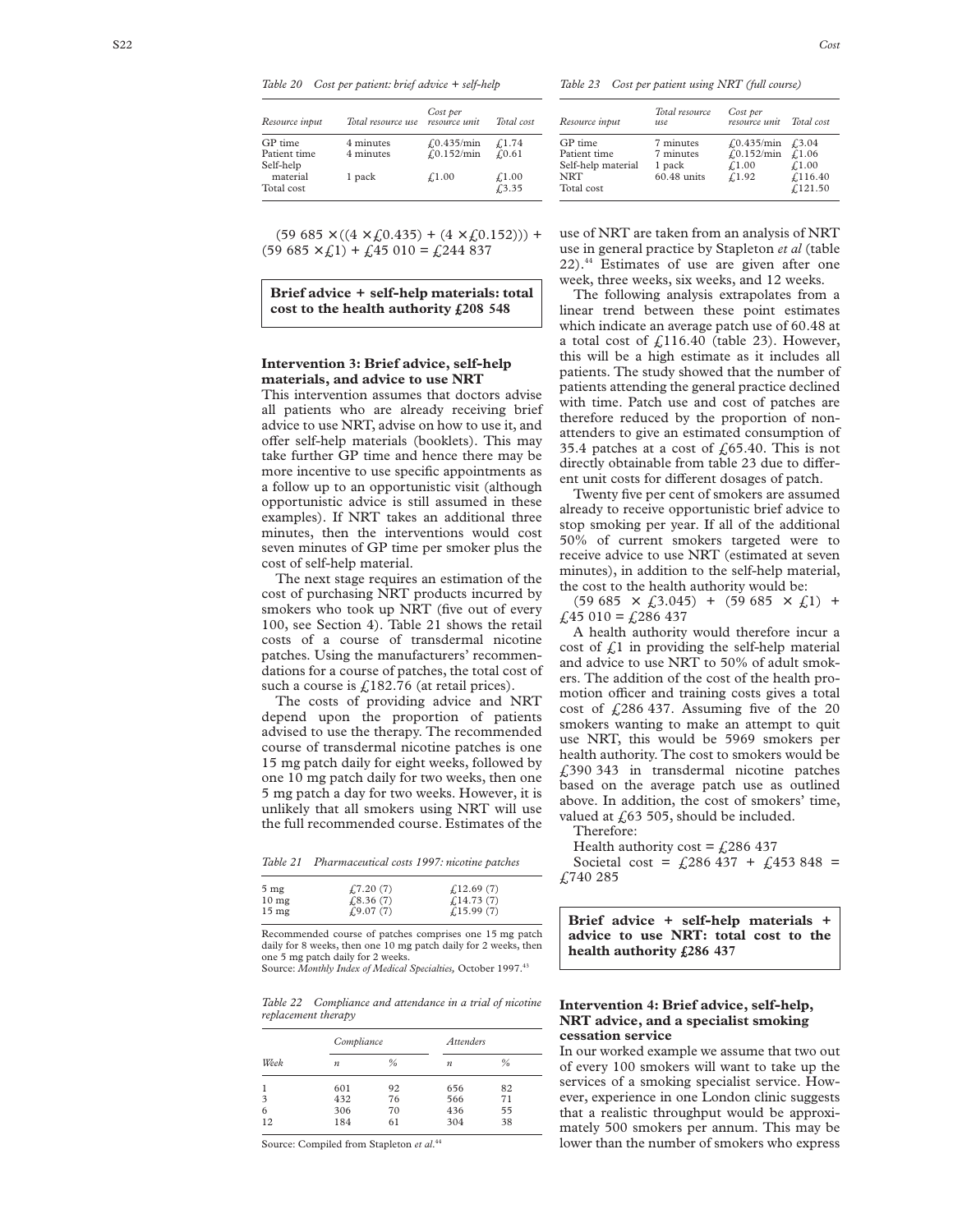*Table 24 Costs of a specialist smoking cessation service*

| Therapist (H grade nurse) plus NI and pension     | £,24 914      |
|---------------------------------------------------|---------------|
| Secretary plus NI and pension                     | f17684        |
| Administration (stationery/telephone/postage etc) | £750          |
| Premises                                          | £5180         |
| Computer costs                                    | $\sqrt{.500}$ |
| Total clinic cost                                 | f49028        |
|                                                   |               |

a willingness to attend a clinic due to factors such as difficulties getting time off work or travelling and unwillingness to go out at night.

We assume that the resources to operate a clinic would consist of:

- One clinical nurse specialist (an H grade nurse).
- One full time secretary (computer literate).
- Premises: three rooms including one room for group sessions (half time), one room for the therapist (full time), and one room for the secretary (full time). The therapist's room and the secretary's room are assumed to be 100 ft<sup>2</sup> each. The room for group sessions is assumed to be  $400 \text{ ft}^2$  and is used for one quarter of total available time. The clinic therefore occupies  $300 \text{ ft}^2$  of floor space. Using estimates from a study at Newcastle City Hospital, the estimated cost of the clinic is  $\sqrt{5180}$ . This includes building maintenance, engineering, capital charge, energy, and the site overhead.
- Telephone, stationery, photocopying, and postage. Costs are taken from a study of the Smoking Cessation Service undertaken by the Canterbury and Thanet Health Promotion Unit<sup>45</sup> as £750. Computer costs of £500 per year are also included, based on an estimated purchase cost of  $f_{12}$  (2000 and life expectancy of four years. This could alternatively represent depreciation if the equipment was sold after one year.

Taking a salary of  $f(22)$  180 for the therapist, and adding £1847 employer National Insurance contributions and 4% employer pension gives a total employment cost of  $\text{\emph{L}}24914$ . A salary of  $\frac{1}{2}$  17 684 for the secretary gives a total staff cost of  $f(42)$  598. To this needs to be added  $£5180$  for the room rental and the cost of stationery, telephone charges and computers, estimated as  $f(750)$ . The total cost is therefore £49 028 (table 24).

Costs will be incurred by smokers attending the clinic. We assume an average distance of three miles to a smoking cessation clinic, made

*Table 25 Cost per patient attending clinic*

| Resource input                  | Total resource use | Cost per resource unit | Total cost per<br>patient |
|---------------------------------|--------------------|------------------------|---------------------------|
| GP time                         | 4 minutes          | $f(0.435/\text{min})$  | $\sqrt{1.74}$             |
| Patient time                    | 4 minutes          | $f(0.152/\text{min})$  | f(0.61)                   |
| $NRT*$                          | 30.24              | $f.1.925$ /patch       | £58.20                    |
| Self-help material <sup>+</sup> | $0.5 \text{ unit}$ | f1.00                  | £0.50                     |
| Patient time in clinic          | 480 minutes        | $f(0.152/\text{min})$  | £72.96                    |
| Patient travel time             | 144 minutes        | $f(0.152/\text{min})$  | f(21.89)                  |
| Patient travel cost             | 48 miles           | f(0.335/mile)          | £16.08                    |
| Clinic cost<br>Total cost       | Smokers' clinic    | f49028                 | f(20.54)<br>f.192.52      |

\*50% of attenders assumed to use NRT, so half NRT cost is used to represent an average clinical attender.

†50% of attenders assumed to use self-help, so half self-help cost is used to represent an average clinical attender.

by private transport at an average speed of 20 mph. This gives a cost of  $\text{\emph{f}}2.01$  for a return journey in travel costs plus  $\text{\emph{f}}2.74$  in time costs. This is incurred for each session at the clinic by the 2% of smokers who attend the service.

The time costs in general practice are assumed to be seven minutes for smokers not advised to attend the clinic, and these receive brief advice, self-help material, and NRT advice. The 2% of smokers advised to attend the clinic are assumed to receive advice lasting four minutes (table 25).

The cost to the health authority for the more comprehensive set of interventions (all four) is £331 156 plus  $£803 757$  to smokers which includes the cost of NRT, travel, and time costs. Thus, the total societal cost is £1 134 913.

**Brief advice + self-help + NRT + specialist smoking cessation service: total cost to the health authority £331 156**

### **Community interventions**

### QUIT AND WIN

The following section provides details of the costs of community interventions incurred by the health authority. Estimates of the total cost to society could not be made as the costs are highly dependent upon exact specification of the programme. The estimates of effectiveness are based on Shipley *et al*. <sup>35</sup> The three scenarios presented are a contest based on minimum resources, a medium resource/reach intervention, and a maximum intervention. The authors found resource input to be related to participation (table 26).

Using these three scenarios, the total costs of the smoking contests can be estimated as shown in table 27.

#### COMMUNITY WIDE CAMPAIGNS

Phillips and Prowle<sup>36</sup> provide an economic analysis of the Heartbeat Wales programme. The cost to the NHS in 1988/9 was  $\text{\emph{f}}$ , 167 000. The population of Wales in 1988 was 1 386 500 males and 1 470 500 females. Smoking prevalence was 37.1% for males and

Table 26 Effectiveness and resource intensity of Quit and *Win interventions*

| Intervention resource<br>intensity | Participation | Total cost of<br>resources per<br>smoker |
|------------------------------------|---------------|------------------------------------------|
| Minimum                            | 0.27%         | f(0.14)                                  |
| Average                            | 1.26%         | f(0.86)                                  |
| Maximum                            | 3.11%         | £3.58                                    |

Source: Shipley *et al*. 35

*Table 27 Estimated costs of Quit and Win contests to a health authority*

| Intervention resource<br>intensity | Smokers per health<br>authority | Total cost of<br>contest |
|------------------------------------|---------------------------------|--------------------------|
| Minimum                            | 119 371                         | $\sqrt{16712}$           |
| Average                            | 119 371                         | £100 271                 |
| Maximum                            | 119 371                         | £420 185                 |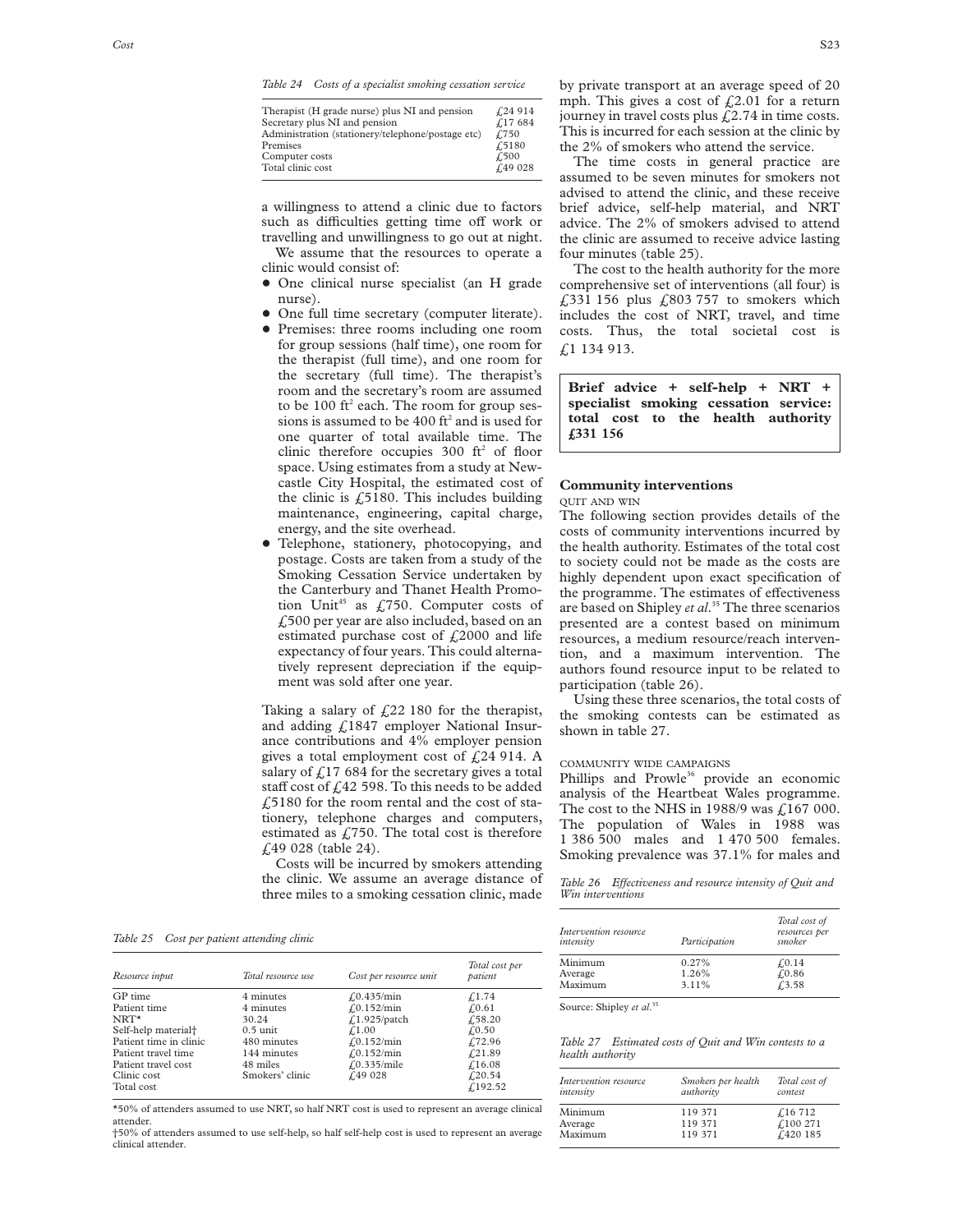30.7% for females. Scaling down the costs of the programme to a typical health authority and inflating to 1997 prices gives a programme cost of £30 042.

#### NO SMOKING DAY

Reid and Smith<sup>46</sup> estimated the cost of National No Smoking Day to be approximately  $£545800$ (inflated to 1997 prices). Although in reality the national budget is supplemented by local resources, for the purposes of this work we have simply divided the total cost between the 100 regional health authorities amounting to  $\sqrt{5458}$ per health authority. We assume that costs to GPs are negligible, although there may be some costs if GPs see higher levels of activity. Costs to smokers are not included, although there may be some costs incurred if smokers subsequently seek advice on cessation techniques.

The costs of face to face interventions and community interventions to a health authority are summarised in tables 28 and 29.

*Table 28 Costs of smoking cessation interventions to a health authority: face to face interventions*

| Intervention                            | Cost     |
|-----------------------------------------|----------|
| Brief advice                            | £122 899 |
| Brief advice + self-help                | £208548  |
| Brief advice + self-help + NRT          | £286437  |
| Brief advice + self-help + NRT + clinic | £331 156 |

*Table 29 Costs of smoking cessation interventions to a health authority: community interventions*

| Intervention                    | Cost     |
|---------------------------------|----------|
| Quit and Win (low)              | £16 712  |
| Quit and Win (medium)           | £100 271 |
| Quit and Win (high)             | £420 185 |
| Broader community interventions | £30 042  |
| No Smoking Day                  | £5458    |

Note: The estimates for the face to face interventions and community interventions are not directly comparable because, although the face to face interventions are based on rigorous cost and efficacy data, the community studies are based on one off studies.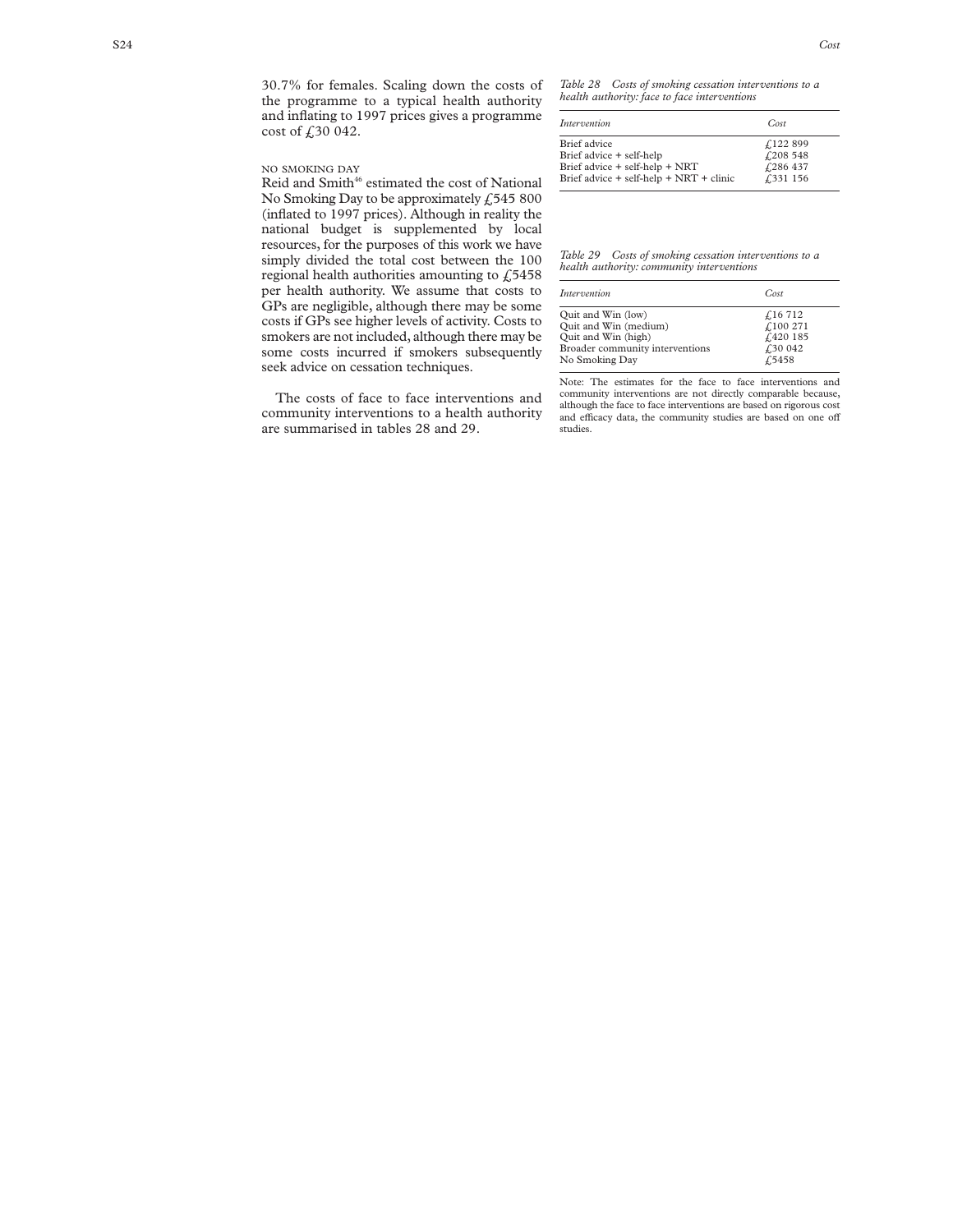### Cost effectiveness

In this section we summarise the cost per life year saved of the four face to face interventions and the community programmes described in Sections 3 and 4.

#### **Cost effectiveness**

Cost effectiveness data provide a guide for commissioners by informing them of the approximate price at which an additional unit of output can be purchased. For example, the results indicate the cost at which purchasers can purchase an extra year of life for a smoker who stops.

However, these estimates only provide general guidance. They indicate the likely benefit from a particular investment, but costs and benefits will be specific to local populations and their characteristics.

Cost effectiveness results depend upon the alternative interventions being compared and the question being addressed. Many published studies, as outlined in Appendices 1 and 2, compare a new intervention with either "doing nothing" or "current practice". The question addressed is therefore whether smokers should receive the new intervention rather than current practice or doing nothing.

Buck *et al<sup>7</sup>* examined cost effectiveness in terms of the additional costs and effects—for example, either brief counselling or NRT therapy over and above smokers receiving brief opportunistic advice. In the worked examples presented in this guidance we have examined a different scenario. What could health commis-

*Table 30 Cost effectiveness estimates (health authority)* 

|                                                   | Costs per life year saved |                    |  |
|---------------------------------------------------|---------------------------|--------------------|--|
|                                                   | <b>Undiscounted</b>       | Discounted         |  |
| Face to face interventions                        |                           |                    |  |
| Brief advice                                      | f <sub>112</sub>          | f.174              |  |
| Brief advice + self-help                          | f.142                     | f <sub>1</sub> 221 |  |
| Brief advice + self-help + NRT                    | f.173                     | £269               |  |
| Brief advice $+$ self-help $+$ NRT $+$ specialist |                           |                    |  |
| cessation service                                 | f.164                     | f <sub>255</sub>   |  |
| Community interventions                           |                           |                    |  |
| Quit and Win                                      |                           |                    |  |
| L <sub>ow</sub>                                   | $\sqrt{.562}$             | £874               |  |
| Medium                                            | f.542                     | £842               |  |
| High                                              | £735                      | f.1143             |  |
| No Smoking Day                                    | f <sub>1</sub> 22         | £34                |  |
| Broader community interventions                   |                           |                    |  |
| L <sub>ow</sub>                                   | £328                      | £509               |  |
| Medium                                            | f.164                     | f <sub>252</sub>   |  |
| High                                              | £33                       | f <sub>0</sub> 51  |  |

*Table 31 Cost effectiveness estimates (society)* 

|                                                   | Costs per life year saved |                   |  |
|---------------------------------------------------|---------------------------|-------------------|--|
|                                                   | <b>Undiscounted</b>       | <i>Discounted</i> |  |
| Face to face interventions                        |                           |                   |  |
| Brief advice                                      | f.136                     | f <sub>212</sub>  |  |
| Brief advice + self-help                          | f.167                     | f(259)            |  |
| Brief advice + self-help + NRT                    | £448                      | £696              |  |
| Brief advice $+$ self-help $+$ NRT $+$ specialist |                           |                   |  |
| cessation service                                 | $\sqrt{.562}$             | £873              |  |

No estimates of the total costs to society could be made for the community interventions as the costs are highly dependent upon the exact nature of the programme.

sioners expect from a range of smoking cessation programmes over and above current cessation activities? The programmes of face to face interventions were designed to offer smokers an increasing range of elements.

The estimates in tables 30 and 31 present the overall cost effectiveness estimates of the interventions outlined above, over and above current practice. These are the figures relevant to a commissioner considering implementation of one of the programmes in addition to current practice.

Some health authorities may have already implemented some part(s) of the programmes outlined, and therefore wish to examine the costs and benefits of expanding their service. Economists examine these marginal decisions using incremental cost effectiveness ratios. Incremental cost effectiveness ratios are presented in Appendix 4.

#### **Summary of the cost effectiveness of smoking cessation interventions for a typical health authority**

We here present estimates of the cost effectiveness of the smoking cessation interventions outlined in Sections 3 and 4 of this guidance.

The average population of a health authority is almost 500 000. This would include 210 753 adult men and 208 044 adult women. Applying the smoking prevalences from the 1996 General Household Survey<sup>47</sup> of 29% of men and 28% of women implies that the health authority would include 61 118 male smokers and 58 252 female smokers.

#### BRIEF ADVICE

Twenty five per cent of smokers are assumed to receive opportunistic brief advice to stop smoking per year (see Section 3). The estimated cost of providing this brief advice opportunistically to an additional 50% of all smokers would be **£122 899**. The *PREVENT* estimate for this intervention above the baseline simulation would be **1101 life years** (708 life years when discounted). The estimated undiscounted cost effectiveness to the health authority is  $\text{\textsterling}112$  per life year gained. Including the cost of patient time, this cost increases to £136 per life year gained. **The cost to the health authority is £174 per discounted life year gained, and to society is £212 per life year gained**.

#### BRIEF ADVICE AND SELF-HELP MATERIALS

The cost to the health authority of providing the brief advice plus self-help intervention is **£208 548**. *PREVENT* estimates the result to be **1469 life years** gained (945 life years when discounted). The undiscounted cost to the health authority is  $\angle$ 142 per life year gained and to society £167 per life year gained. **The cost to the health authority is £221 per discounted life year gained and to society £259 per discounted life year gained.**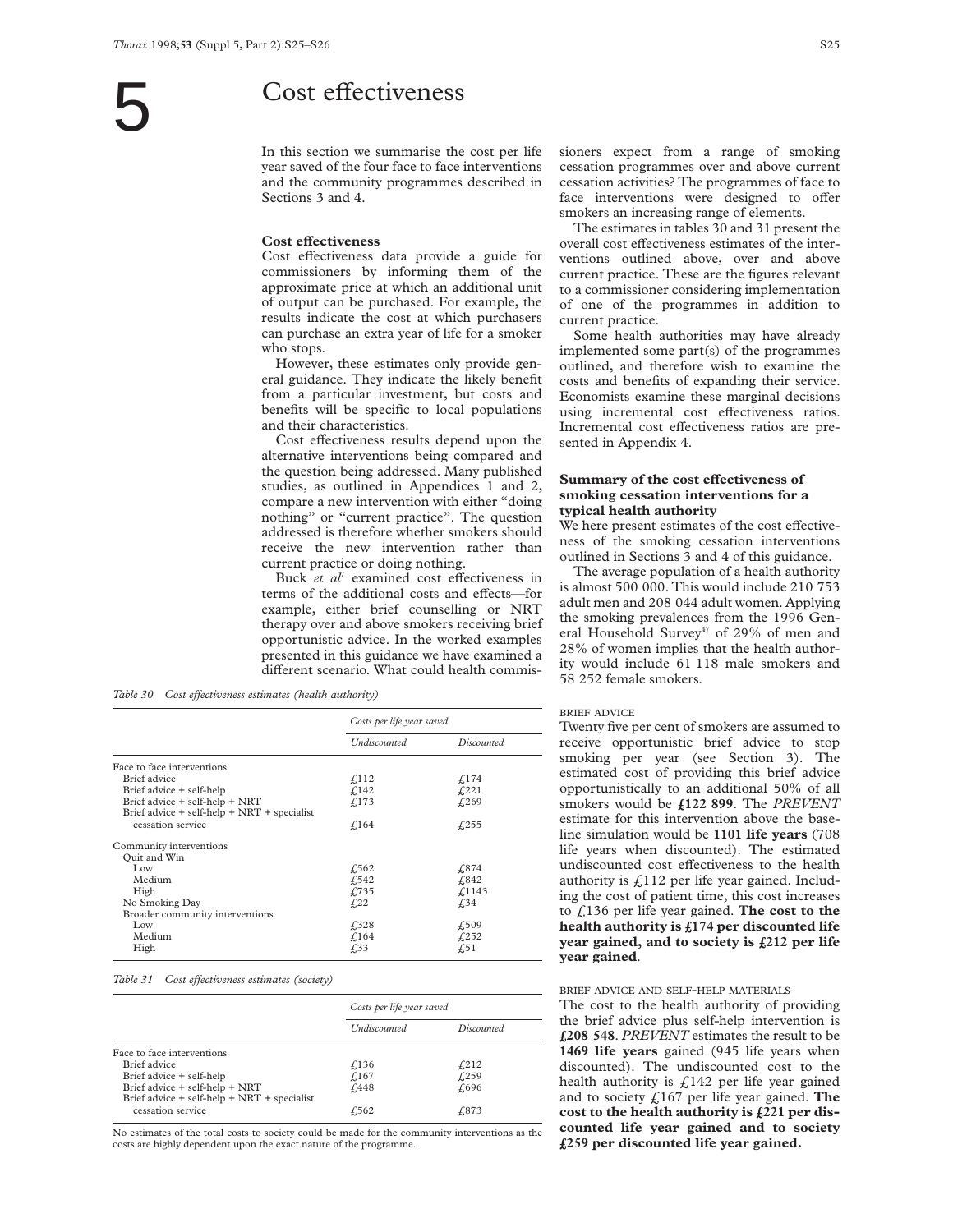BRIEF ADVICE, SELF-HELP MATERIALS, AND ADVICE TO USE NRT

The cost to the health authority of providing self-help and advice to all smokers to use NRT is estimated to be **£286 437**. *PREVENT* estimates the result to be **1653 life years** gained. The estimated cost effectiveness to the health authority is  $f<sub>i</sub>173$  per life year saved. The cost to society would include the cost of purchasing the NRT and the time spent in GP consultations. The total cost to society is  $£740$  285. The cost effectiveness to society is £448 per life year saved. **The cost to the health authority is £269 per discounted life year gained, and to society is £696 per discounted life year gained.**

BRIEF ADVICE, SELF-HELP, NRT ADVICE, AND A SPECIALIST SMOKING CESSATION SERVICE

The total cost to the health authority of the brief advice, self-help, NRT, and cessation service intervention is estimated at **£331 156**. Using the effectiveness evidence presented in Section 3, we estimate that the provision of a clinic would result in **2022 life years** gained per health authority (1300 life years when discounted). If the costs and effectiveness results are combined, the cost to the health authority is  $\text{\textsterling}164$  per life year saved whilst the cost to society is £562. **The cost is £255 per discounted life year gained to the health authority and £873 per discounted life year gained to society.**

#### **Community interventions**

As we have said above, we are less sure of the figures for community interventions because they are based on weaker evidence for effectiveness.

#### "QUIT AND WIN" COMPETITIONS

Shipley *et al*<sup>35</sup> provide three scenarios of varying resource intensity and participation. Simulating the low resource/low participation scenario with *PREVENT* provides an estimate of 30 life years gained per health authority at a cost of  $\angle$  (32 233. The cost effectiveness of such a contest is  $£562$  per life year saved. Discounting this shows the cost to be **£874** per discounted life year saved.

The medium resource use/medium participation scenario is estimated to save 185 life years at a cost of  $\text{\textsterling}102$  667. The cost per life year is shown to be  $£542$ . Discounting the life years saved shows the cost to be **£842** per discounted life year saved.

Finally, the cost of the high resource intensity and high participation contest is £427 380. Such a contest saves an estimated 571 life years at a cost of  $\text{\textsterling}735$  per life year. Discounting the results provides an estimate of **£1143** per discounted life year saved.

#### LOCAL NO SMOKING DAY ACTIVITIES

The estimated cost of No Smoking Day is  $£5458$  per health authority. Using the estimated effectiveness of  $0.15%$  (see Section 3), an estimated 248 life years are saved. The cost per life year is therefore £22. **If life years are discounted, the saving is 160 years at a cost of £34 per discounted life year saved.**

#### BROADER COMMUNITY INTERVENTIONS

The cost of the community campaign Heartbeat Wales<sup>36</sup> to the NHS was £167 000 which would represent  $f<sub>1</sub>30042$  for a typical health authority. Three different effectiveness estimates (see Section 3) were modelled using *PREVENT*. The low effectiveness assumption yields an estimated saving of 92 life years per health authority at a cost of  $\text{\textsterling}328$  per life year. The medium effectiveness assumption saves 183 life years at a cost per life year of  $f(164)$ , compared with  $f(33)$  per life year for the high effectiveness scenario.

Discounting the results gives estimates of £509 per discounted life year (low effectiveness), **£252** per discounted life year (medium effectiveness), and  $f_{51}$  per discounted life year (high effectiveness).

However, these simulations ignore the relationship between resource intensity (and therefore cost) and effectiveness.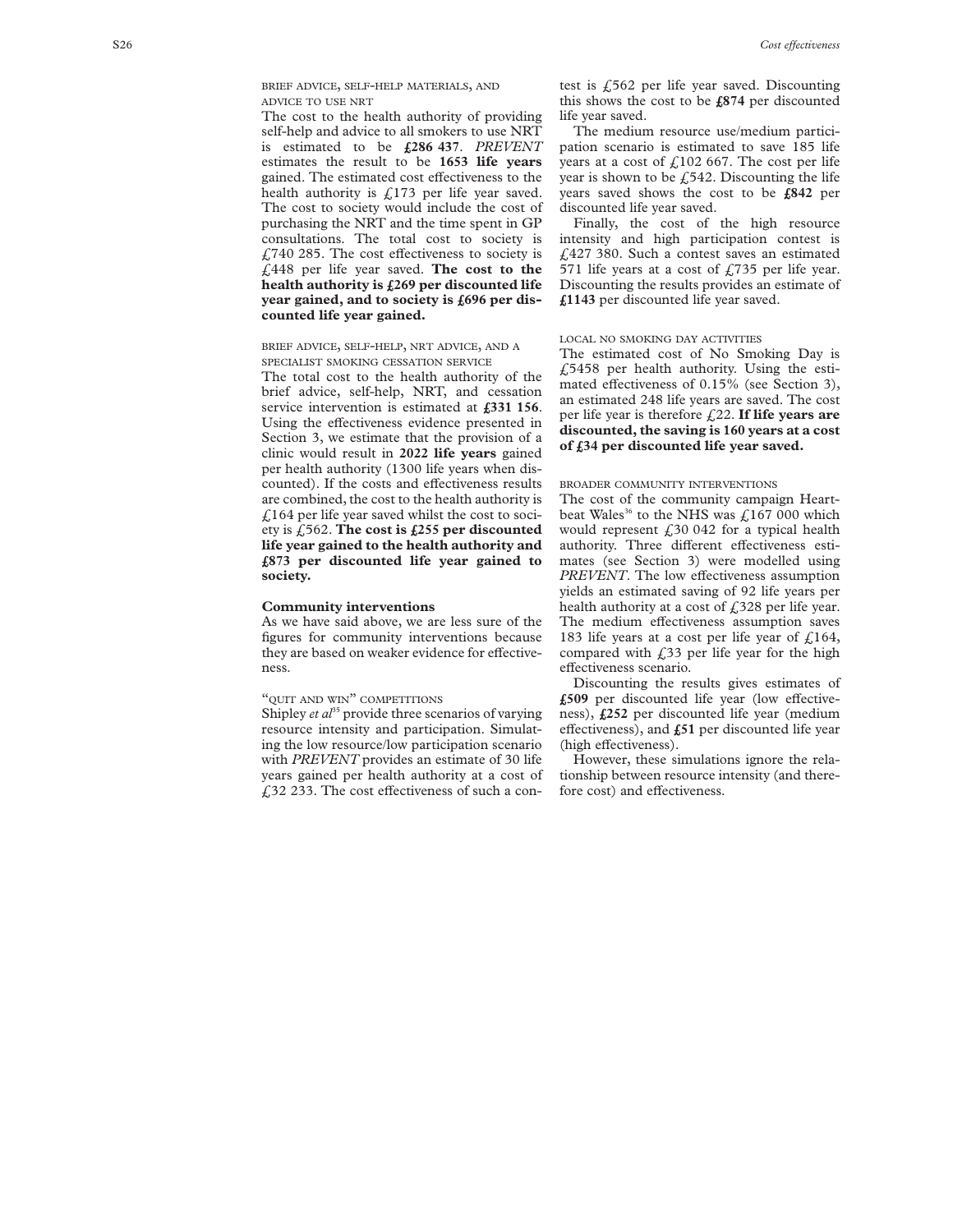# **Conclusions**

There is a considerable evidence base to support smoking cessation interventions but fewer data are available on cost effectiveness. Guidance has been provided which should aid practitioners and commissioners in demonstrating the value for money using locally relevant data. The worked examples have been chosen in order to illustrate the potential population health gains and costs from interventions implemented across the whole population. However, the estimates provided have to be used with some care and are based on a range of assumptions which would need to be checked against local data.

Research suggests that this general smoking cessation activity, especially specialist help, is currently at a low level. In practice, health authorities may wish to look at a range of targeted or different types of interventions, especially when aiming to reduce inequalities. The costs and health gains of such types of interventions could be simulated in a similar way to the worked examples provided here. In particular, smoking cessation programmes for pregnant women have been shown to be very cost beneficial.<sup>2</sup> The worked examples assumed that health authorities were already delivering smoking cessation activities. The calculations assumed additional resources being devoted to reducing the rates of smoking. Obviously other criteria may influence the choice of how to spend these resources.

The worked examples demonstrate the cost effectiveness of programmes to aid people to stop smoking in a stepwise progression. For a typical health authority a comprehensive programme of face to face smoking cessation interventions could be implemented at an annual cost of  $£331000$ . Such a programme is estimated to save 1300 life years over a 40 year period. In cost effectiveness terms our estimates range from  $f(212)$  to  $f(873)$  per discounted life year gained. These estimates compare very favourably with most health care procedures. In fact, a recent international review found the median societal cost of over 310 medical interventions to be  $f<sub>1</sub>17000$  per life year gained. $3$ 

We have also provided some estimates of the cost effectiveness of community interventions. However, the evidence base for such programmes is less robust and, indeed, some of the figures are based on only one study where the research design was weak. These figures for community interventions should therefore be treated with caution and used as a rough guide only.

The overall conclusion of this guidance is that, even if these figures are substantially overoptimistic, smoking cessation remains better value than many life preserving medical interventions.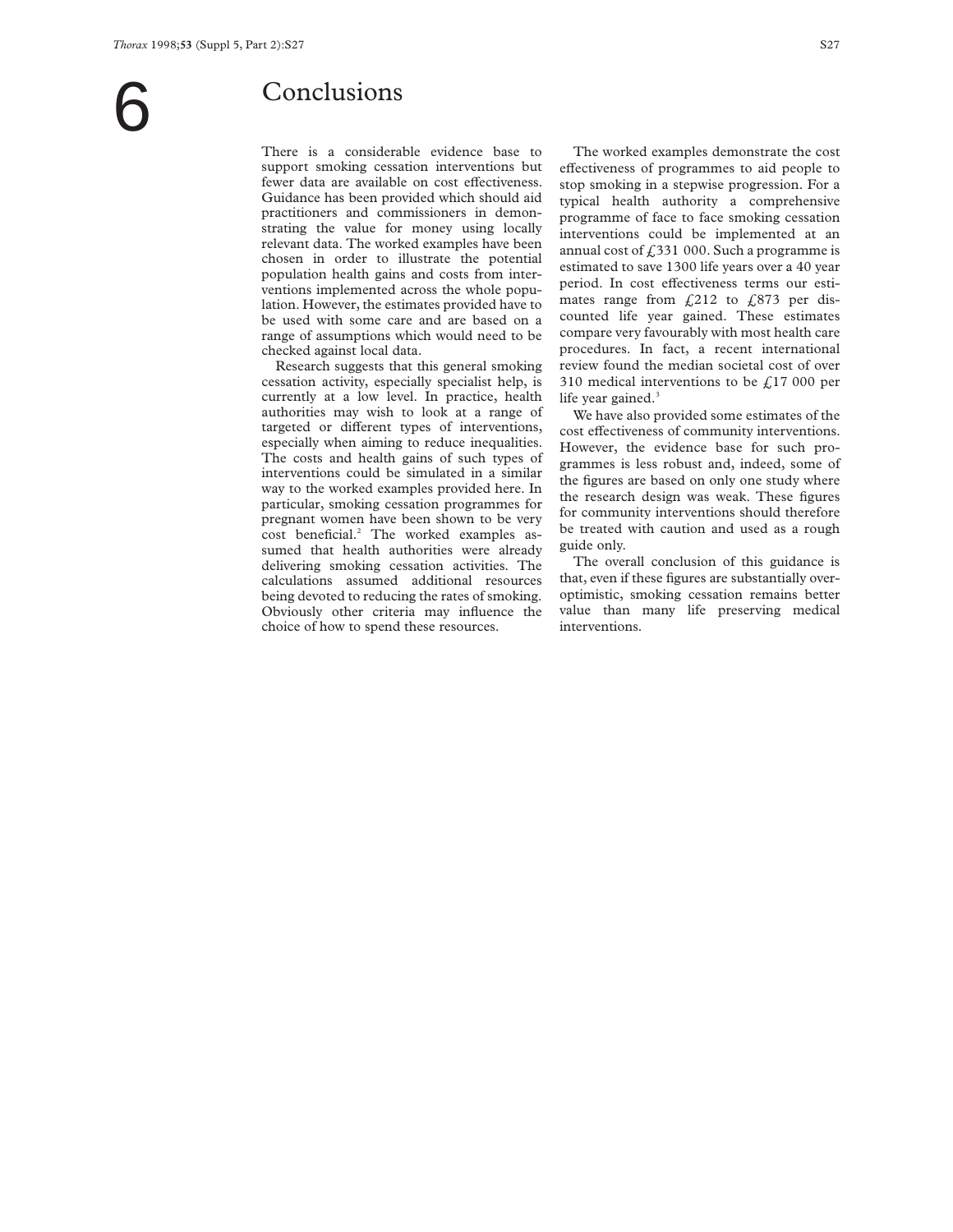# Appendix 1: Key recent cost effectiveness studies

| Authors                                     | Baxter et al <sup>48</sup> (1997)                                                                                                                                                                                                                                                                                                                                                                                                         |
|---------------------------------------------|-------------------------------------------------------------------------------------------------------------------------------------------------------------------------------------------------------------------------------------------------------------------------------------------------------------------------------------------------------------------------------------------------------------------------------------------|
| Title<br>Intervention                       | A cost effective, community based heart health promotion project in England: prospective comparative study.<br>Action Heart health promotion programme in Wath and Swinton: aim to reduce risk factors associated with heart disease,                                                                                                                                                                                                     |
| Setting                                     | including smoking. Compared intervention areas with the non-intervention community of Maltby.<br>Community                                                                                                                                                                                                                                                                                                                                |
| Country                                     | UK                                                                                                                                                                                                                                                                                                                                                                                                                                        |
| Effectiveness data                          | Smoking prevalence before and after the intervention was assessed using a questionnaire mailed to residents in both the<br>intervention and the control areas. Smoking decreased in the intervention area and increased in the control area between 1991<br>and 1995. The differences between the areas increased from 4.2% to 9.2%.                                                                                                      |
| Programme costs                             | Action Heart project office: community project officer and worker, consumables, other costs (e.g. telephones), other NHS staff,<br>schools expenditure. Total project cost = $\text{\textsterling}110~000$                                                                                                                                                                                                                                |
| Client costs<br>How were costs identified?  | Not included<br>Records kept during the trial, actual expenditure over 4 year period. Overheads and non-project staff costs from staff diaries and<br>time sheets. Research costs excluded. Discounted at 6%.                                                                                                                                                                                                                             |
| Type of costing procedure                   | Retrospective                                                                                                                                                                                                                                                                                                                                                                                                                             |
| No. of clients<br>Results                   | Samples from intervention region $=417$ (second period sample) and from control region $=578$ (second period sample)<br>Estimated cost of £31 per life year saved using a conservative cost estimate and £42 using a higher cost estimate. If discounted at<br>6%, the cost per year saved increases to £117 (low) and £160 (high).                                                                                                       |
| Authors<br>Title                            | Mudde et al <sup>19</sup> (1996)<br>Cost effectiveness of smoking cessation modalities: comparing apples with oranges?                                                                                                                                                                                                                                                                                                                    |
| Intervention                                | Community based information, attract smokers to ring quit line and request either free self-help manual or group therapy                                                                                                                                                                                                                                                                                                                  |
| Setting                                     | Community                                                                                                                                                                                                                                                                                                                                                                                                                                 |
| Country                                     | The Netherlands                                                                                                                                                                                                                                                                                                                                                                                                                           |
| Effectiveness data                          | Self-help manual requesters $(n=84)$ and group participants $(n=83)$ were subjected to telephone interviews before treatment and at<br>six month follow up. Manual group, 33% attempted to quit and 39% of attempts were successful at follow up. Group participants,<br>77% tried to quit and 28% of these were successful.                                                                                                              |
| Programme costs                             | Start up costs: training, posters/leaflets, staff, rent of premises, equipment, postage, refreshments                                                                                                                                                                                                                                                                                                                                     |
| Client costs<br>Type of costing procedure   | Time, transport<br>Collected as programme runs                                                                                                                                                                                                                                                                                                                                                                                            |
| No. of clients                              | 417 calls; 71% requested manual, 28% group programme                                                                                                                                                                                                                                                                                                                                                                                      |
| Results                                     | Operating cost effectiveness. Self-help = $$74.44$ , group = $$193.99$<br>Participants. Self-help = $$178.75$ , group = $$666.70$                                                                                                                                                                                                                                                                                                         |
| Authors                                     | Phillips and Prowle <sup>36</sup> (1993)                                                                                                                                                                                                                                                                                                                                                                                                  |
| Title<br>Intervention                       | Economics of a reduction in smoking: case study from Heartbeat Wales.<br>Community stop smoking advice                                                                                                                                                                                                                                                                                                                                    |
| Setting                                     | Community                                                                                                                                                                                                                                                                                                                                                                                                                                 |
| Country                                     | Wales, UK                                                                                                                                                                                                                                                                                                                                                                                                                                 |
| Effectiveness data                          | Health benefits are estimated as intermediate and final outcomes. Intermediate results are the reductions in the number of people<br>who smoke and the amount of tobacco consumed. The final outcomes are reduced mortality and morbidity. Estimates are taken<br>from disease profiles for CHD, chronic bronchitis and lung cancer. A range of hypothetical estimates for the programme are<br>presented.                                |
| Programme costs                             | Direct cash costs and staff costs. Costs of programme to health promotion authority; staff costs and consumables and proportion<br>of overheads. Total cost = £72 000 (year 1), £82 000 (year 2), £150 000 (year 3) and £205 000 (year 4). Staff costs from staff<br>time recording systems, other costs from the costing systems in place in the health service (not detailed).                                                          |
| Client costs                                | Loss of utility due to time commitment, assumed to be leisure time and therefore not included, although there should be some cost<br>included.                                                                                                                                                                                                                                                                                            |
| Other costs                                 | Costs to employers and commerce of screening workforce and offering advice about better health, including no smoking.                                                                                                                                                                                                                                                                                                                     |
| Type of costing procedure<br>No. of clients | Not stated<br>Population of Wales                                                                                                                                                                                                                                                                                                                                                                                                         |
| Results                                     | Present value of benefits to NHS = $\frac{f}{f}$ 4 134 000. The "economic" appraisal has a present value of benefits of $\frac{f}{f}$ 43 503 000.<br>Estimated cost of a working life year saved = $\text{\textsterling}5.78$                                                                                                                                                                                                             |
| Authors                                     | Akehurst and Piercy <sup>50</sup> (1994)                                                                                                                                                                                                                                                                                                                                                                                                  |
| Title                                       | Cost effectiveness of the use of transdermal Nicorette patches relative to GP counselling and nicotine gum in the prevention of<br>smoking related diseases.                                                                                                                                                                                                                                                                              |
| Intervention                                | Nicorette patches vs GP counselling. Used effectiveness evidence from other studies                                                                                                                                                                                                                                                                                                                                                       |
| Setting<br>Country                          | General practice<br>UK                                                                                                                                                                                                                                                                                                                                                                                                                    |
| Effectiveness data                          | Estimates of mortality reduction and life years saved as a result of the programme were simulated using PREVENT. The<br>effectiveness evidence was drawn from other studies. Net quit rate for counselling $(2.7%)$ from Cummings et $a^{63}$ and for NRT<br>$(10.7%)$ from Tonnesen <i>et al.</i> <sup>64</sup> Results showed that, for 1000 smokers, counselling only would save 54.7 life years and NRT would<br>save 139 life years. |
| Programme costs                             | GP time, Nicorette patches                                                                                                                                                                                                                                                                                                                                                                                                                |
| Client costs                                | Not included                                                                                                                                                                                                                                                                                                                                                                                                                              |
| Type of costing procedure<br>No. of clients | Retrospective. Used estimates of GP time<br>N/A. Effectiveness from other studies used                                                                                                                                                                                                                                                                                                                                                    |
| Results                                     | GP advice = £296/quitter, NRT = £1010/quitter<br>Marginal effect of Nicorette patch = $f1252$                                                                                                                                                                                                                                                                                                                                             |
| Authors                                     | Shipley et $al^{35}$ (1995)                                                                                                                                                                                                                                                                                                                                                                                                               |
| Title<br>Intervention                       | Community stop-smoking contests in the COMMIT trial: relationship of participation to costs.<br>Quit smoking contest. Part of COMMIT intervention. 2–3 week registration, clients get self-help material, prize $= $1000$ . Prior to                                                                                                                                                                                                      |
| Setting                                     | drawing for prizes, required verification of no smoking<br>26 communities in the USA                                                                                                                                                                                                                                                                                                                                                      |
| Country                                     | USA                                                                                                                                                                                                                                                                                                                                                                                                                                       |
| Programme costs                             | Prize money, media costs, labour costs (\$15/hour)                                                                                                                                                                                                                                                                                                                                                                                        |
| Effectiveness data                          | Participation rates for the contests were found by estimating the number of smokers in the area using a random digit dialling<br>technique and the participation was found by the number of participants in the contest in the city limits.<br>Effectiveness in terms of outcome is derived from an unpublished follow up of 188 participants showing an 8 month abstinence<br>rate of 16%.                                               |
| Client costs                                | Not included                                                                                                                                                                                                                                                                                                                                                                                                                              |
| Type of costing procedure<br>No. of clients | Retrospective<br>Average community = $81671$                                                                                                                                                                                                                                                                                                                                                                                              |
| Results                                     | Estimated cost per 8 month abstainer = \$199 in terms of COMMIT resources. \$428/quitter including contributed community<br>resources                                                                                                                                                                                                                                                                                                     |
|                                             |                                                                                                                                                                                                                                                                                                                                                                                                                                           |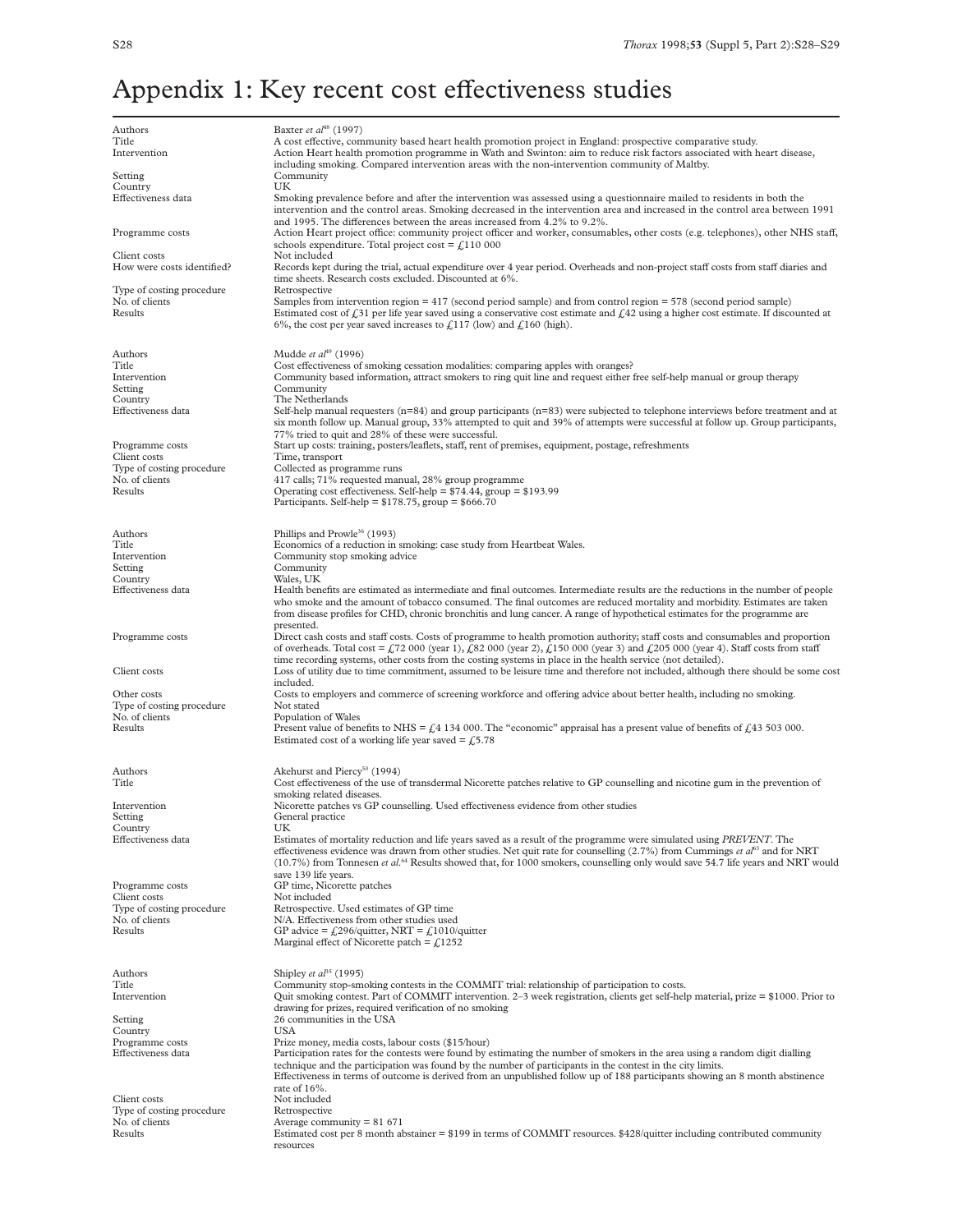| Authors                                    | Krumholz et $a^{f}$ <sup>1</sup> (1993)                                                                                                                                                                                                                                                                                                                                                                                                                                                        |
|--------------------------------------------|------------------------------------------------------------------------------------------------------------------------------------------------------------------------------------------------------------------------------------------------------------------------------------------------------------------------------------------------------------------------------------------------------------------------------------------------------------------------------------------------|
| Title                                      | Cost effectiveness of a smoking cessation program after myocardial infarction.                                                                                                                                                                                                                                                                                                                                                                                                                 |
| Intervention                               | Nurse visits patient when stable after myocardial infarction and reviews risk of continued smoking and benefits of stopping.<br>Manual and counselling about temptation to smoke. Effectiveness estimates from other studies.                                                                                                                                                                                                                                                                  |
| Setting                                    | After myocardial infarction in hospital                                                                                                                                                                                                                                                                                                                                                                                                                                                        |
| Country                                    | USA                                                                                                                                                                                                                                                                                                                                                                                                                                                                                            |
| Effectiveness data                         | Years of life saved by the programme were estimated using a single declining exponential approximation based on data from<br>published reports                                                                                                                                                                                                                                                                                                                                                 |
| Programme costs                            | Nursing time \$30/hour and self-help manual \$10/patient                                                                                                                                                                                                                                                                                                                                                                                                                                       |
| Client costs                               | Nil                                                                                                                                                                                                                                                                                                                                                                                                                                                                                            |
| Type of costing procedure                  | Retrospective                                                                                                                                                                                                                                                                                                                                                                                                                                                                                  |
| No. of clients                             | Estimates from other studies<br>\$220/life saved                                                                                                                                                                                                                                                                                                                                                                                                                                               |
| Results                                    |                                                                                                                                                                                                                                                                                                                                                                                                                                                                                                |
| Authors                                    | Wasley et $a^{52}$ (1997)                                                                                                                                                                                                                                                                                                                                                                                                                                                                      |
| Title                                      | The cost effectiveness of the nicotine transdermal patch for smoking cessation.                                                                                                                                                                                                                                                                                                                                                                                                                |
| Intervention                               | Use of nicotine patch and brief counselling versus counselling alone.                                                                                                                                                                                                                                                                                                                                                                                                                          |
| Setting                                    | Primary care                                                                                                                                                                                                                                                                                                                                                                                                                                                                                   |
| Country                                    | <b>USA</b>                                                                                                                                                                                                                                                                                                                                                                                                                                                                                     |
| Effectiveness data<br>Programme costs      | Effectiveness data compiled from meta-analysis of clinical trials of brief counselling and patch use with counselling<br>Average cost of patch \$4 from surveying five pharmacies; course of patch varies from 4 to 12 weeks (assumes 8 weeks in study).<br>Assumes 50% clients fully compliant and 50% buy 4 weeks supply. Five minutes of GP time costing \$11.64 per person taken<br>from Physician's Medicare Fee Schedule. Patients counselled and prescribed patch during routine visits |
| Client costs                               | Nil                                                                                                                                                                                                                                                                                                                                                                                                                                                                                            |
| Type of costing procedure                  | Retrospective                                                                                                                                                                                                                                                                                                                                                                                                                                                                                  |
| No. of clients                             | 400 in each group                                                                                                                                                                                                                                                                                                                                                                                                                                                                              |
| Results                                    | Incremental cost for smoker quitting is \$1062 due to patch. Combined patch/counselling intervention, average discounted cost<br>per life year saved (at 5%) ranges from \$965 to \$1585 for men and \$1634 to \$2360 for women                                                                                                                                                                                                                                                                |
| Authors                                    | Leinweber et $aI^{53}$ (1994)                                                                                                                                                                                                                                                                                                                                                                                                                                                                  |
| Title                                      | Community stop smoking contests: an effective public health strategy.                                                                                                                                                                                                                                                                                                                                                                                                                          |
| Intervention                               | "Quit to Win" contest as part of larger cancer prevention programme. Promotional brochure, entry form and nomination of a<br>"buddy" to verify non-smoking status. Radio, newspaper ads and posters. Prize of trip to California                                                                                                                                                                                                                                                               |
| Setting                                    | Community                                                                                                                                                                                                                                                                                                                                                                                                                                                                                      |
| Country                                    | Canada                                                                                                                                                                                                                                                                                                                                                                                                                                                                                         |
| Effectiveness data                         | Percentages of participants abstinent after 6 weeks $(56\%)$ , 6 months $(27\%)$ and 1 year $(21\%)$ follow up from contest.<br>Effectiveness based on before and after participation in the programme. No control group used                                                                                                                                                                                                                                                                  |
| Programme costs                            | Costs shared by Community Advisory Board, local travel agency and national airline. Total cost \$2651 including radio/newspaper<br>promotion, printing, poster displays, and share in grand prize                                                                                                                                                                                                                                                                                              |
| Client costs                               | Not included                                                                                                                                                                                                                                                                                                                                                                                                                                                                                   |
| Type of costing procedure                  | Not detailed                                                                                                                                                                                                                                                                                                                                                                                                                                                                                   |
| No. of clients                             | 75 contestants                                                                                                                                                                                                                                                                                                                                                                                                                                                                                 |
| Results                                    | Cost of \$165 for each of the 16 one-year quitters. Majority of cost $(62%)$ due to media promotion, 24% for prizes, rest for<br>printing, display material and postage                                                                                                                                                                                                                                                                                                                        |
| Authors                                    | Fiscella and Franks <sup>54</sup> (1996)                                                                                                                                                                                                                                                                                                                                                                                                                                                       |
| Title                                      | Cost effectiveness of the transdermal nicotine patch as an adjunct to physicians' smoking cessation counselling.                                                                                                                                                                                                                                                                                                                                                                               |
| Intervention                               | Counselling versus nicotine patch plus counselling                                                                                                                                                                                                                                                                                                                                                                                                                                             |
| Setting                                    | Primary care                                                                                                                                                                                                                                                                                                                                                                                                                                                                                   |
| Country                                    | <b>USA</b>                                                                                                                                                                                                                                                                                                                                                                                                                                                                                     |
| Effectiveness data                         | Quit rates taken from meta-analyses of the effectiveness of physician counselling with and without the nicotine patch. These were<br>translated to life years saved using published data and adjusted to take account of quality of life to estimate the number of quality<br>adjusted life years (QALYs) gained as the outcome measure for the programmes.                                                                                                                                    |
| Programme costs                            | 50% chance that patient accepts prescription of nicotine patch; 95% of acceptors use patch fully. Cost = additional cost of GP<br>time plus cost of patch (based on average published price of month's supply of Nicorette patches at 1995 \$ prices, based on six<br>pharmacy chains in Rochester, NY). TNP + counselling took 15 min compared with 10 min for counselling alone. Current GP<br>charges used to estimate cost of GP time. Based on \$80/hour.                                 |
| Client costs                               | Cost of patches                                                                                                                                                                                                                                                                                                                                                                                                                                                                                |
| Type of costing procedure<br>No.of clients | Retrospective                                                                                                                                                                                                                                                                                                                                                                                                                                                                                  |
| Results                                    | Transdermal Nicorette patches as an adjunct to GP advice produced one quitter at a cost of \$7332. Based on 45 year old male<br>smoker, 1 QALY cost \$4671. Incremental cost effectiveness ranged from \$4390/QALY to \$10 943. For a 45 year old male smoker,<br>nicotine gum estimated at $f10$ 111/QALY (2 mg) and \$5581/QALY (4 mg).                                                                                                                                                      |
|                                            |                                                                                                                                                                                                                                                                                                                                                                                                                                                                                                |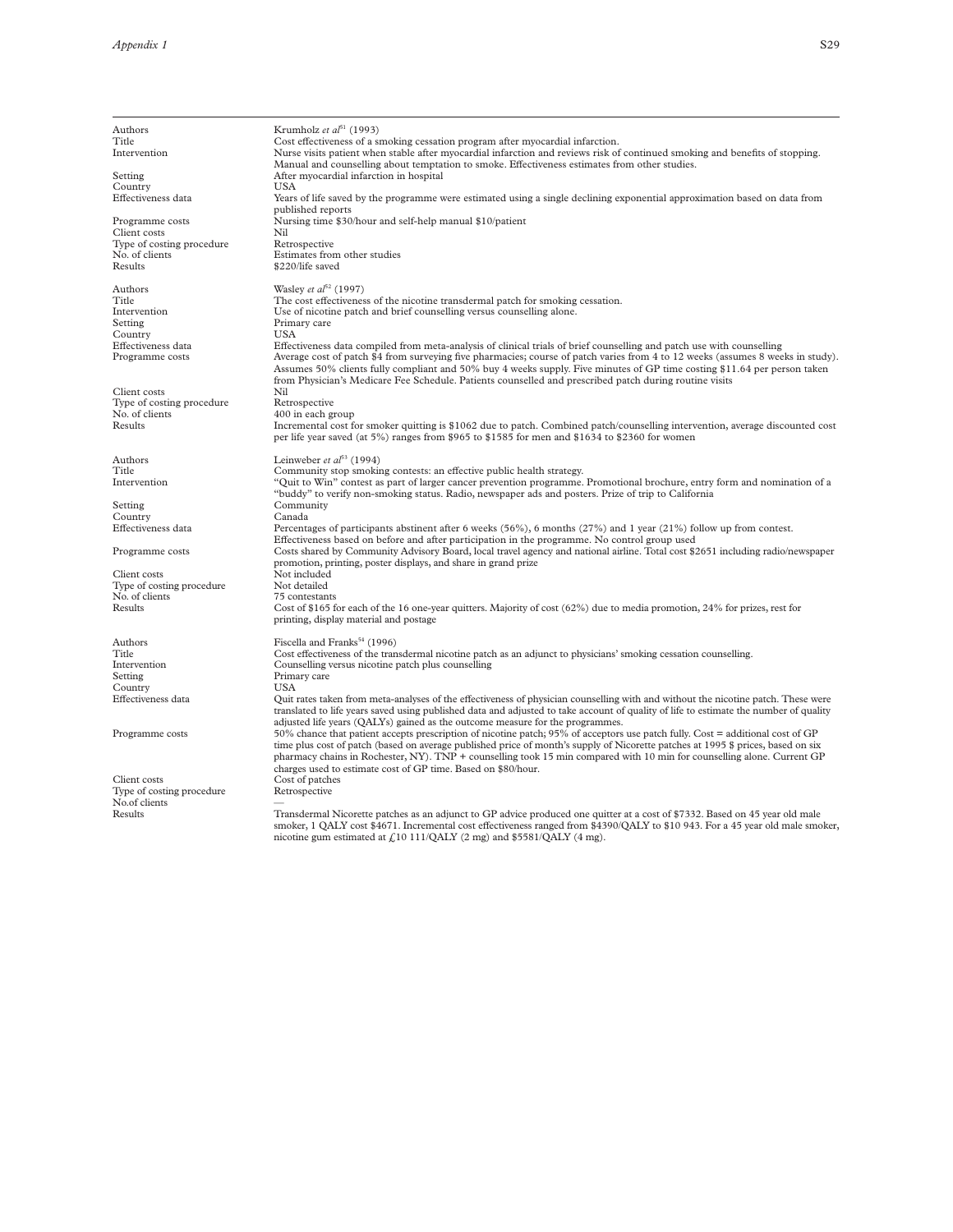# Appendix 2: A review of smoking cessation cost effectiveness studies

One possible step for planning smoking cessation interventions would be to draw on existing cost effectiveness studies. In an earlier HEA published report Buck and Godfrey<sup>2</sup> discussed these studies in a review which was updated for this guidance. All studies with a primary focus on the cost effectiveness of smoking cessation interventions were included. This does exclude some of the multirisk factor interventions where smoking may have been one of the risk factors addressed.

As for the previous study, the literature was divided into three areas: face to face interventions, community and mass media interventions, and smoking in pregnancy. No new studies of the cost effectiveness or cost benefit analysis of smoking in pregnancy were identified. It is also important to note that most of the studies suffered from similar shortcomings

to previously published studies when considering applicability in the UK. The studies are predominately US based. Most use reviews of effectiveness data and crude estimates of cost rather being prospective costs and effectiveness studies. Also many of the effectiveness estimates are taken from research trials which may not reflect UK practice. However, the studies do illustrate some of the issues which need to be considered in any local area.

#### **Face to face interventions**

Table 32 provides a summary of studies of the cost effectiveness of face to face interventions, extending the review from Buck and Godfrey.<sup>2</sup> Further details of some of the more recent studies are provided in Appendix 1.

Law and Ling Tang<sup>55</sup> undertook a review of the efficacy of interventions intended to stop

#### *Table 32 Summary of the cost effectiveness of face to face interventions*

| Intervention/details of study                                                                                                   | Source study                      | Whose results                                                     | Price year    | Discount<br>rate $(%)$ | Follow up period<br>(months)                                        | Cost effectiveness                                                                                           |
|---------------------------------------------------------------------------------------------------------------------------------|-----------------------------------|-------------------------------------------------------------------|---------------|------------------------|---------------------------------------------------------------------|--------------------------------------------------------------------------------------------------------------|
| GP advice to middle aged males,<br>non-experimental                                                                             | Williams <sup>62</sup>            | Williams <sup>62</sup>                                            | 1985          | 5                      | N/A                                                                 | £167/QALY                                                                                                    |
| GP advice to middle aged males,<br>non-experimental                                                                             | Williams <sup>62</sup>            | Buck and Godfrey <sup>2</sup>                                     | $1992 - 3$    | 5                      | N/A                                                                 | $f_{1,285}/QALY$                                                                                             |
| GP advice to middle aged males,<br>non-experimental: new assumptions                                                            | Williams <sup>62</sup>            | Buck and Godfrey <sup>2</sup>                                     | $1992 - 3$    | 5                      | N/A                                                                 | f <sub>119</sub> /QALY                                                                                       |
| Physician advice to 35-65 year olds:<br>baseline estimates                                                                      | Cummings et $a^{63}$              | Cummings et $aI^{63}$                                             | 1984          | 5                      | 12                                                                  | \$705-2058 per life year<br>saved                                                                            |
| Physician advice to 35-69 year olds:<br>sensitivity range                                                                       | Cummings et $a^{63}$              | Cummings et $a^{63}$                                              | 1984          | 5                      | 12                                                                  | \$433–5556 per life year<br>saved                                                                            |
| Physician advice to 45-49 year olds:<br>follow up visit                                                                         | Cummings et $a^{63}$              | Cummings et $a^{63}$                                              | 1984          | 5                      | 12                                                                  | \$421-9259 per life year<br>saved                                                                            |
| Nicotine gum as an adjunct to<br>physician advice to 35-69 year olds:<br>baseline estimates                                     | Oster et $a^{58}$                 | Oster et $aI^{58}$                                                | 1984          | 5                      | 12                                                                  | \$4113-9473 per life year<br>saved                                                                           |
| Nicotine gum as an adjunct to<br>physician advice to 35-69 year olds:<br>baseline estimates                                     | Oster et $a^{f8}$                 | Oster et $aI^{58}$                                                | 1984          | 5                      | 12                                                                  | \$2042-50 666 per life<br>year saved                                                                         |
| Three marketing strategies for GP<br>cessation kits:                                                                            | Cockburn et al                    | Cockburn et al                                                    | Not known     | N/A                    | N/A                                                                 |                                                                                                              |
| (a) educational facilitator<br>(b) volunteer courier<br>$(c)$ mail                                                              | McParlane et al <sup>64</sup>     | McParlane et $aI^{64}$                                            | Not known N/A |                        | N/A                                                                 | (a) $A$142 per GP$<br>$(b)$ A\$14 per GP<br>$(c)$ A\$6 per GP                                                |
| Marketing strategy for physician<br>use of pregnancy materials<br>from the perspective of:<br>(a) health agency;<br>(b) society |                                   |                                                                   |               |                        |                                                                     | (a) $$16.36$ per visit<br>$(a)$ \$30.55 per purchase<br>$(b)$ \$50.52 per visit<br>(b) $$94.36$ per purchase |
| Brief GP counselling vs. counselling<br>plus nicotine patch                                                                     | Warner et $al^{59}$               | Cepeda-Benito65                                                   | 1995          | 5                      | 12                                                                  | Combined patch and<br>counselling intervention:<br>Men: \$965-1585<br>Women: \$1634-2360                     |
| Incremental cost effectiveness of<br>nicotine patch as adjunct to<br>counselling, male and female<br>smokers aged               | Fiscella and Franks <sup>54</sup> | Silagy et al <sup>66</sup> and Law<br>and Ling Tang <sup>55</sup> | 1995          | 3                      | 12                                                                  | <b>ICER</b> for TNP:<br>\$4390-10 943 per QALY<br>depending on age.                                          |
| 25–69 in primary care<br>GP counselling and use of<br>transdermal nicotine patches                                              | Akehurst and Piercy <sup>50</sup> | Tonnesen et al <sup>67</sup>                                      | Not known 6   |                        | 18 and 24                                                           | GP advice: $f(296$ per<br>quitter, £6838 per death<br>avoided, $f(613)$ per life                             |
|                                                                                                                                 |                                   | Sachs et al <sup>68</sup>                                         |               |                        |                                                                     | year gained. TNP: £1010<br>per quitter, $f$ , 37 672 per<br>death avoided, £3074 per                         |
| Cost effectiveness of cessation<br>programme after myocardial<br>infarction                                                     | Krumholz et al <sup>51</sup>      | Aberg et $al^{69}$                                                | Not known     | N/A                    | 3 months<br>ascertained<br>smoking status. 5<br>year mortality rate | life year gained<br>\$220 per life year saved.                                                               |

QALY = quality adjusted life year; TNP = transdermal Nicorette patch.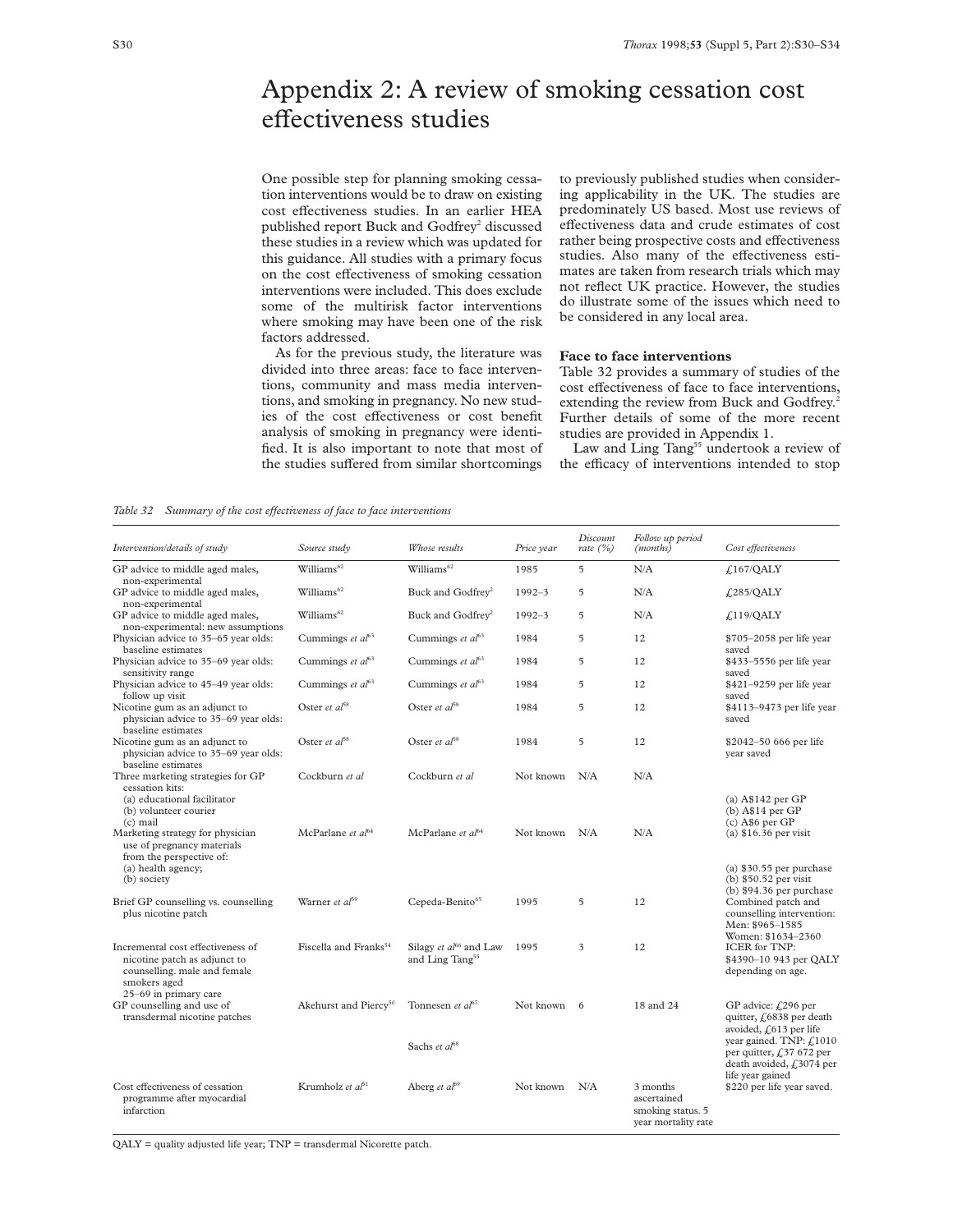The cost effectiveness of the transdermal nicotine patch was investigated by Fiscella and Franks.54 The authors attempted to estimate the cost effectiveness of the addition of a nicotine patch to smoking cessation counselling in a population of male and female smokers aged 25–69 in primary care in the USA. The costs used in the study were based on GP time (\$6.67 per session) and the retail cost of the patch (\$111.90 for a one month supply). Benefits were measured in the number of quality adjusted life years (QALYs) saved, discounted by 3% annually. The results of the study showed the patch to produce one additional lifetime quitter at a cost of \$7332. The cost effectiveness of the patch was different between age groups and ranged from \$4390 to \$10 943 for men and \$4955 to \$6983 per QALY for women. The cost effectiveness could be increased by 25% by limiting prescription renewals to patients successfully abstaining for the first two weeks of the programme. This makes sense because most failures occur within the first two weeks. The authors concluded that their findings supported the routine use of the nicotine patch and the health insurance coverage of nicotine patch therapy. The study was, however, criticised for the absence of long term (one year or more) follow up rates, and the omission of any other costs apart from those borne by third parties.<sup>56</sup>

A similar question was addressed by Wasley et al.<sup>52</sup> The effectiveness of the transdermal nicotine patch with brief counselling and of brief counselling alone was extracted from meta-analysis of clinical trials. The benefits were measured in terms of years of life saved and discounted at 5%. The costs used were physician's time and patch prescriptions, and the incremental cost effectiveness was quantified as the cost per additional life year saved when counselling plus the nicotine patch was compared with brief counselling alone.

The results showed that the average cost of a life saved varied from \$965 to \$1585 for men and from \$1634 to \$2360 for women, the variations depending on age. The incremental cost per life year saved ranged from \$1796 to \$2949 for men and from \$3040 to \$4391 for women. The authors concluded that the patch was less costly per life year saved than other widely accepted practices, and that the patch should be recommended to patients wanting to stop smoking.

The cost effectiveness estimates from the two studies are different, although the findings of both studies would indicate that patches are more cost effective than gum as an adjunct to physician counselling<sup>57</sup> using the results of Oster et al.<sup>58</sup> However, Cheung and Tsevat<sup>57</sup> criticise all three studies because of the omission of cost savings as a result of reductions in smoking related disease or the costs of increased medical expenditure due to the years of life gained. There is no consensus

as to whether these costs should be included in studies as discussed in Section 2.

Akehurst and Piercy<sup>50</sup> estimated the cost effectiveness of the Nicorette transdermal nicotine patch as an adjunct to GP counselling alone. Estimates of the effectiveness of GP counselling alone and the nicotine patch were taken from the literature and were assumed to be 2.7% and 10.7%, respectively, against a natural quit rate of 1% per annum. The simulations were based on a cohort of 1000 representative smokers in England and Wales and were performed using *PREVENT*. Results for the cohort showed life years gained to be 54.7 for counselling only and 139 with the use of patches (13.05 and 35.17 years, respectively, when discounted at 6%). The average cost of a GP consultation is estimated to be  $\text{\emph{L}}8$  and, for a full course of patches, a cost to the NHS of  $£100.12$  is used. Combining the cost and effectiveness information, the authors showed the cost effectiveness of GP advice only to be £613 per life year gained compared with  $£3074$  for the patch. However, the marginal analysis shows that, by using the patch as an addition to GP counselling, the marginal cost per life year gained is  $f<sub>1</sub>4526$ . The authors conclude that the costs per life year gained are probably overestimated as not all causes of death associated with smoking are included and the substantial costs associated with smoking related disease are also omitted. Comparing the estimates to the cost per life year gained from other medical interventions, both transdermal nicotine patches and GP counselling offer good value for purchasers' money.

Warner<sup>59</sup> has also reviewed the cost effectiveness of face to face smoking cessation interventions. He suggests that some of the more intensive interventions had not at the time of his review been subject to cost effectiveness analysis but that, despite differences between studies, there seemed to be some consistent findings. The least intensive interventions such as brief advice or the use of self-help manuals yielded more favourable cost effective ratios than the use of NRT as an adjunct to brief advice. NRT has been found to be more effective in effectiveness reviews, approximately doubling effectiveness rates, but costs have been proportionally more than this increase in effectiveness giving a high cost per unit of effectiveness. As indicated in Buck *et al*,<sup>7</sup> this conclusion depends crucially on the perspective taken as, in the UK, this NRT compares favourably with advice alone when considered just from the NHS perspective. One factor<br>mentioned by Warner<sup>59</sup> is the effect of different interventions on different types of smokers. There is also scope for considering the cost effectiveness of a stepped programme of care.

Cromwell *et al*<sup>60</sup> have estimated the cost effectiveness of putting the AHCPR guidelines into practice. In contrast to other studies they conclude that, the more intensive the intervention, the lower the cost per QALY saved. Unlike previous studies, in this study interventions by smoking cessation specialists were considered. In effectiveness studies these have been found to have significantly higher cessa-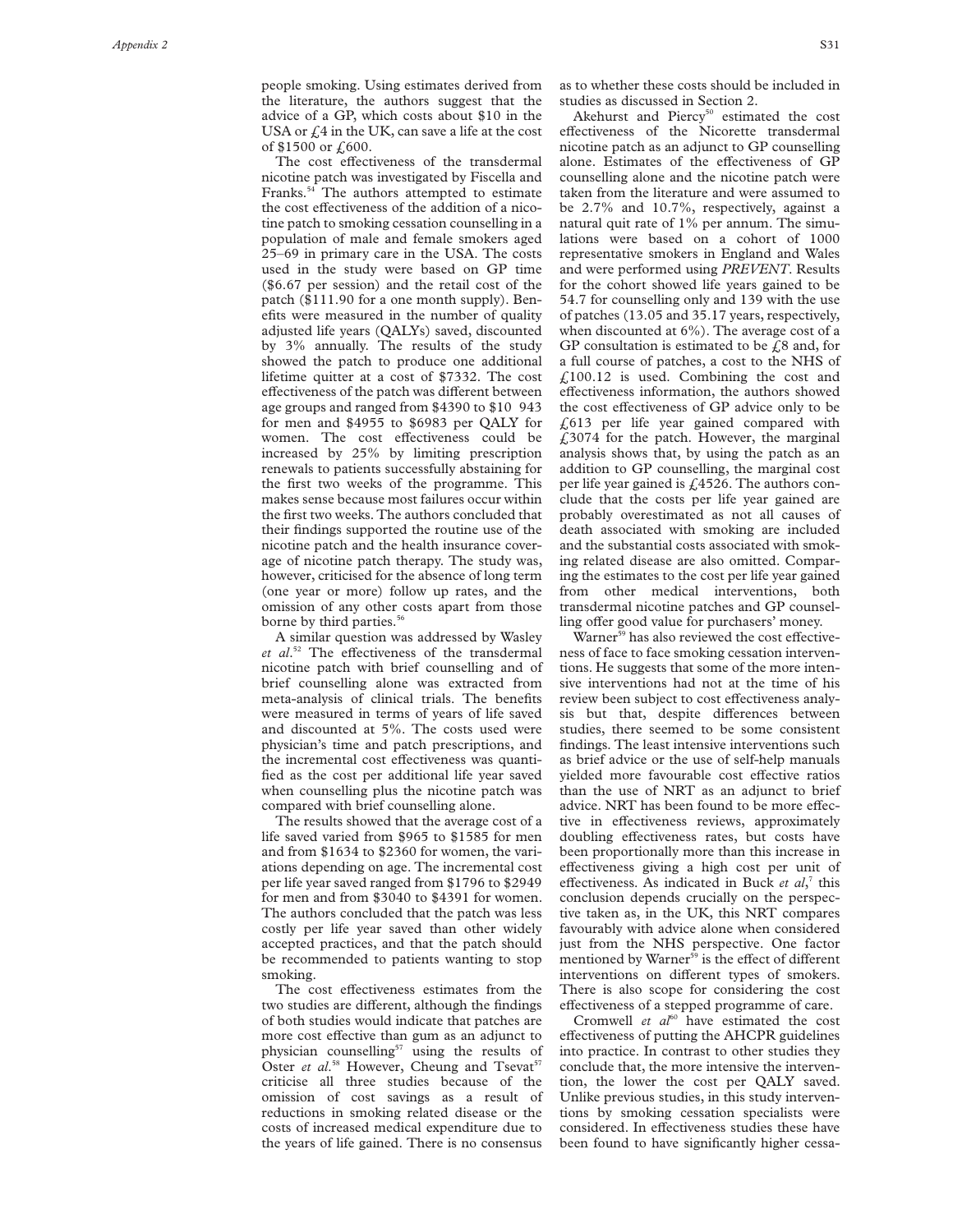tion rates. The authors also calculated the cost effectiveness of combined interventions based on smokers' preferences for different types of the five basic interventions. They estimate that it would cost \$6.3 billion in the first year to fully implement the guidelines and, as a result, society would gain 1.7 million new quitters at an average cost of \$3779 per quitter, \$2587 per life year saved, and \$1915 per QALY.

There are considerable issues in modelling the cost effectiveness of NRT treatments, especially as in the effectiveness trials NRT is often supplied free of charge whereas in reality patients have to bear some or all of the costs and this may impact on their compliance with the treatment. Cox *et al*<sup>61</sup> investigated the effect of offering gum free of charge to study participants. A study population of 454 smokers at the Travis Air Force Base, California were either offered gum free of charge or purchased gum from their local pharmacy. The cessation help included an eight session behavioural modification group programme. Of the 375 participants at follow up, 137 obtained free gum and 207 purchased gum. Thirty one participants did not use gum. Abstinence was determined by telephone contact at three, six, and 12 months following the last session. Results showed a success rate of 23% amongst those not using gum, 38% amongst those receiving free gum, and 27% for those who had to buy gum. The differences were statistically significant. Providing gum free of charge also increased the use of gum and the duration of use.

The cost effectiveness of a smoking cessation programme after myocardial infarction was investigated by Krumholz *et al* . <sup>51</sup> This is an example of a situation in which smoking advice could be routinely given. Patients recovering from myocardial infarction were either given no cessation help or referred to a cessation nurse managed programme. The programme involved meetings with nurses, a regular brief telephone follow up after treatment, and explanation of identifying high risk smoking situations and counselling about how to cope with the temptation to smoke. The cost of nurses' time was estimated to be \$30 an hour and the cost of a manual was \$10 per patient, giving a programme cost of \$100 per patient. Indirect costs to patients and costs of additional care in future years were excluded.

The study showed the cost of the programme compared with usual care to be \$380 for each individual who quit smoking. Each person who stopped smoking gained approximately 1.7 years compared with those who continued to smoke. Dividing the cost per ex-smoker (\$380) by the number of years saved (1.7) gives an estimated cost effectiveness of \$220 per life year saved. Varying the cost of the programme using sensitivity analysis showed that, even if the costs were as high as \$2000 per participant, the cost effectiveness would be \$10 000 per year of life saved providing the programme had a success rate of at least 12%. The cost effectiveness would also be higher if it is assumed that cessation prevents reinfarction.

#### **Community and mass media interventions**

Leinweber *et*  $a^{5}$  provide estimates of the cost effectiveness of a "Quit to Win" contest in Medicine Hat, Canada. A promotional brochure was used to explain the rules and included an entry form. Demographic and smoking history data were collected and a "buddy" to verify the contestant's smoking status was nominated. The media campaign included radio and newspaper advertisements, and the grand prize was a trip to California.

The direct cost of the contest was \$2651 which included radio and newspaper promotion, printing of brochures, poster displays, and a share in the grand prize. The cost was equivalent to \$35 per contestant or \$165 for each of the 16 one year abstainers. The majority of the cost was attributable to media promotion (62%), with 24% for prizes and the remainder for printing, display material, and postage. The authors point to a similar programme in Finland (the National TV Smoking Cessation Program and Contest) which achieved a lower total cost of \$24 for every six month abstainer.<sup>70</sup> The programme was conducted nationally for a much larger population with one major prize. Lower costs per quitter are then attainable as a result of economies of scale.

Community stop smoking contests were evaluated by Shipley *et al*<sup>35</sup> using data collected from 11 COMMIT intervention communities. Twenty six contests were conducted, each having procedural similarities. Contests were promoted extensively in the community and contestants were required to register during a 2–3 week period before the contest; self-help materials were provided for contestants and the grand prize was \$1000 cash or equivalent. The project inputs included staff and volunteer labour at \$15/hour, with a mean across contests of \$8350. Total prize values averaged \$2634 and media costs were \$7298. The average total cost of the contests was \$24 857 and a positive relationship was found between participation and resources used in the contest. From an unpublished follow up of 188 participants in the first contest an eight month continuous abstinence rate of 16% was calculated. Using this figure as an approximate quit rate from the 26 trials, the mean COMMIT dollar expenditure per successful eight month abstainer was \$199. Including staff labour and contributed community resources, the estimated cost per abstainer increases to \$428. The authors conclude that the higher estimate is considerably lower than those associated with many other stop-smoking interventions, including physician advice to stop smoking and advice plus nicotine gum.

Consecutive samples of 84 individuals requesting a self-help manual and 83 participants in group sessions in a Dutch community based smoking cessation programme were subjected to pretreatment and six month follow up interviews in a study by Mudde *et al*. <sup>49</sup> The programme had been publicised by local media and by GPs to encourage smokers to call a local telephone quit line staffed by Municipal Health Services staff who advised smokers over their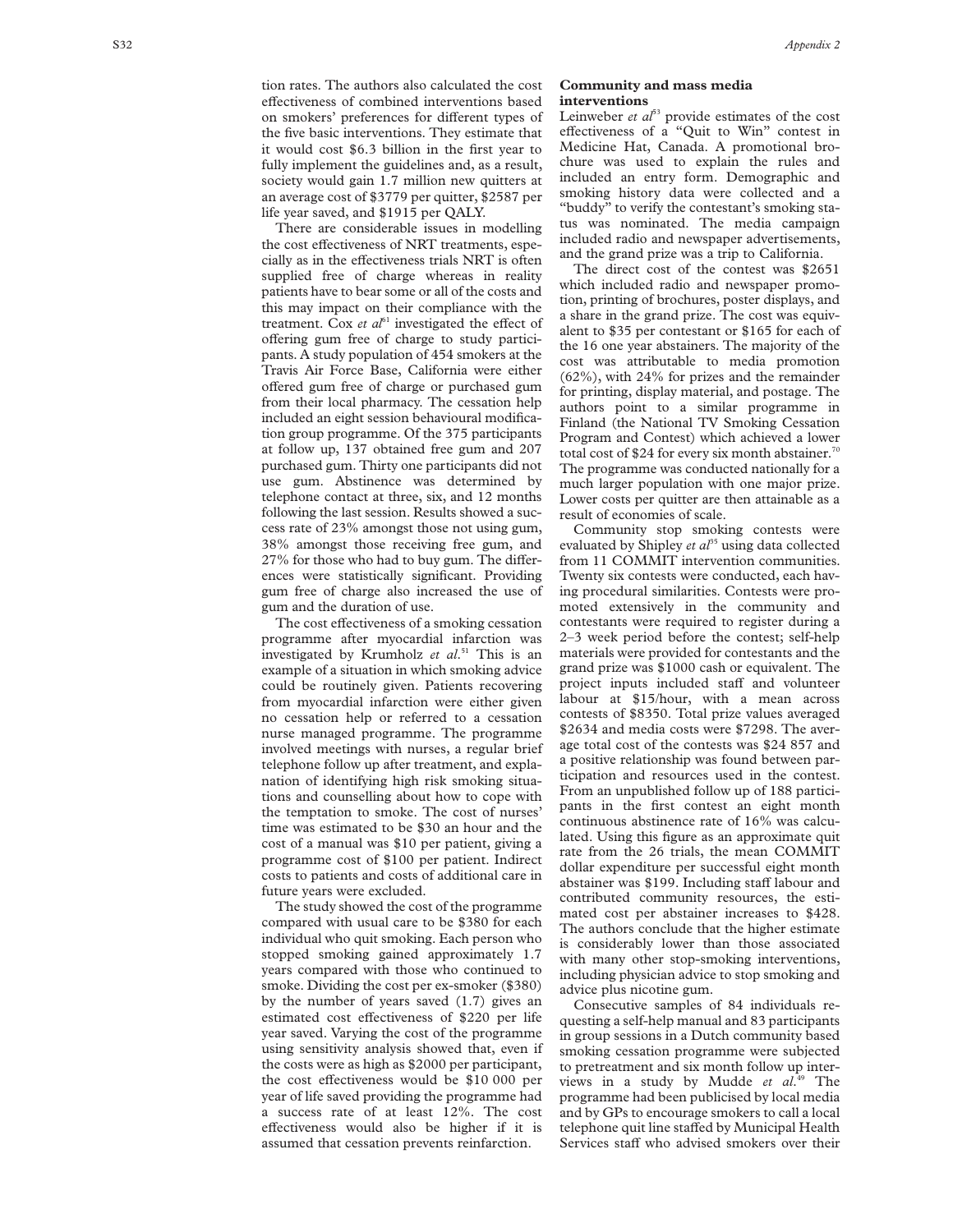choice between the two modalities. Of the 417 calls, 71% resulted in sending out self-help manuals and 28% in participating in group programmes. Costs of the interventions included \$25 hourly wage rate for trainers, and a cost of \$10 an hour for group participants. Transportation costs of \$1.50 per meeting were also included, with an estimated half hour travelling time for each session. The manual was estimated to cost \$3.24 per capita.

Results were adjusted for differences in previous quit attempts, addiction, and self-efficacy to yield estimates of 12% successful quitters in the self-help manual group and 23% amongst the group participants. Cost effectiveness estimates were presented from different perspectives. The total cost to society of the programme was \$58 352. Operating costs for the group sessions were 3.8 times higher from a societal perspective and five times higher from the perspective of the group participants. In terms of operating cost effectiveness ratios, the self-help modality was more cost effective than the group programme (\$74.44 versus \$193.99), whilst the difference was more significant from the participants' perspective (\$178.75 versus \$666.70). The authors concluded that the programme appeared to be much more cost effective than many other medical interventions and, when including savings in terms of reduced cigarette consumption, the programme represented a profitable social investment of \$3600.

A workplace smoking cessation programme was assessed in a computer analysis conducted by Warner *et al*. <sup>71</sup> A cessation programme took place in year 1 and the effects were projected through time, taking into account a background trend in a reduction of smoking rates in

the community. The authors present a simulation for a workforce of 10 000 employees, and a cessation programme costing \$150 per participant. The \$150 represents a group rate for a strong intervention with multiple sessions and sound behavioural counselling techniques. The estimated cost per cessation in the first year was \$1029. This rises through time as a result of employees leaving, retiring and background quitting. In the final year of the intervention (year 85) the cost per life year saved was \$894. However, this is solely the health benefit and excludes the economic benefits to the firm which include reductions in health care costs (for a self-insured firm or an organisation that pays experience rated premiums), lower absenteeism costs, savings in on-the-job productivity losses, and life insurance costs.

Ratcliffe *et al*<sup>72</sup> present the results of an evaluation of a mass media campaign by the Health Education Board for Scotland which involved media advertising, a booklet on how to stop smoking, and Smokeline, a free telephone help line. A panel of 970 adults were recruited from a 10% ( $n = 8547$ ) random sample of callers to the Smokeline telephone help line. Information about time spent as a non-smoker and smoking status after one year was available for 587 panel members. At the 12 month follow up 9.88% (n = 58) of the follow up sample reported themselves as non-smokers, having stopped smoking for at least six months in the previous year. The estimated total cost of the antismoking campaign was approximately  $f<sub>1.5</sub>$ million. The discounted cost per life year saved estimates ranged from  $\text{\textsterling}304$  to  $\text{\textsterling}656$ , using the upper and lower bound estimates of the number of Smokeline callers.

*Table 33 Summary of the cost effectiveness of media interventions* 

| Type of campaign    | Source study                         | Whose results?                | Price year | Discount rate | Follow up period | Cost per quitter | Cost per life<br>year $(f)$ |
|---------------------|--------------------------------------|-------------------------------|------------|---------------|------------------|------------------|-----------------------------|
| No smoking day      | Townsend <sup>73</sup>               | Townsend <sup>73</sup>        | 1985       | None applied  | 12               |                  | 199                         |
| No smoking day      | Reid and Smith <sup>46</sup>         | Reid and Smith <sup>46</sup>  | 1989       | None applied  | 12               |                  | 3                           |
| No smoking day      | Reid and Smith <sup>46</sup>         | Buck and Godfrey <sup>2</sup> | 1989       | None applied  | 12               |                  | 15                          |
| National mass media | Reid and Smith <sup>46</sup>         | Reid and Smith <sup>46</sup>  | Unclear    | None applied  | 3                |                  | 4                           |
| Community programme | Farquhar et $al^{n_1}$               | Buck and Godfrev <sup>2</sup> | Unclear    | None applied  | $17 - 60$        | $$35 - 40$       |                             |
| Cessation kit       | NOP Market Research <sup>75-77</sup> | Flav <sup>78</sup>            | Unclear    | None applied  | 3                | £3.50            |                             |
| Cessation kit       | NOP Market Research <sup>75-77</sup> | Buck and Godfrev <sup>2</sup> | Unclear    | None applied  | 3                |                  | 300                         |
| Cessation kit       | Altman et $al^{q_9}$                 | Altman et $al^{79}$           | 1981       | 5% annually   | 5 weeks          | $$22 - 144$      |                             |
| Cessation kit       | Altman et $al^{q_9}$                 | Buck and Godfrev <sup>2</sup> | 1981       | 5% annually   | 5 weeks          | \$108-721        |                             |
| TV clinic           | $\text{Best}^{80}$                   | Best <sup>80</sup>            | Unclear    | None applied  | 6                | \$48             |                             |
| TV clinic           | Danaher et al <sup>81</sup>          | Danaher et al <sup>81</sup>   | Unclear    | None applied  | 12               | \$27             |                             |
| TV clinic           | Danaher et al <sup>81</sup>          | Buck and Godfrev <sup>2</sup> | Unclear    | None applied  | 12               | \$1503           |                             |
| School prevention   | Flynn et $al^{82}$                   | Buck and Godfrev <sup>2</sup> | Unclear    | None applied  | 12               | \$656-1351       |                             |
| Contest             | Leinweber et $a^{53}$                | Leinweber et $a^{53}$         | Unclear    | None applied  | 6 weeks-1 year   | \$165            |                             |
| Contest             | Shipley et $a^{35}$                  | Unpublished follow up         | Unclear    | None applied  | 8 months         | \$428            |                             |
| Community programme | Baxter et al <sup>48</sup>           | Baxter et al <sup>48</sup>    | Unclear    | None applied  | 4 year           |                  | $f31-42$                    |

*Table 34 Cost benefit analyses of smoking cessation interventions during pregnancy*

| Study                              | Intervention group                                  | Net quit<br>rate | Price year | Discount rate  | Long term<br>averted costs<br>included | Costs(S)   | Benefits (\$)   | Benefit cost<br>ratio |
|------------------------------------|-----------------------------------------------------|------------------|------------|----------------|----------------------------------------|------------|-----------------|-----------------------|
| Ershoff et $al^{83}$               | Hypothetical: community<br>with 100 000 population  | 14               | 1987       | Not applicable | No                                     | 4 2 3 0    | 13 4 32         | 3.2:1                 |
| Marks et $a^{84}$                  | Hypothetical                                        | 15               | 1986       | Not applicable | No                                     | 23 505 300 | 77 808 054      | 3.3:1                 |
| Marks et $a^{84}$                  | All pregnant Americans<br>who continue to smoke     | 15               | 1986       | 4%             | Yes                                    | 23 505 300 | 154 665 134     | 6.6:1                 |
| Windsor <i>et al</i> <sup>85</sup> | Hypothetical: state-wide<br>intervention in Alabama | 8                | 1990       | Yes            | Yes                                    | 21 600     | 387 328-989 920 | $18:1 - 46:1$         |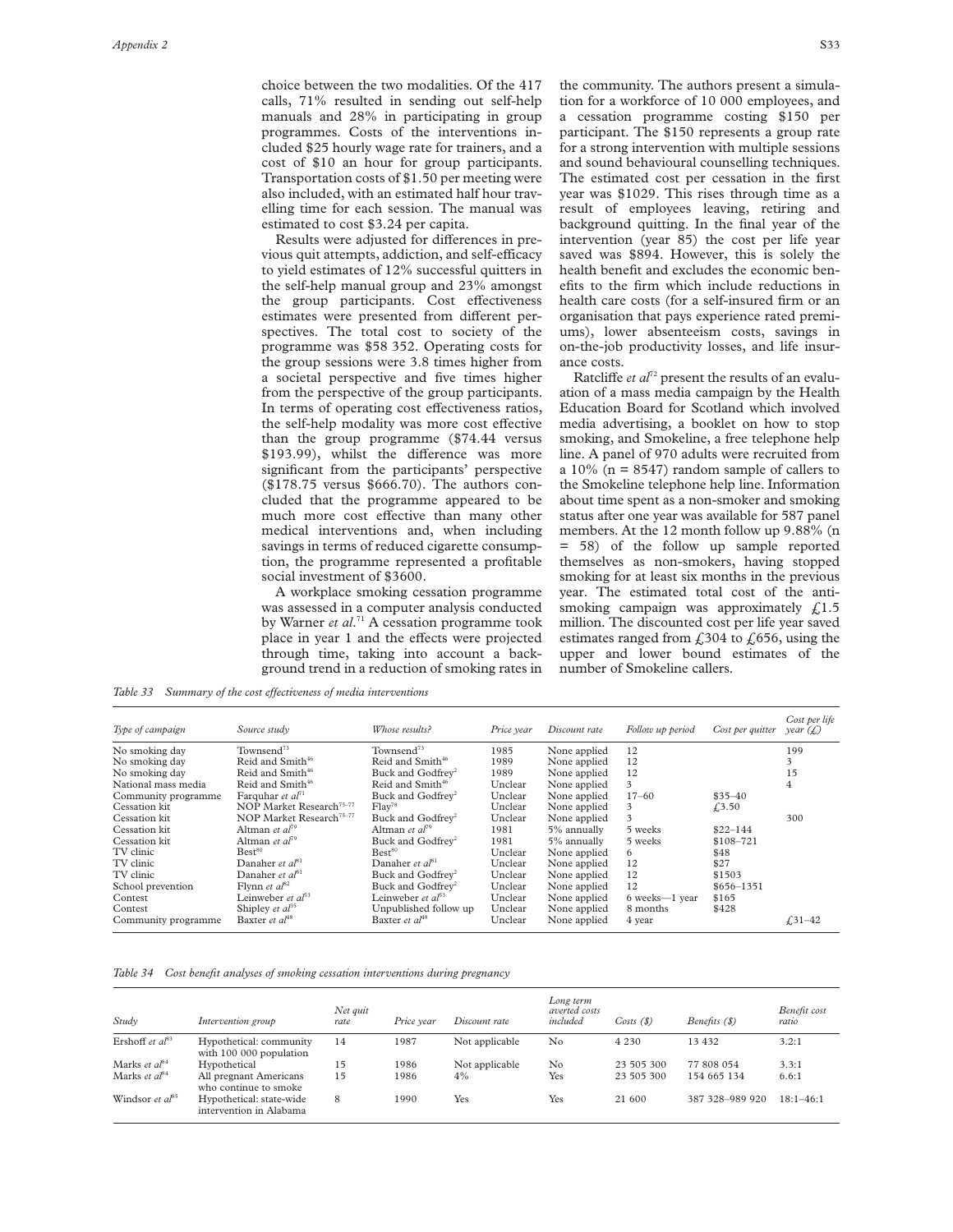A summary of the studies of cost effectiveness of media interventions is presented in table 33.

#### **Smoking cessation during pregnancy**

Smoking during pregnancy is linked to low birthweight and an increased risk of death during early life, increased risk of some cancers, together with learning difficulties. Cost benefit analyses of cessation interventions during pregnancy are likely to show net benefits as the costs associated with the care of low birthweight children are substantial. Smoking cessation programmes yield benefits to both pregnant

women and the children of pregnant women so should provide very favourable results when an economic evaluation is undertaken.

Estimates of the cost effectiveness of these interventions are not included as simulations are not possible using the computer model used in this guidance. Such simulations are an interesting potential for further research and estimation of the differential quit rates and effects on neonatal outcomes. However, table 34 presents a summary of the results of key cost effectiveness studies and is taken from Buck and Godfrey.<sup>2</sup> No new studies were found in our updated review.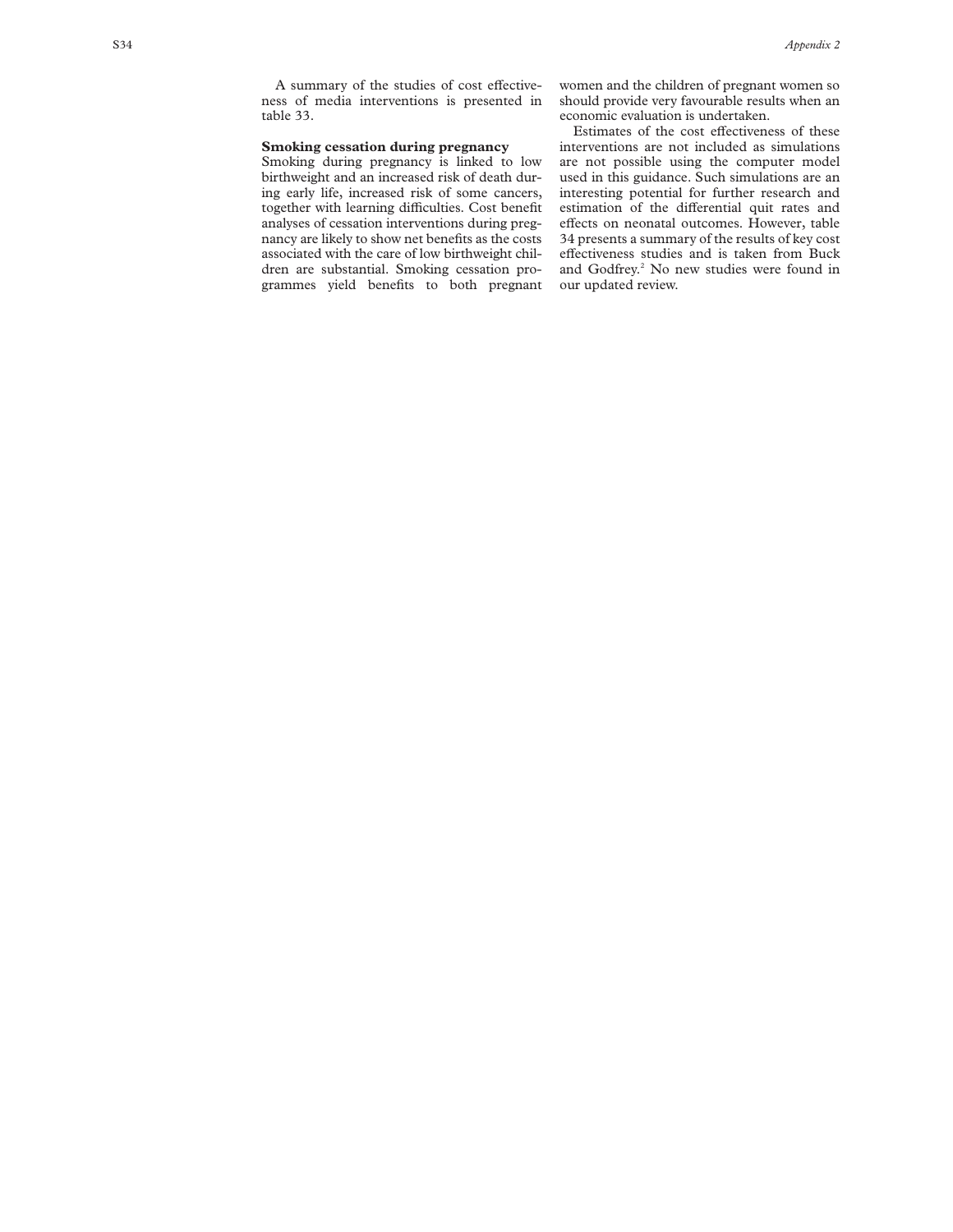# Appendix 3: An introduction to discounting

In general, people would prefer to have  $\text{\textsterling}100$ now to  $f100$  in the future. This implies that £100 next year is worth less, say  $\hat{L}$ 95, than  $£100$  this year. Similar arguments apply to health benefits: in experiments people have been shown to prefer to be healthier in the present than in the future. Benefits occurring in the future should therefore be valued less, or discounted.

Discounting is not possible when process or intermediate outcome measures are used as they do not relate to final health benefits. Discounting life years gained or QALYs, however, has important implications for the cost effectiveness of health promotion compared with other health care treatments.

In economic evaluations the discount rate that should be used is a contentious issue. Rates of 5% and 6% are commonplace. The formula for discounting is shown below.

$$
PV = B_0 + \frac{B_1}{(1+r)} + \frac{B_2}{(1+r)^2} + \ldots
$$

which generalises to:

$$
\Sigma \frac{B_t}{(1+r)^t}
$$

In most cases costs are incurred immediately—for example, a national No Smoking Day—and remain undiscounted; in contrast, benefits are delayed and therefore heavily discounted.

Prevention activities therefore appear less cost effective than, for example, acute care because the benefits from treatment or cure options tend to occur in a shorter time scale and are thus discounted to a lesser degree.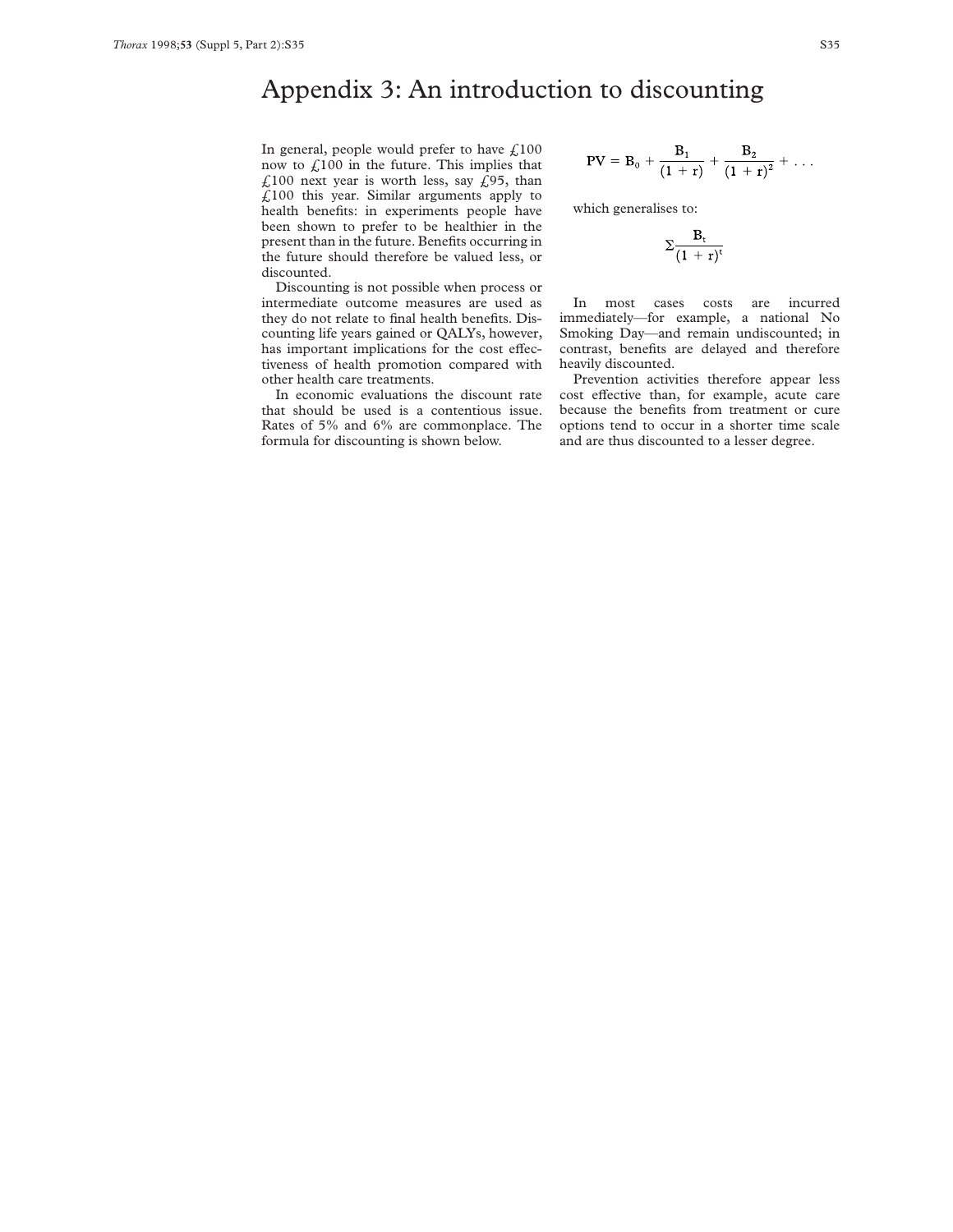# Appendix 4: Incremental cost effectiveness

In the examples shown in tables 35–38 brief advice is compared with current practice. Estimates are not provided for the clinic intervention as it is not a simple increment to the previous programme, since all individuals do not receive the same intervention intensity in general practice (if the GP believes patients require the clinical intervention, the patient receives four minutes of advice as opposed to the seven minutes for patients receiving the advice, self-help, and NRT intervention).

#### *Table 35 Undiscounted incremental cost effectiveness estimates (health authority)*

| Face to face interventions                                                 | Undiscounted                    |                                        |                                                   |  |
|----------------------------------------------------------------------------|---------------------------------|----------------------------------------|---------------------------------------------------|--|
|                                                                            | Incremental life<br>vears saved | Incremental cost                       | Cost per<br><i>incremental life</i><br>vear saved |  |
| Brief advice<br>Brief advice + self-help<br>Brief advice + self-help + NRT | 1101<br>368<br>184              | £122 899<br>$\sqrt{.85648}$<br>£77 890 | f <sub>112</sub><br>£233<br>f.423                 |  |

*Table 36 Discounted incremental cost effectiveness estimates (health authority)* 

|                                                                            | Discounted                      |                                       |                                                   |  |
|----------------------------------------------------------------------------|---------------------------------|---------------------------------------|---------------------------------------------------|--|
| Face to face interventions                                                 | Incremental life<br>vears saved | Incremental cost                      | Cost per<br><i>incremental life</i><br>vear saved |  |
| Brief advice<br>Brief advice + self-help<br>Brief advice + self-help + NRT | 708<br>237<br>118               | £122 899<br>£85 648<br>$\sqrt{77890}$ | £174<br>£362<br>£,660                             |  |

#### *Table 37 Undiscounted incremental cost effectiveness estimates (society)*

| Face to face interventions                                                 | <i><u><b>Undiscounted</b></u></i> |                               |                                                   |  |
|----------------------------------------------------------------------------|-----------------------------------|-------------------------------|---------------------------------------------------|--|
|                                                                            | Incremental life<br>vears saved   | Incremental cost              | Cost per<br><i>incremental life</i><br>vear saved |  |
| Brief advice<br>Brief advice + self-help<br>Brief advice + self-help + NRT | 1101<br>368<br>184                | £150 116<br>f94721<br>f495448 | $\sqrt{136}$<br>£257<br>f.2693                    |  |

#### *Table 38 Discounted incremental cost effectiveness estimates (society)*

| Face to face interventions                                                 | Discounted                      |                               |                                                   |  |
|----------------------------------------------------------------------------|---------------------------------|-------------------------------|---------------------------------------------------|--|
|                                                                            | Incremental life<br>vears saved | Incremental cost              | Cost per<br><i>incremental life</i><br>vear saved |  |
| Brief advice<br>Brief advice + self-help<br>Brief advice + self-help + NRT | 708<br>237<br>118               | £150 116<br>f94721<br>f495448 | £212<br>$\text{\textsterling}400$<br>£4199        |  |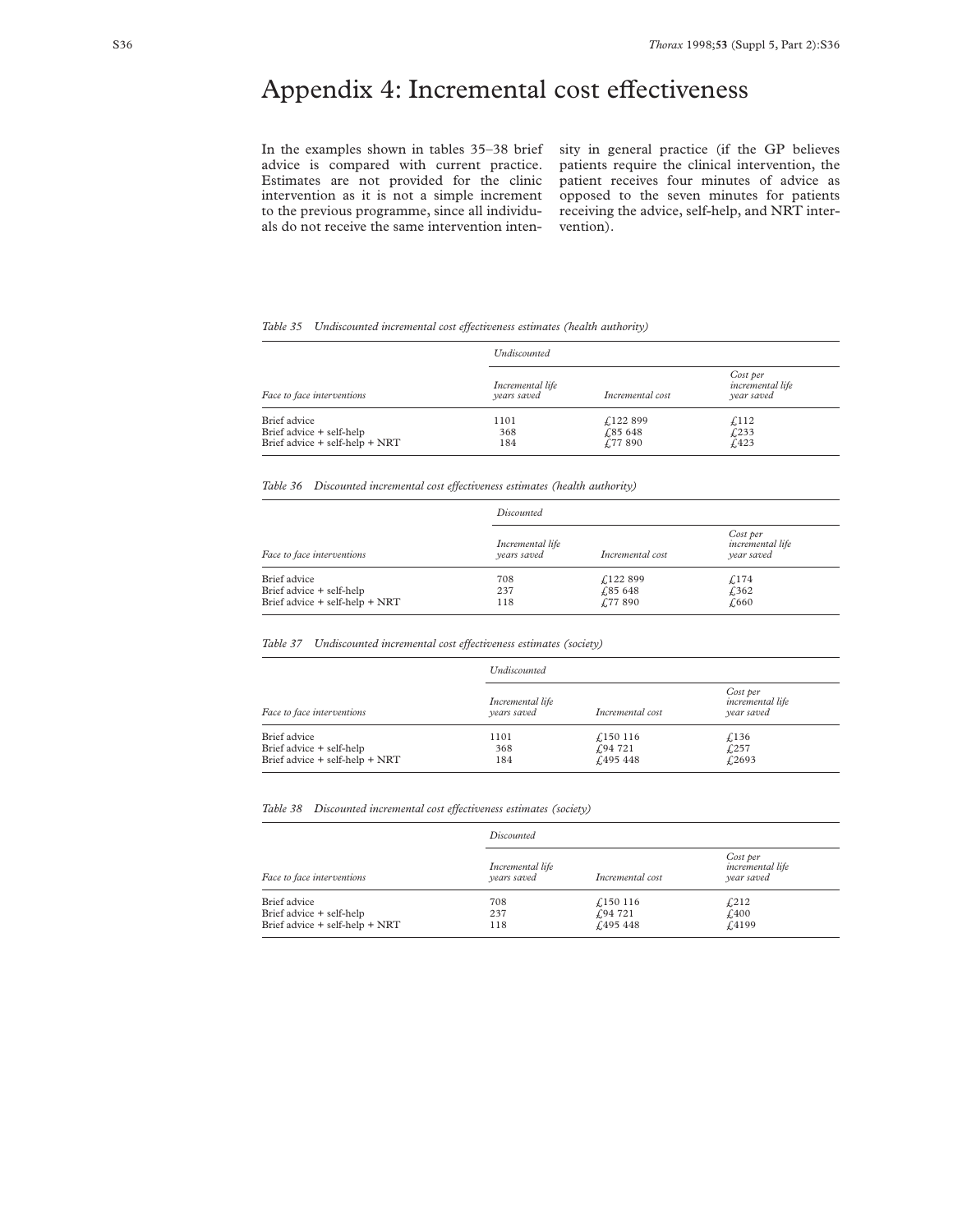### References

- 1 Raw M, McNeill A, West R. Smoking cessation guidelines for health professionals. *Thorax* 1998;**53**(Suppl 5, Part  $1) \cdot S1 - 19$
- 2 Buck D, Godfrey C. *Helping smokers give up: guidance for pur-chasers on cost effectiveness.* London: Health Education Authority, 1994.<br>3 Tengs TO, Adams ME, Pilskin JS, *et al.* Five hundred life
- saving interventions and their cost effectiveness. *Risk Analy-*<br> *sis* 1995;15:369–90.
- 4 Raw M, Godfrey C, Burrows S. An estimate of government expenditure on smoking cessation in the UK. In Coughing up: what smokers want to help them quit and who they think should pay. London: No Smoking Day, 1998.
- 5 Callum C. *The UK smoking epidemic:deaths in 1995*. London:
- Health Education Authority, 1998. 6 Godfrey C, Raw M, Sutton M, *et al*. *The smoking epidemic: a prescription for change*. London: Health Education Authority, 1993.
- 7 Buck D, Godfrey C, Parrott S, et al. Cost effectiveness of smok-<br> *ing cessation interventions*. London: Health Education<br>
Authority, 1997.
- 8 NHS Executive. *Burdens of disease: a discussion document*. Leeds: NHS Executive, 1996.
- 9 Institute of Public Health. *The health of the nation: public health common data set,1994*. England, Volume 3. Institute of
- Public Health, University of Surrey. 10 Bennett N, Jarvis L, Rowlands O, *et al*. *Living in Britain: results from the 1994 General Household Survey*. London: HMSO.
- 11 Treasury. *The Government's Expenditure Plans 1995–6 to 1997–8*. London: HMSO, 1995.
- 12 CIPFA. *Health service financial database, 1996*. Croydon: Institute of Public Finance, 1997.
- 13 NHS Management Executive. *Health service indicators 1994/5.* Leeds: NHS Management Executive, 1996. 14 Maynard A. Developing the health care market. *Economic J* 1991;**101**:1277–86.
- 15 Mason J, Drummond M, Torrance G. Some guidelines on the use of cost effectiveness league tables. *BMJ* 1993;306: 570–2.
- 16 Drummond M, Mason J, Torrance G. Cost effectiveness league tables: think of the fans. *Health Policy* 1995;31:231–8.
- 17 Tillmann M, Silcock J. A comparison of smokers' and ex-smokers' health related quality of life. *J Public Health Med* 1997;**19**:268–73.
- 18 Drummond MF, O'Brien BJ, Stoddart GL,*et al*. *Methods for the economic evaluation of health care programmes* 2nd edn. Oxford: Oxford University Press, 1997.
- 19 Hodgson TA. Cigarette smoking and lifetime medical<br>expenditures. *Millbank Quarterly* 1992;70:81–125.<br>20 Barendregt JJ, Bonneux L<sub>y</sub> Van De Maas PJ. The health care<br>costs of smoking. *N Engl JJ Med* 1997;3**3**7:1052–7.
- 
- 21 Gold MR, Siegel JE, Russell LB, et al. Cost effectiveness in *health and medicine*. New York: Oxford University Press, 1996.
- 22 Silagy C, Mant D, Fowler G, *et al*. Nicotine replacement therapy for smoking cessation (Cochrane review). In: *The Cochrane Library Issue 2*. Oxford: Update Software, 1998. Updated quarterly.
- 23 McColl A, Smith H, White P, *et al.* General practitioners' perceptions of the route to evidence based medicine: a ques-tionnaire survey. *BMJ* 1998;**316**:361–5.
- 24 NHS Centre for Reviews and Dissemination. *Effectiveness Matters 3.1: Smoking cessation: what the health service can do*. York: University of York, 1998.
- 25 Fiore MC, Bailey WC, Cohen SJ, et al. Smoking cessation.<br>
Guideline Technical Report 18. Rockville: US Department<br>
of Health and Human Services, Public Health Service,<br>
Agency for Health Care Policy and Research. Public
- 
- 27 Jarvis M. Patterns and predictors of smoking cessation in the general population. In: Bolliger C, Fagerstrom KO, eds. *The tobacco epidemic*. Basel: Karger, 1997: 151–64.
- 28 Hughes D. Costing consultations in general practice: towards a standardised approach. *Family Practice* 1991;**8**: 388–93.
- 29 West R. *Getting serious about stopping smoking: a review of*<br> *products and services*. London: No Smoking Day, 1997.<br>
30 Shiffman S, Gitchell J, Pinney J, *et al*. Public health benefit
- of over the counter nicotine medications. *Tobacco Control* 1998;**6**:306–10.
- 31 Hughes JR. Pharmacotherapy of nicotine dependence. In:<br>Schuster CR, Kuhar MJ, eds. Pharmacological aspects of drug<br>dependence: towards an integrative neurobehavioral approach.<br>New York: Springer-Verlag, 1996: 599-626.
- 32 Fowler G. Smoking cessation: the role of general practition-ers, nurses and pharmacists. In: Bolliger CT, Fagerstrom
- KO, eds. *The tobacco epidemic*. Basel: Karger, 1997: 165–77.<br>33 Curry SJ, Grothaus LC, McAfee T, *et al*. Use and cost effect-<br>tiveness of smoking cesastion services under four insurance<br>plans in a health maintenance org 1998;**339**:673–9.
- 34 Department of Health. *Policy appraisal and health: a guide from the Department of Health*. London: HMSO, 1995.
- 35 Shipley RH, Hartwell TD, Austin WD, *et al*. Community stop-smoking contests in the COMMIT trial: relationship of participation to costs. *Preventive Med* 1995;**24**:286–92.
- 36 Phillips CJ, Prowle MJ. Economics of a reduction in smoking: case study from Heartbeat Wales. *J Epidemiol* Community Health 1993;47:215-23.<br>Community Health 1993;47:215-23.<br>37 Foster K, Jackson B, Thomas M, *et al. Gen*
- 
- 38 Department of Health and Social Security/General Medical Services Committee. *General medical practitioners' workload survey 1989–90.* A report prepared for the Doctors' and Dentists' Review Body (DDRB), 1990.
- 39 Gough CB. *Review body on doctors' and dentists' remuneration*.<br>26th Report. London: The Stationery Office, 1997. 40 Department of Health. *General medical services statistics:*
- *England and Wales*. Department of Health, 1996. 41 Automobile Association. *Travel Costs*, 1997.
- 42 Office for National Statistics. *Labour Market Trends*, November 1997.
- 43 Monthly Index of Medical Specialties. Loughborough: Hay-<br>market Publishing Services, October 1997.<br>44 Stapleton JA, Russell MA, Feyerabend C, *et al*. Dose effects
- and predictors of outcome in a randomized trial of transdermal nicotine patches in general practice. *Addiction* 1995;**90**: 31–40.
- 45 Willis NJM. *The Smoking Cessation Service: Canterbury and*
- Thanet Health Promotion Unit. Service Report April 1995–<br>September 1997 (unpublished).<br>46 Reid R, Smith N. What is the single most important<br>intervention for the prevention of smoking related disease? Based on paper presented at Seventh World Conference on Tobacco and Health, Perth, Western Australia, 1–5 April 1990 (unpublished).
- 47 Thomas M, Walker A, Wilmot A, & Bennett, M. *Living in Britain: results from the 1996 General Household Survey*. London: The Stationery OYce, 1998.
- 48 Baxter T, Milner P, Wilson K, *et al*. A cost effective, community based heart health promotion project in England: prospective comparative study. *BMJ* 1997;315: 582–5.
- 49 Mudde AN, de Vries H, Stretcher VJ. Cost effectiveness of smoking cessation modalities: comparing apples with oranges? *Preventive Med* 1996;**25**:708–16.
- 50 Akehurst R, Piercy J. Cost effectiveness of the use of transdermal Nicorette patches relative to GP counselling and nicotine gum in the prevention of smoking related dis-eases. *Br J Med Econ* 1994;7:115–22.
- 51 Krumholz HM, Cohen BJ, Tsevat J, *et al.* Cost effectiveness of a smoking cessation program after myocardial infarction. *J Am Coll Cardiol* 1993;**22**:1697–702.
- 52 Wasley MA, McNagny SE, Phillips VL, et al. The cost effectiveness of the nicotine transdermal patch for smoking ces-
- sation. *Preventive Med* 1997;26:264–70.<br>
53 Leinweber CE, Macdonald JM, Campbell HS. Community<br>
stop smoking contests: an effective public health strategy.<br> *Can J Public Health* 1994;85:95–8.
- 54 Fiscella K, Franks P. Cost effectiveness of the transdermal nicotine patch as an adjunct to physicians smoking cessation counselling. *JAMA* 1996;**275**:1247–51.
- 55 Law M, Ling Tang J. An analysis of the effectiveness of interventions intended to help people stop smoking. *Arch Intern Med* 1995;**155**:1933–41.
- 56 Stevermer J. Is the addition of a transdermal nicotine patch to brief office counseling cost-effective? *J Family Pract* 1996; **43**:125–6.
- 57 Cheung AM, Tsevat J. Economic evaluations of smoking interventions. *Preventive Med* 1997;**26**:271–3.
- 58 Oster G, Huse DM, Delea TE, et al. Cost effectiveness of
- nicotine gum as an adjunct to physicians' advice against<br>cigarette smoking .  $\frac{3AMA}{19862256:1315-18}$ .<br>59 Warner KE. (1997) Cost effectiveness of smoking cessation<br>therapies: interpretation of the evidence and implicatio
- 60 Cromwell J, Bartosch WJ, Fiore M, *et al.* Cost effectiveness
- % of the clinical practice recommendations in the AHCPR guideline for smoking cessation.  $\frac{34MA}{1997;278:1759-66}$ .<br>61 Cox JL, McKenna JP. Nicotine gum: does providing it free in a smoking cessation program alter succes
- 62 Williams A. Screening for risk of CHD: is it a wise use of resources? In: Oliver M, Ashley-Miller M, Wood D, eds. *Screening for risk of coronary heart disease*. John Wiley, 1987: 97−105.
- 
- 63 Cummings SR, Rubin SM, Oster G. The cost effectiveness<br>of counseling smokers to quit. *JAMA* 1989;261:75–9.<br>64 McParlane EC, Dolan-Mullen P, DeNino LA. The cost effectiveness of an education outreach representative to OB practitioners to promote smoking cessation. *Patient Educ Smoking* 1987;**9**:263–4.
- Cepeda-Benito C. Meta-analytical review of the efficacy of nicotine chewing gum in smoking tretament programmes. *J Consult Clin Psychol* 1993;**61**:822–30.
- 66 Silagy C, Mont D, Fowler G, et al. Meta analysis on efficacy of nicotine replacement therapies in smoking cessation. *Lancet* 1994;**343**:139–42.